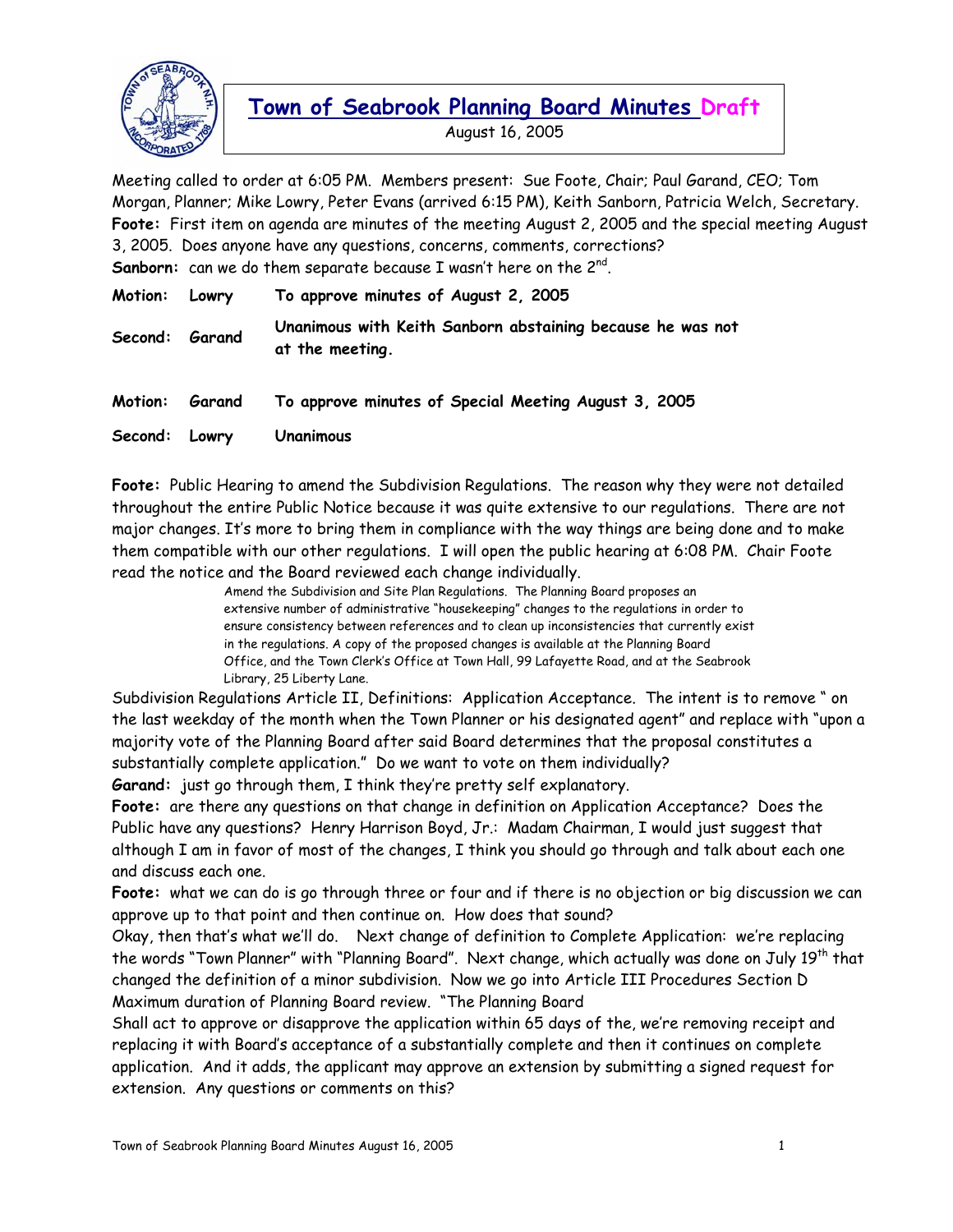

August 16, 2005

**Morgan:** I suggest a wording change that might avoid some debates in future. I would suggest taking out substantially complete other wise you might get into a debate with an applicant as to whether they think their application is complete or not when what you really intend is that the Planning Board is going to make the final call on whether the thing is acceptable. So if you take out those two words, you'll avoid that type of argument.

**Foote:** I just put that in because back in the definitions where we have application acceptance, the Board accepts it if it considers it substantially complete and that's when the 65 day clock starts.

**Sanborn:** shouldn't you do that on Article II, too; you've got the same wording in article II **Morgan:** I don't have any problem with the way it was done there; but this one I'm trying to avoid a situation.

**Sanborn:** I do. Substantially means they can do whatever they want to after you vote it in. I'd rather have it be complete before we vote on anything. Not substantially, but complete.

**Morgan:** what Keith said is similar to what I'm trying to get across. What I'm trying to avoid is an applicant either arguing with you or with the court that you are somehow bound to accept it because it was substantially complete. The way I prefer to see it is you guys determine whether it's complete or not.

**Foote:** after the Board's acceptance of the application

**Morgan:** replace substantially complete with just the application

**Foote:** okay

**Morgan:** what I'm proposing more closely aligns with state law because what the state law says is the 65 day clock starts to run as soon as you accept the application, so I'm trying to make this reflect that. **Foote:** okay.

Secretary: then you have to change the definition too?

**Morgan:** no, I think that is fine because those are definitions and this is procedure and I'm trying to make it align with state law.

**Foote:** so once we've made the determination and accepted it, then the clock starts, so it's not necessary in procedures to include substantially complete. It's just that once we've accepted it, the clock starts.

**Morgan:** yes and you want the applicant to know that you guys decide whether it's complete or not. Secretary: what does it mean that the Board can apply for an extension?

**Foote:** and the applicant can also approve and sign requesting an extension. I believe the protocol with the Planning Board applying for an extension is when the 65 days is about to run out and we haven't made a determination and the applicant is not willing to sign an extension on their own, then we can request from the Board of selectmen the extension. Why an applicant wouldn't want to go for an extension and force us to a vote when we haven't really come to a conclusion yet, I don't know, but… Any other comments from the Board?

**Boyd:** I just had a point of clarification on something that is already in your procedures that has never come out and I guess you'd have to have a public hearing to change it, but it's something you really ought to know right in the first part of Article III Procedures, it says in order to subdivide land, adjust lot lines, i.e., move or eliminate property lines, merge lots, or record perimeter surveys prior approval of the Planning Board is required. That is not so. It is not accurate. The last two items that they are talking about do not require Planning Board approval. Lot merger, the applicant or land owner is allowed by statute, planning board has to be notified, procedurally they check off the document, so that's kind of splitting hairs, but on the last one, I take really issue to because the Planning Board does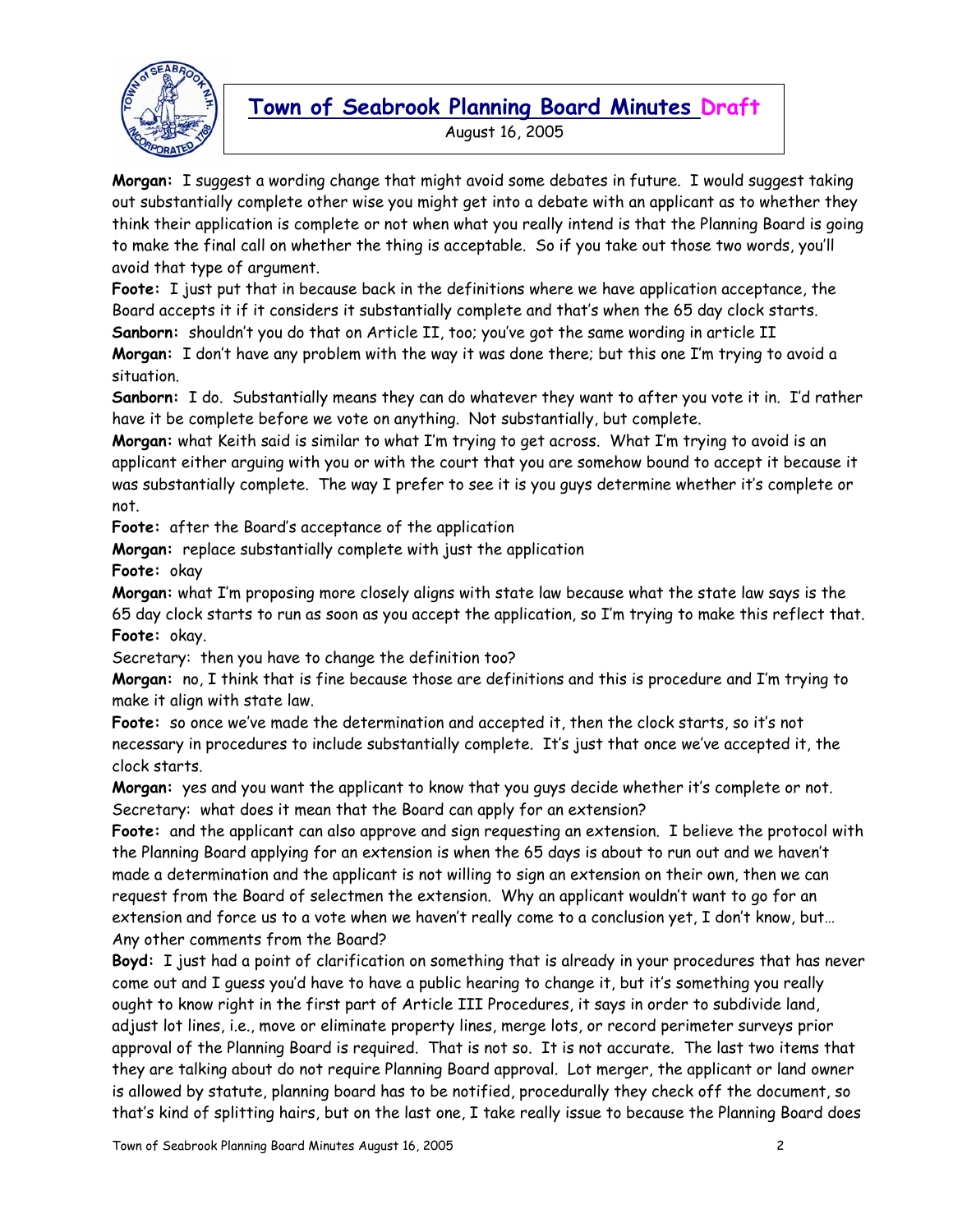

August 16, 2005

not take jurisdiction or they should not take jurisdiction, and they do not need to approve any perimeter survey. Procedurally in the state they are supposed to be given a copy of the plan that goes to the registry, the registry does forward all plans to the Town. I've been somewhat disobedient with the regulations myself because I don't want people having to pay more money to appear before this Planning Board. As a matter of fact, having to pay not only a fee, but notification for the Planning Board to take jurisdiction over the perimeter survey when they have no authority to do so. That should be reworded. That's not true and it's not appropriate.

**Morgan:** I agree with Henry is the reason that wording is in there is because it was some years ago that was what State law did require, but that was changed several years ago. **Foote:** but we do have the voluntary lot merger form and Scott was talking with me several weeks ago about perimeter surveys, wanting to know if we received copies of them because I guess he has several instances when there has been a perimeter survey that the lot configuration ends up being somewhat different than what the tax map thinks the lot is.

**Boyd:** that should be the case

**Foote:** even to the point where on the tax map it's rectangular and in the survey it's sort of rectangular with a triangle hanging off the end of it and he was asking if we had received copies of that and I said no that we had never received perimeter surveys and Scott said that he felt that they should be provided to the Town so that they could correct the tax maps and if it was a mutually agreed upon property line between two lots, that there should be legal documentation between two property owners that they mutually agree that that's where the line is.

**Boyd:** there are three parties that can specify where a property line is with the state: a licensed land surveyor duly charged by the State to do it; two property owners when they are in dispute, and we don't know where the line is, they can come up with it per a judge (the Town can't be involved with it) **Foote:** I don't believe he is trying to dictate where the property line is, it's that if the property line changes, the square footage and physiology of the lot changes and he has to adjust his assessing record **Boyd:** what you're not

**Foote:** one lot gained almost a quarter acre

**Boyd:** but no it didn't it always had it, it was always mapped improperly. The tax map is a device simply to approximate area to be taxed by the Town, so it's not that anything gains or loses, it was never mapped properly. There are still lots in Seabrook that have never had a survey done. So they are defined by somebody who didn't know how to compute acreage or area and didn't know what they owned and they are incorrect, they have always been incorrect. Sometimes we know where to put the line, sometimes we don't and we will suggest several boundary line agreements. But I'm telling you that I've been disobedient that I don't provide copies to the Planning Board, because the Planning Board in my opinion is charging the poor homeowner to come before them. I gladly will give you copies as a courtesy to every boundary survey that we do on record but if somebody is going to be assessed at coming before this Board and have to pay for it, I'll continue to be disrespectful. It's not right. It's not the right thing to do and I will always try to protect what's right. I will gladly always provide either the assessor or the Planning Board, the Planning Board should have these plans, they shuld receive them, but they should not be forced to sign an application abutter notification and come before this board. That's not the purpose. When you see the plans that go to the registry, you'll notice that the registrar will only take them under two circumstances: if I myself as a surveyor state that under the statute that there are no new lines shown on this plan, they will receive it; otherwise, if I don't have that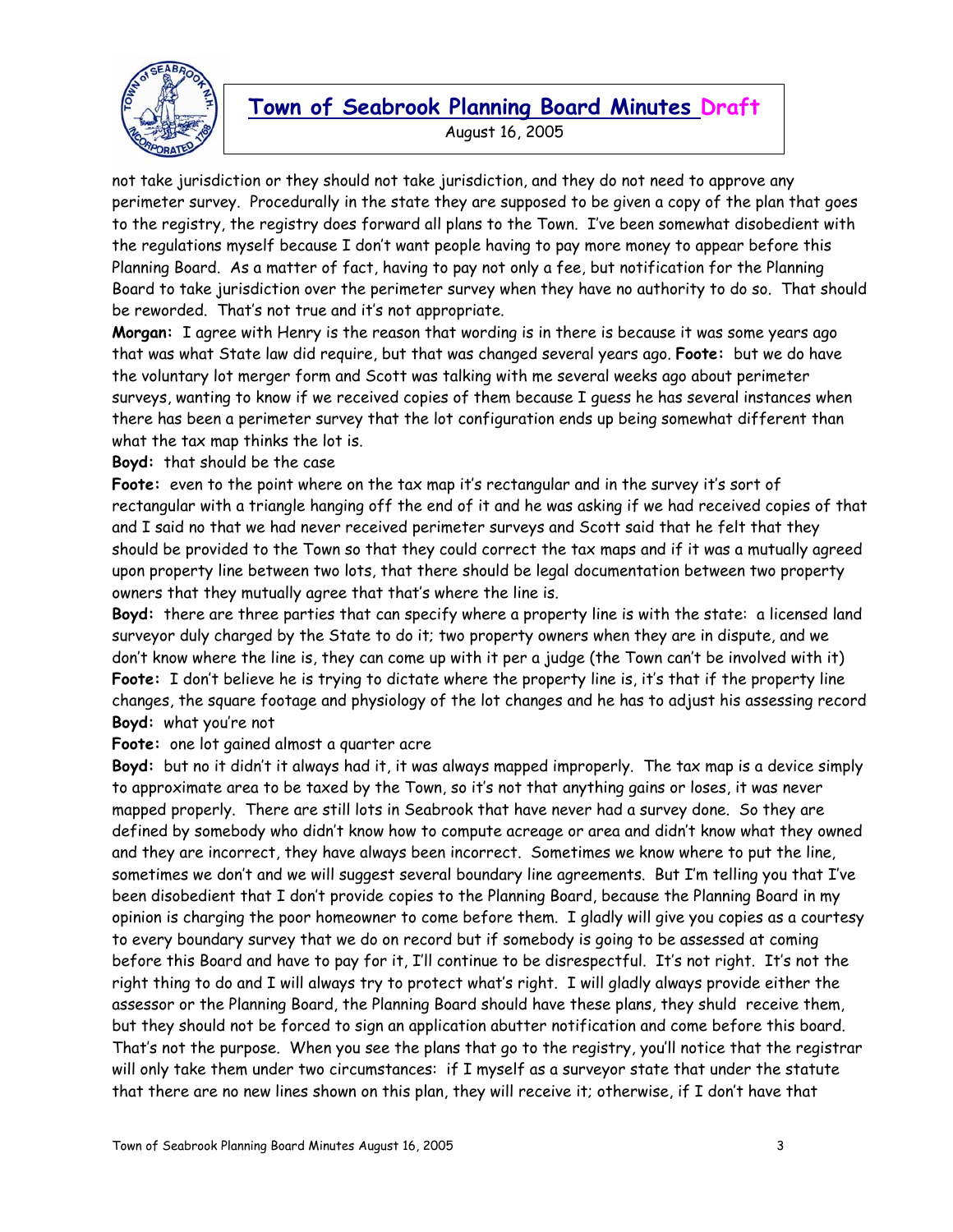

August 16, 2005

statement, it has to have an approval and a signature by a Chairman of a Planning Board. Those are the only two circumstances that the Registrar can receive those plans.

**Morgan:** do I understand that if we eliminate this \$50 fee, you'll provide us with some property plan? **Boyd:** gladly. And I'll even go so far to say that I will provide the Town and the Planning Board with a recorded copy of the plan with a recording number on it each and every time I don one. That's a promise. And I'll even put a statement on the plan that the Planning Board of Seabrook is to receive a copy of the Plan.

**Foote:** those items wouldn't require public notice anyhow.

**Boyd:** I'm just opposed to them having to pay \$50.00 when they probably had to pay \$2500 or \$3000 to have their own property surveyed. People don't have that kind of money this is requiring. It's not right.

**Foote:** so back to the changes in our regulations. That we can't really take any action on right now because it wasn't anything that was highlighted.

**Boyd:** I understand.

**Foote:** as far as changing. What's your call on that Tom? It wasn't highlighted as changing but the wording in the public notice was to

**Morgan:** My call is anything in this book needs a public hearing to change it. That should be pretty easy to do.

**Foote:** but it can't fall in under the definition of tonight's public hearing?

**Morgan:** no

**Evans:** would it be more proper to strike or record perimeter surveys?

**Foote:** because it wasn't highlighted as one of the items that we were going to discuss for changing **Morgan:** I was going to draft up a notice for that too. Sometime soon.

**Boyd:** and I'll still give you plans in the meantime for changes.

**Foote:** now on to

Secretary: I don't understand this last sentence here: the applicant may approve an extension by submitting a signed request for extension. Isn't it that the applicant may request an extension not to exceed 90 days?

**Foote:** no, the applicant is approving the Planning Board to extend it on. If we reach our 65 days, either the applicant has to approve allowing us to continue, or we have to request the Board of Selectmen to be able to continue. If we don't have approval from the applicant or the Board of Selectmen, then at that 65 days we must either approve or deny. Is that correct in my reasoning? (to Planner). Because he's not requesting an extension, he's approving us to have an extension. Secretary: he's waiving the 65 day requirement is what our waiver says

**Foote:** on to Article III Procedures section G: at the end of that paragraph we're removing 50% of the estimated total cost as determined by the Town Planner and replacing it with a \$1000 escrow account with unexpended balance to be refunded to the applicant, see inspection fee below. H. roadway inspections was already taken care of I believe in our last meeting. On to O revisions. Adding any change to any item on a previously approved plan requires a public hearing and abutter notification in addition to a newly revised plan indicating it is an amendment to the originally approved plan. There shall be noted a detailed description on the amended plan indicating said changes. Any questions, comments?

**Sanborn:** how are you going to enforce that?

Lowry: so you're doing away with minor change and major change so it's any change?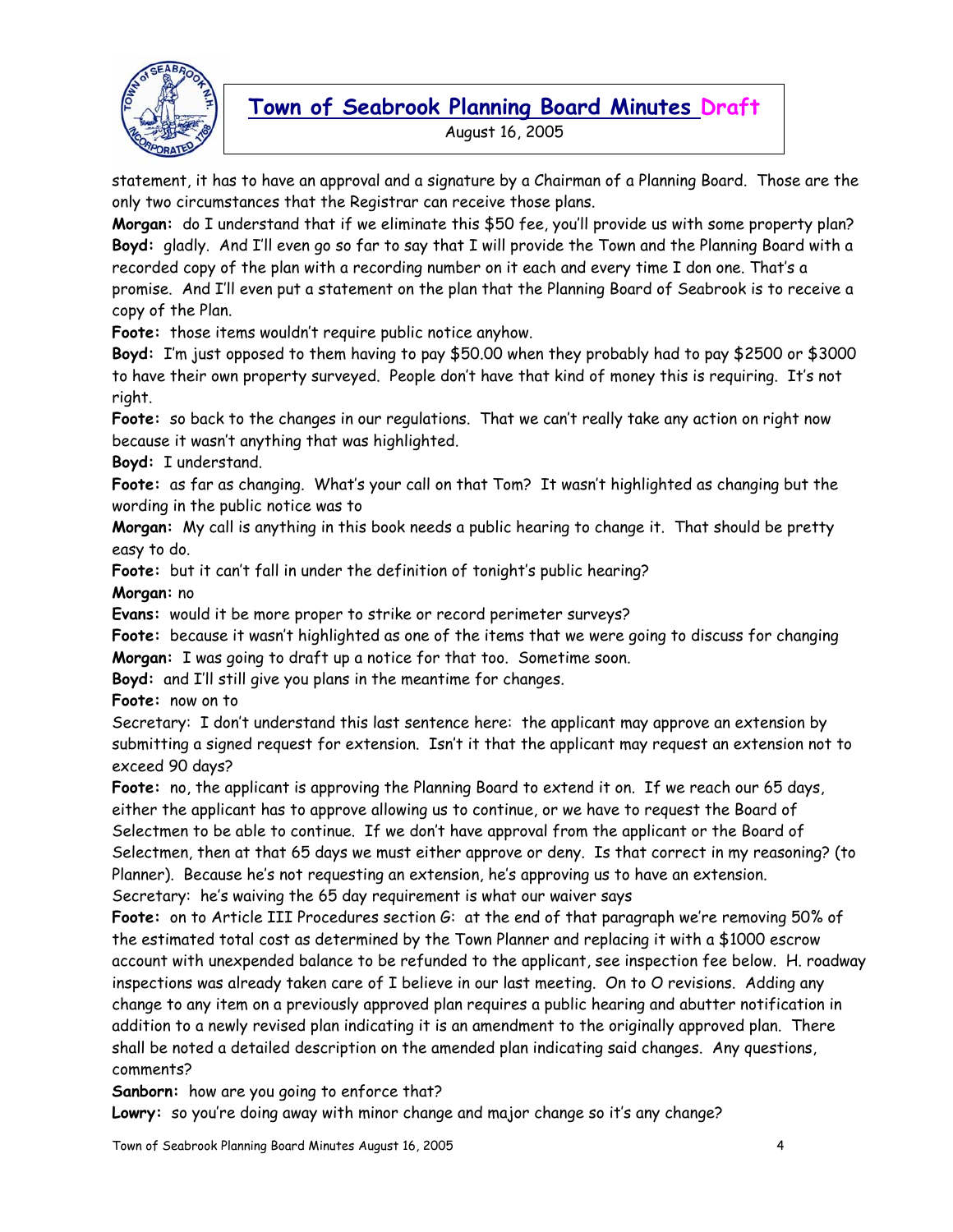

August 16, 2005

**Sanborn:** you just did that at the last public hearing. You changed everything around without even a revised plan. You took the grass out of the sidewalks and everything else up to Border Winds. Plus you added lighting.

**Foote:** he's to supply us with the revised plan that shows us the changes that we recommend and would like to see and if he doesn't supply us with the revised plan, his only option is to go back to the original plan.

**Sanborn:** we're just getting into more messes here.

**Lowry:** so this means any change period, whether it's minor or major?

**Foote:** the reason for this is because different department heads have different ideas about what's minor and what is major and they on-the-fly do it in the field and no one else knows about it and then we go out to inspect for being built to the plans and it's not correct.

**Lowry:** I understand that.

**Foote:** this is pretty much saying that if they are making a change it's going to be noticeable, visible, on the plans, as to what's in the field. They can make changes that are not on the plans in the field, there are lots of little things that they do here and there that aren't specifically on the plans

**Evans:** but we need to allow them to correct spelling errors, or Parker Survey on a Millennium plan, or things like that

**Foote:** generally, hopefully we catch that before we sign it and record it in Rockingham County Deeds. **Boyd:** this statement if you adopt it as a result of leaving what's in black and adding what's in blue is contradictory within itself because it says: subsequent to planning board approval minor changes to the proposed land development may be undertaken only after blah, blah, blah…and it talks about submitting rough sketch and the Building Inspector shall immediately forward revised plans to the Planning Board. Then you say any item previously approved requires a public hearing and abutter notification, newly revised plans indicating…so it seems contradictory.

**Foote:** no, you left out the key statement: the Planning Board may determine that additional information and or hearings are necessary.

**Boyd:** right, but then the very next sentence begins by saying Any change. I think it needs to say any change other than something deemed by the Planning Board to be a minor change.

Foote: that's where we've gotten into trouble time and time again.

**Boyd:** you're right because it has been left up to the department heads in the past. What I suggest **Foote:** no we've made decisions for instance London Lane, utilities in the air or in the ground. We made the decision the decision that it was okay to leave them in the air only to find out after the fact that we never should have made that decision. They should have been underground all along.

**Boyd:** I understand, but are you saying that there is never a minor change?

**Foote:** there can be minor changes in the field.

**Boyd:** who determines that, though, because you're still in the same boat, who determines that? I think it should go before

**Foote:** if it's something that's shown on a plan, and it's changed, then it has to come back for approval and rehearing. If it's not on the plan, say out in the field it's not on the plan, but Paul's says I want to see you use this instead of that. Then that's okay because it's not specifically on the plan stating that you were going to use this. There are a lot of variables when it comes to building.

**Boyd:** I know and what you are trying to do is contain this so that it's not all over the place and I understand that

**Foote:** if it's on the plan and there's a lot of stuff out there that happens that are not on a plan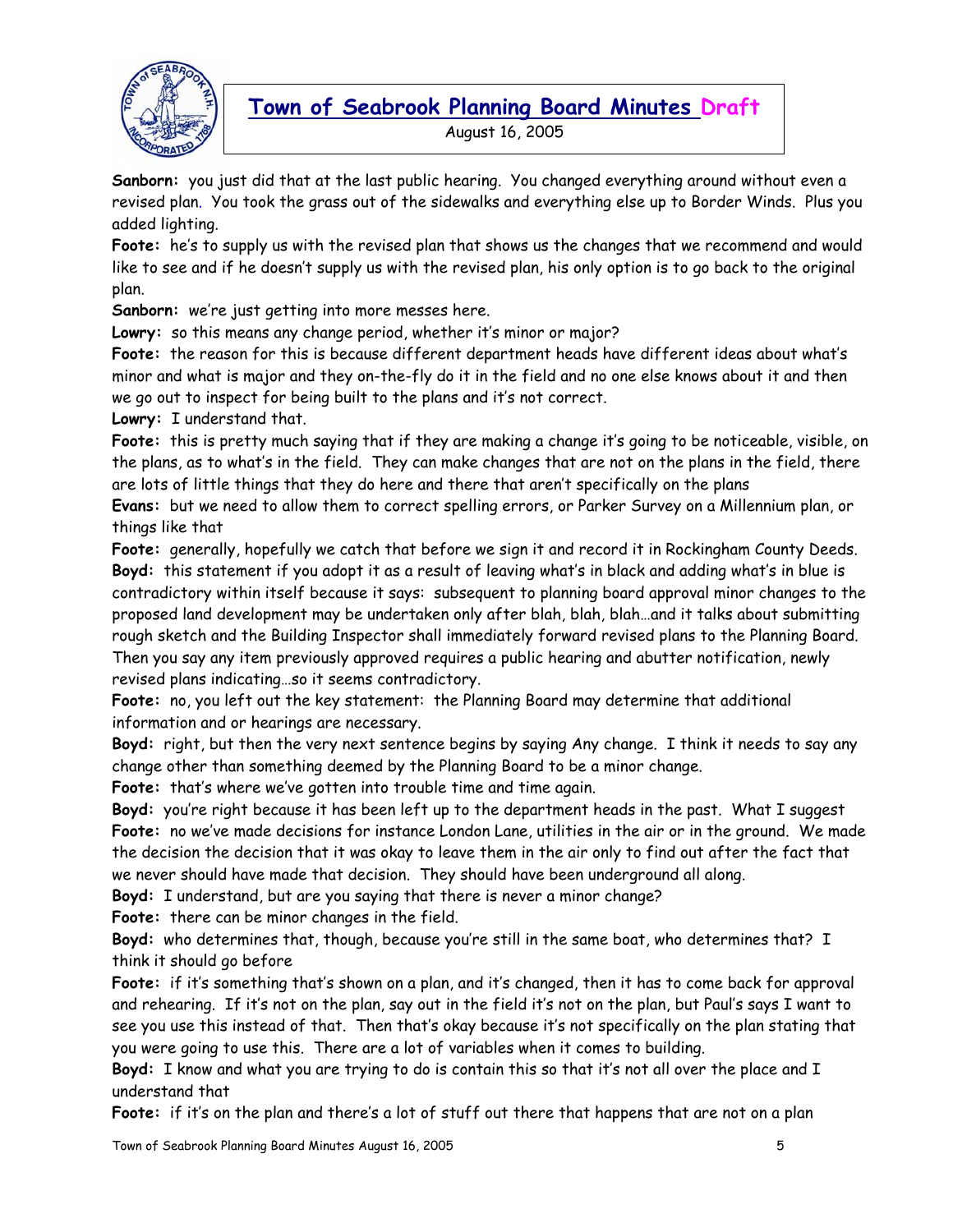

August 16, 2005

**Boyd:** I'm talking about stuff that is on a plan. If you have to move a catch basin for some reason because when you actually excavate and the sewer is not shown properly on the plan or something, that should also be a field procedure approved by the department head too, because he has the expertise to tell you. But you're telling me

**Foote:** problem is that our department heads are not making necessarily good direction **Boyd:** but technically, to move a drain line, something that is shown on the plan, it would have to a public hearing, abutter notification, everything?

**Foote:** yes. Because twenty years from now they are going to pull up that plan D/lalala And say this water line is right here

**Boyd:** no they won't and that's why this Town has failed because they have not required as builts **Foote:** we require them, we never get them

**Boyd:** you require them now, you just started doing this methodically and religiously over the past year and a half

**Foote:** it's been in our regulations for at least the past eight years and they are never getting submitted

**Boyd:** you don't have to release the bond. And that's what holds them. And your very next sentence here at the P, it flies in the face of everything we just talked about. It says any alterations approved pursuant to sub paragraph O, the approved plan shall require an as built plan to be submitted. I think what this should say is that as built plans will be required for every subdivision that requires a roadway. Every subdivision that requires a roadway, there is no question about it.

**Foote:** it already says that.

**Boyd:** I don't see it saying that. I'm just trying to help you guys too. It doesn't matter what the design plan says. That can't be trusted. There is no such thing as a perfect design plan, or perfect survey plan, you have to make field decisions sometimes. That needs to be documented on an as built plan. But to suggest that somebody needs to come back for a public hearing to move a catch basin from here to that podium is insane. It's insane to have them notify abutters, to pay fees, to go through all the public hearing. I just don't see it. When obviously to protect your interest show it on an as built plan that's what you're trying to do is protect in the future where it is. That's just my thoughts? **Foote:** Tom?

**Morgan:** I think Henry makes a good point in that some readers are going to read a contradiction into some of this stuff so we should concentrate on getting our message home and eliminate some of the verbiage.

**Foote:** and what do you recommend?

**Morgan:** first the Board has to decide whether they want to hold public hearings for every change. If so, the blue print (referring to the ink color on the original) looks pretty good if that's the Board's intent. If you adopt the blue print most of the black print isn't really necessary.

**Foote:** well, how do you weigh in on changes in the field? You've known the problems we've been going through. If we had something like this we would never have had a Border Winds. In theory. **Garand:** or a London Lane

**Morgan:** I'm pretty comfortable drafting language. What I want to do is get a sense of the Board as to what the policy is going to be. Putting words together isn't that hard.

**Evans:** I've been trying to think of a way to frame it, change in dimensions springs to mind, but I think Henry's point that there are certain dimensional changes that could be tolerated such as moving a catch basin a couple feet one way or another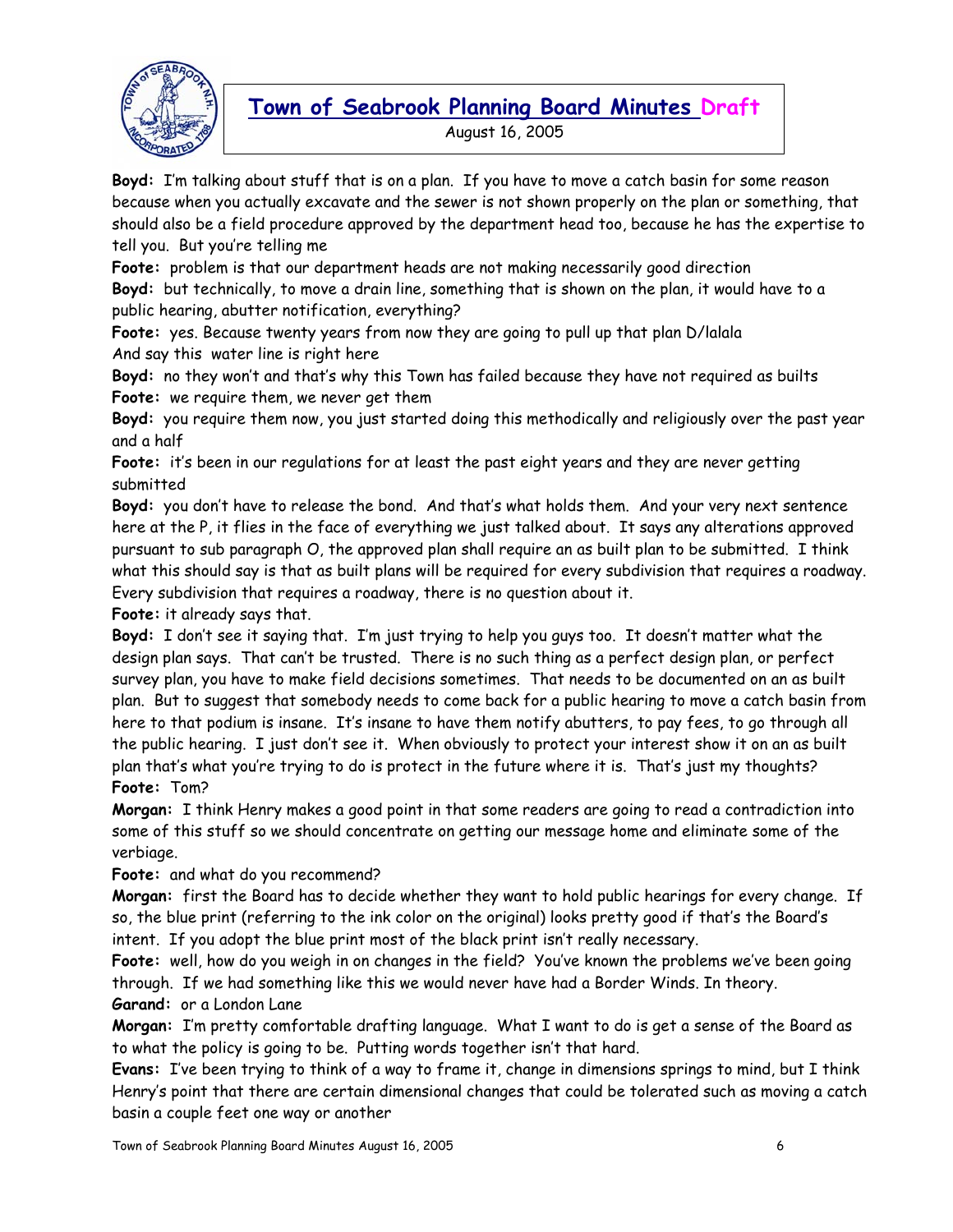

August 16, 2005

**Foote:** until you find out that that catch basin that's being moved all of a sudden ends up in the middle of an electric conduit because one department head doesn't know where the electric company put it because two weeks earlier there was a change that wasn't recorded and the as builts aren't in and all of a sudden they go to move and dig up and bamo they're digging into some pretty high wire. **Boyd:** how would the planning board know the electric conduit was moved?

**Foote:** we wouldn't, but if every department head, says, well it's a minor change to move it fifteen feet, and three days later another department head comes out and says, you can move that fifteen feet **Boyd:** I think they should all be coordinated. I think your point is right. They should all be coordinated. Maybe there should be a checklist that the Planning Board is notified of it. The Building Inspector is notified. That all the department heads are notified so that everybody is on board that this has happened. And it has to be shown. The failure is not having it in perpetuity on an as built plan that the Building Inspector can pull out of those files and know exactly where that stuff is. I think it's a procedural thing.

**Evans:** I'm concerned about doing first and then begging forgiveness afterwards. I think there is an awful lot of that going on.

**Boyd:** that's not what I'm asking

**Evans:** certainly items that would require a waiver would constitute a major change

**Foote:** how do you define what needs a waiver?

**Garand:** exactly. We've been in trouble already just by the utilities on London Lane.

**Foote:** we're in trouble out at Gove Road, or Jean Drive. There again, it was utility company come in and say we don't want to do it here we want to put there and then water department says we don't want to do this, we want to put it there and then all of a sudden we've got a sidewalk in the middle of everything. And now they're saying, well we don't want to do the sidewalk because the utilities are under it. We don't want to have to dig it up.

**Boyd:** honestly, I think you were on the right track with the Technical Review Committee. I'm very happy that I attended the last meeting and I think I had a little bit more liberty than I ever believed that I would have and it made for a better project but, I think that is the forum to deal with something like this. That at the next technical review when people ask for an appearance and an audience through them, those people on that committee technically are the TRC. They should be aware of what's going on and I think maybe they should be given some authority to

**Foote:** so you are suggesting that

**Evans:** any changes be submitted to the Technical Review Board

**Foote:** and the Technical Review Board decides if it's major or minor and kicks it up to the Planning Board?

**Boyd:** it's a company of all the people that are supposed to have the technical knowledge. I'm not asking for a developer to have carte blanche here because there are some rotten people out there. But I think that would be the place to do it because sometimes you have abutters that can be a pain in the behind; they can drag this down. I'm trying to protect my Town as well, to let you know how some of the other towns that I deal with, but that would be the perfect audience for something like this and they should have the ability and no body can do anything to any plan that isn't specified. I give them hell when they do something that's different on our plans. But, you know what, sometimes we make mistakes on plans and a good contractor will catch it and call us before they install it and say you've got this catch basin on the high point of the road, shouldn't it be at the low point? But to come back to the Planning Board because it was mis-designed in the first place is insane, if you ask me.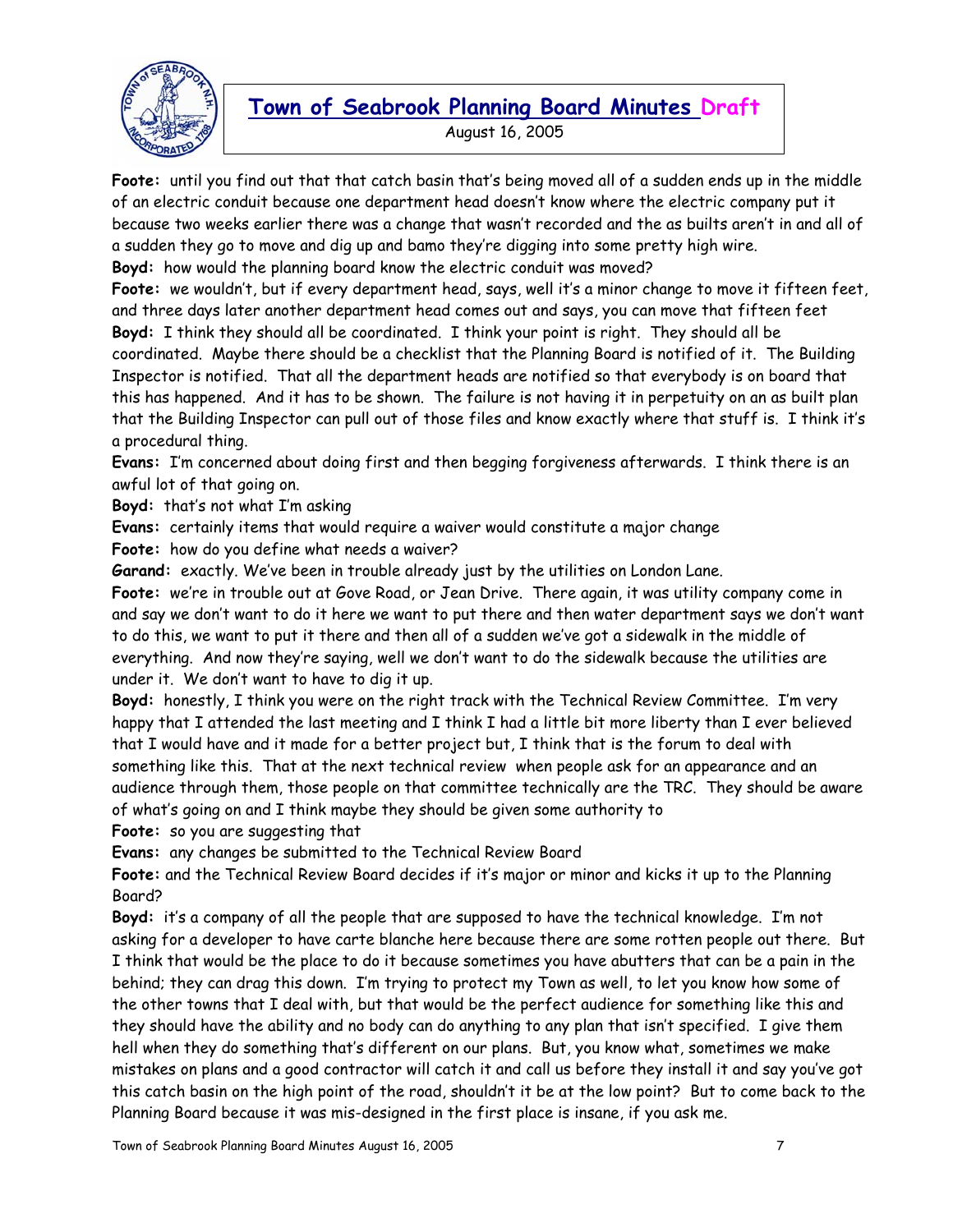

August 16, 2005

**Morgan:** I like Henry's idea of sending it to Tech Review and that's fairly minor revision. Where it says in the last black print sentence that the Building Inspector will forward revised plans to the Planning Board, you could have him forward it to the Technical Review Committee and the Planning Board. And then in the last black sentence will give the Planning Board the option of jumping into the fray if you think something major is happening.

**Foote:** I'd like to, but that still leaves us with the minor changes up in the beginning.

**Morgan:** and the Planning Board in the last black sentence determines whether the minor thing really is that minor and whether a public hearing is required.

**Foote:** I'd like to change minor to any changes.

**Garand:** any changes must be submitted for Tech Review

**Morgan:** just delete the word minor

**Foote:** because that's our big hang up, someone saying I figured it was okay, it was a minor change. Boyd; and that doesn't get it to a public hearing, but it gets it to the people that should be hearing it and if they say you know what, this is beyond us, you really ought to go back to the Planning Board, the Tech Review committee views it as not a minor change or whatever you want to call it

**Morgan:** so if you insert Tech Review Committee in the second to last black sentence, the Planning Board will still be in the loop. You'll have the information but you won't necessarily act unless you feel like it's appropriate.

**Evans:** so we have a check on the Technical Review

**Morgan:** you'll be looking over their shoulder

**Foote:** so it's going to say, subsequent to Planning Board approval, any changes to the proposed land development may be undertaken only after the applicant/contractor and the appropriate municipal department head approve, sign and submit a rough sketch with written explanation to the building inspector and Planning Board.

**Morgan:** no, just the way it's written out. It says the Building Inspector after he has this shall immediately forward revised plans to the TRC and the Planning Board. And then the rest of the black stays the same and gives you the option of jumping in if you think that's appropriate. But the Tech Review will be doing most of the heavy lifting.

**Lowry:** Right.

**Evans:** because we want their opinion any way.

**Foote:** the intent of this was to be I don't want the person to say, here you go Building Inspector, I'm doing these changes and goes out in the field and immediately does them. Meanwhile, it's fifteen days later when the Tech Review gets to look at it and they go, oh, my word, I can't believe this.

**Morgan:** Paul has to say, hold the show buddy, don't do anything…

**Garand:** I also think it should be the department head.

**Foote:** it should be in here that no changes shall occur before Tech Review or Planning Board approval. That's my point.

**Garand:** I agree with that. Because then each department head should be responsible for tech review submittal. Water, Sewer, Building, each department so I'm not running after each department head making sure they are doing their job. It should be up to that department's change or whatever they want to prove is a change submitting it for tech review.

**Morgan:** all right. So at the very, second to last black sentence. Changes require approval by TRC **Garand:** and it shouldn't be by the Building Inspector it should be by department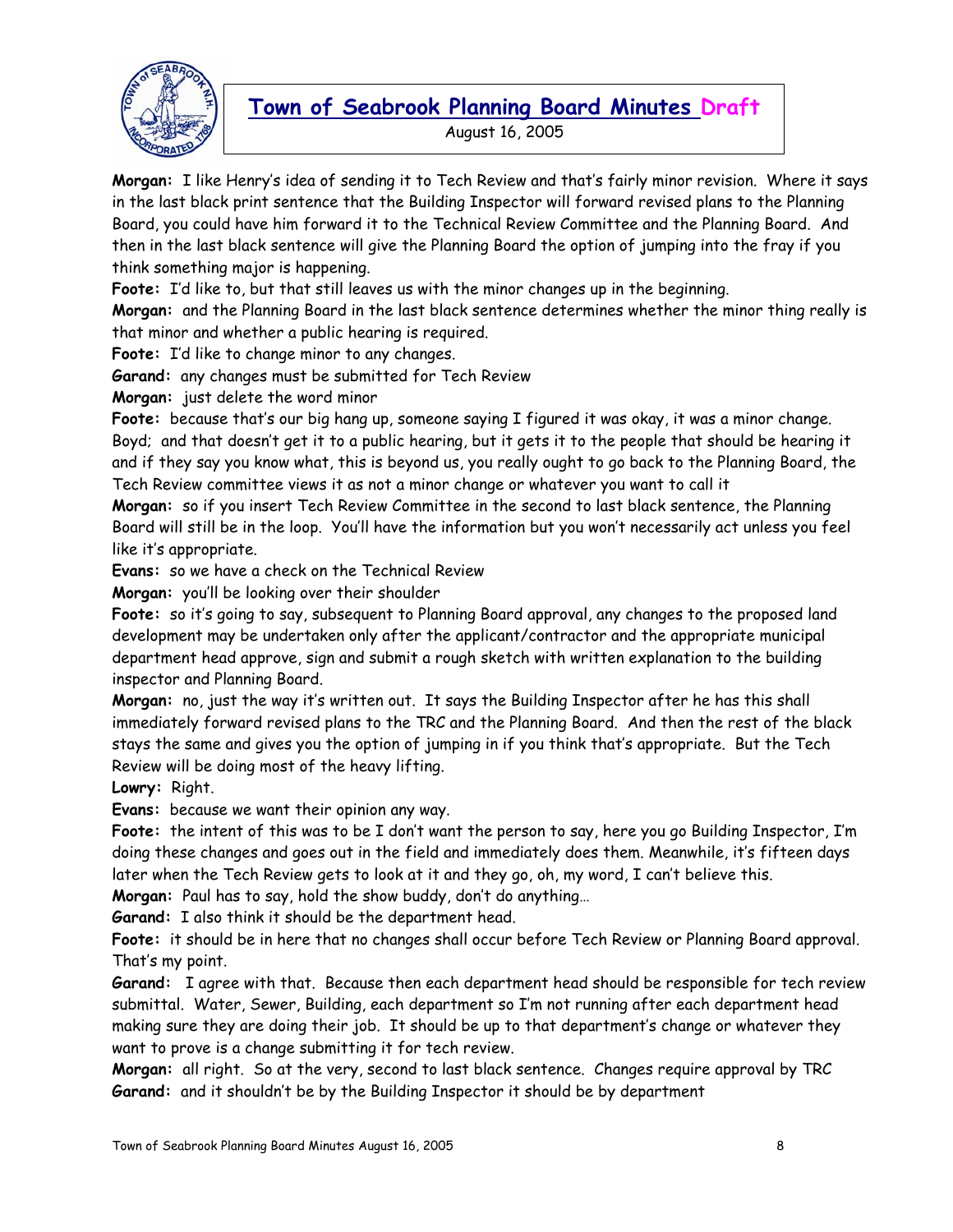

August 16, 2005

**Foote:** I don't like putting the onus on Paul. I don't think submitting a rough sketch to the building inspector with a written explanation; that's putting too much responsibility on the building inspector. **Boyd:** you're going to get an audience at the tech review

**Foote:** should be submitted rough sketch and written explanation to the Planning Board Office and scheduled for the next Tech Review meeting

**Garand:** exactly. That way it stays with the file permanently so that it's not out of office at the same time.

Secretary: reviews wording. Are you still going to say something about no changes should occur until the tech Review or Planning Board has acted.

**Garand:** no changes shall occur

**Morgan:** changes require prior approval by the Technical Review Committee

**Foote:** changes in the field

Secreatry: no changes shall occur until TRC or Planning Board…

**Morgan:** that's why I said prior to

**Garand:** no changes prior to tech review

**Morgan:** I would say we've done enough mixing around here, we should probably continue hearing on this item until the next meeting so we can all see what the wording looks like. Which would be what? Foote: September 6<sup>th.</sup> Then we get into P, which we will have to continue to the 6<sup>th</sup> because it says provisions of all above but it says submitted to Building Inspector and that should have been submitted to Planning Board. It's not one of the highlighted things. Now down to **T - Subsequent Sale of Land:**  All Planning Board stipulations and conditions of approval shall be incorporated as permanent provisions into all applicable deeds. We are adding A draft copy of the deed for each lot created shall be submitted prior to final approval of all subdivisions. This is primarily because there are conditions that we or DES have instituted as far as wetlands permits that are supposed to be put into the deeds and when we finally get the deeds, months later, they don't reflect what is supposed to be reflected in the deed and it's kind of hard after the fact to tell the owner who has been occupying the place for 60, 90 180 days that the deed he received and paid good money for isn't a true and accurate deed. It's a lot easier to get the deeds written properly before the parcel is sold. So that's why we're now asking for draft copies of deeds. One more thing to review. Any questions or comments on that? We are going to be continuing O, do we want to make a motion at this point for everything up to? Ok, let's finish this page. **U- Prior Approvals:** It's removing the word site plan applications because it implies it only goes toward site plan applications, not subdivision applications. And then **V - Private Roads** we added that said intent must be indicated in the plan if a person wants to keep a road as a private road. That way when we're reviewing the plan, we know right up front that they want it to be a private road. I think that's what has come back to bite us a couple times in the past couple years is that we've approved plans and after the fact the person says, well, I always meant to keep it as a private road, I didn't mean, you know.

**Lowry:** we should know up front.

**Foote:** so if it's indicated on the plan then there will be no question and anyone that buys a lot and does a little bit of research and looks at their plan will know it also. So, do we want to take a motion at this point to cover what we've done so far?

**Evans:** I'm going to abstain from participating in this vote because I missed the initial discussion here of this section here.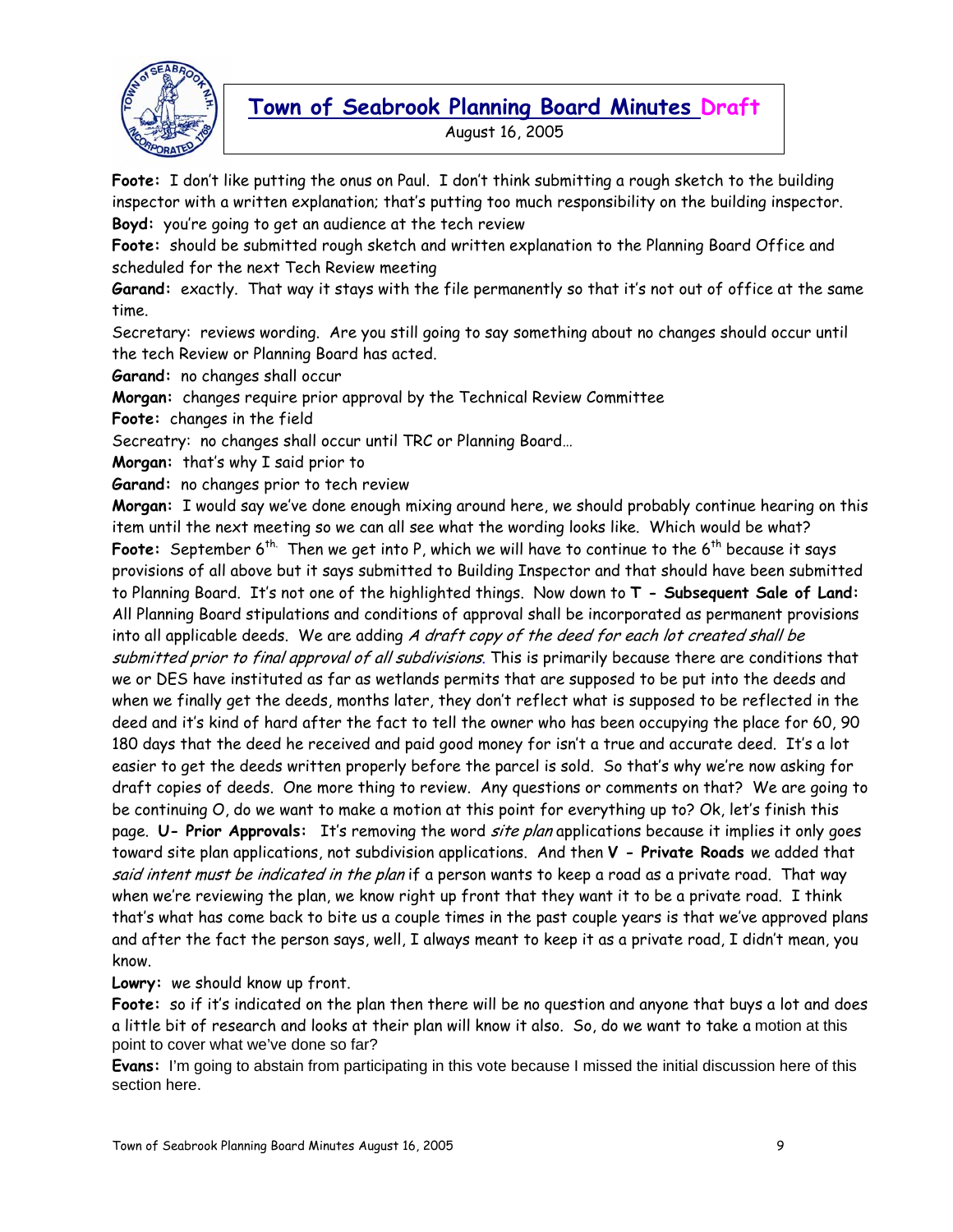

**Motion: Garand To amend Subdivision Regulations from Article II through III V excepting Article III O & P and Article III Procedures (first paragraph regarding merge lots and record perimeter surveys) and Article III E (regarding the fees for voluntary lot line merger and perimeter survey), which are continued to the Planning Board Meeting on September 6, 2005 at 6:00 PM Second: Lowry In favor: Garand, Foote, Lowry; abstain: Evans; opposed Sanborn** 

**Garand:** From this point on you have a full board, so I am no longer needed as an alternate. **Foote:** okay. We are adding section W and X. section W –is A certificate of monumentation, stamped by a licensed land Surveyor, shall be provided to the Planning Board prior to project closure. And X – Upon project completion, the project owner shall provide a letter to the Planning Board indicating project completion. The Planning Board shall initiate a final review of all project requirements and if satisfactorily completed, shall officially close the case. These are a couple things that have been recommended to us by certain individuals and we are running into a problem that people don't realize that when they are done they are supposed to notify us that they are done so we can close the case. Article IV – Performance Bonds. Virtually everything that was done in this was deleting the word bond and replacing it with the word security because bond implies something done with insurance and we don't accept those types of securities. Article V

**Morgan:** before we leave IV there Sue I guess I am a little surprised by the inference that it involves insurance companies. It hasn't been my experience.

Secretary: in that list on bonds we get from the finance office there are references to insurance bonds, that's what they used to use.

**Morgan:** I understand that an insurance bond is a type of bond. I'm not going to object or anything, I like the word bond better than security.

**Foote:** I know that I've had several rather lengthy discussions with the treasurer and town manager regarding using security in place of the word bond.

**Morgan:** I don't object to the word bond, I just don't see why it needs to be changed because you say above that the only bonds you accept are cash or letter of credit.

**Sanborn:** we've always done it by bond and it should stay as bond. I don't like putting security next to a bond.

**Foote:** you mean security in place of a bond?

**Sanborn:** yes. If the developer can't read that then I feel sorry for the developer. But it's clear. It's clear and decisive.

**Evans:** seems to be a semantic difference to me. I can't really tell. I know that our Town Manager likes the word security. But,

**Foote:** Town Counsel likes it too. Town Counsel has pointed out several other towns that have run into court issues with using the word bond as opposed to using the word security.

**Boyd:** haven't you also accepted things other than the two things that

**Garand:** that's why they want to have it changed to security because basically it allows you to have a much broader spectrum of what you can accept

Town of Seabrook Planning Board Minutes August 16, 2005 10 **Foote:** if it's security we can for instance, take a deed on a lot because that secures the project **Boyd:** right it's any time of security that the Planning Board deems appropriate or sufficient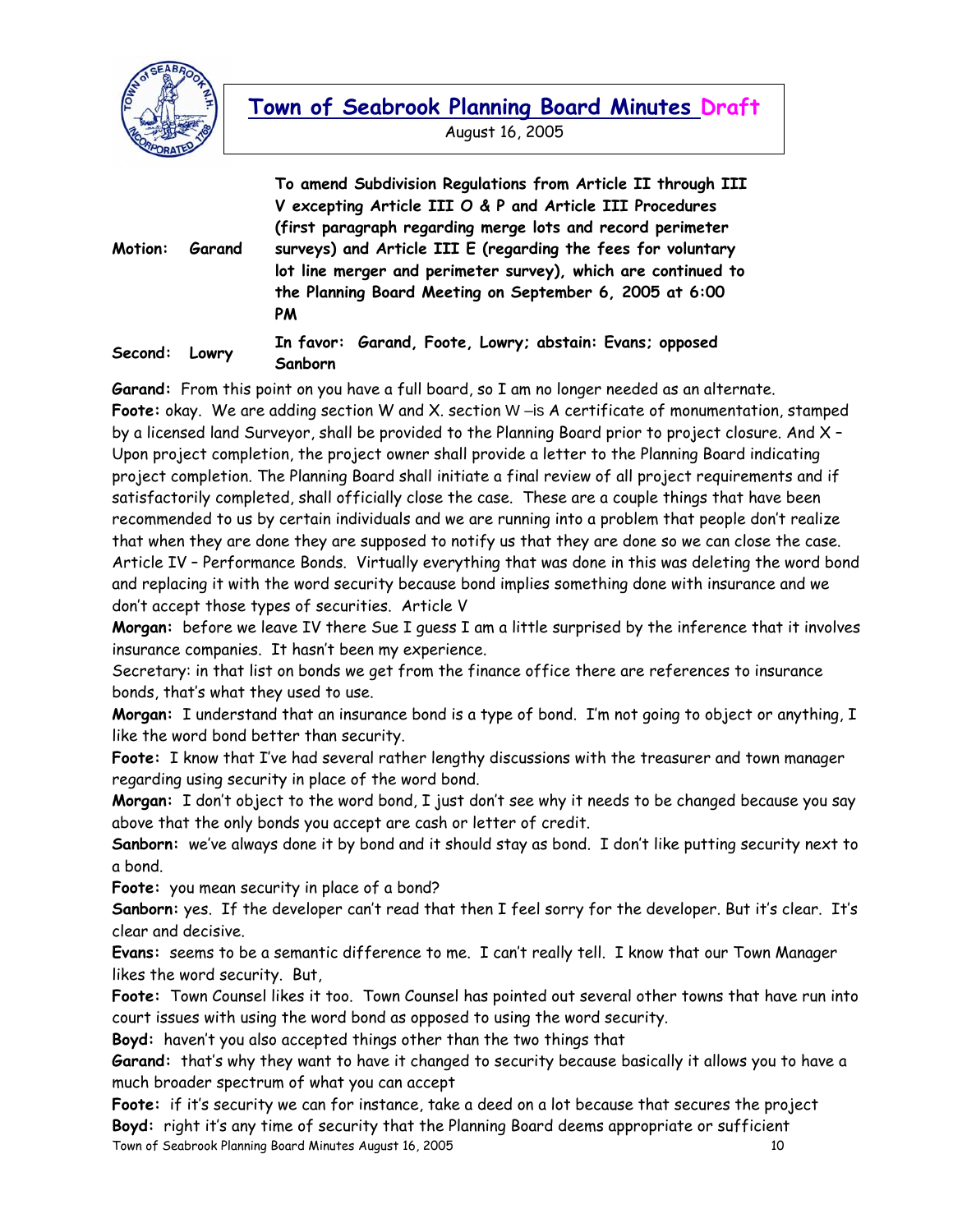

August 16, 2005

**Garand:** exactly just like we just had a developer hold one lot in lieu of putting up cash **Boyd:** I know that helped young Stanley when he did that. He didn't have to come up with any money out of his pocket or pay for a bond.

**Morgan:** I would suggest we not spend too much time on Article IV because the semantic difference is not that great. Give it a six-month trial run and see how the public responds.

**Evans:** my feeling is that because our Town Counsel suggests we use the word security, I think even though it seems like a semantic difference to us, there is apparently a difference in legal definition so. **Morgan:** I defer to Town Counsel.

**Evans:** I would also and therefore

**Motion: Evans To adopt the substitution of the word security for the word bond in the places indicated in Article IV.** 

**Second: Lowry Unanimous with Sanborn opposed** 

**Foote:** Next, Article V **- Exhibits & Data Required For Final Review.** Number A we changed from eight paper copies to ten paper copies.

**Morgan:** that would mean Henry's applications tonight are incomplete and we can't accept them **Foote:** that's primarily to get enough for department review and have one in the file, one for the Town Planner and Town Engineer. Eight copies is just not enough.

Secretary: do we want to say anything about the size? Because we don't have to have those great big ones do we, or do we?

**Morgan:** the ones that need to be recorded are going to run into some size requirements at the registry

Secretary: right, that's the mylar.

**Foote:** for the original submission, I think that we could get by with the reduced size the 11x17 for initial review, give us

**Evans:** I disagree. I think you can't read them sometimes.

**Boyd:** if it's a 50 scale drawing and you send it to the fire chief or Warner to look over, they'll never be able to see the detail in that reduced copy.

**Lowry:** right.

**Boyd:** I hate to bring in other towns, but what they do is actually, on the stuff that comes back, they have reduced scale copies for the planning board. I've got five copies tonight because you don't want ten when you come back. But it's a waste of paper when we come back with revisions. I think after you go through the TRC you require less. But, on some of those plans, Peter is absolutely right, you can't read them. At a 50 scale they are hard to read to begin with even on a 22 x34 sheet, if you get it on a 11x17 you'll never see the detail.

**Foote:** plan content we're starting to get a little specific as to where we want things. Primarily because of ease the way we fold our plans, the ease of being able to pick it up and see what it is. We've added that it has to have a title block containing the name of the subdivision and we're stating that it has to be located in the lower right corner of the plan, that way it stays consistent. We're adding that the stamps did not indicate that you needed a stamp from a soil scientist, I believe it was 18 months to two years ago that the State said that if wetlands are delineated they must be stamped by a licensed soil scientist.

**Boyd:** it's not soil scientist, it's wetlands scientist **Morgan:** yes, wetlands scientist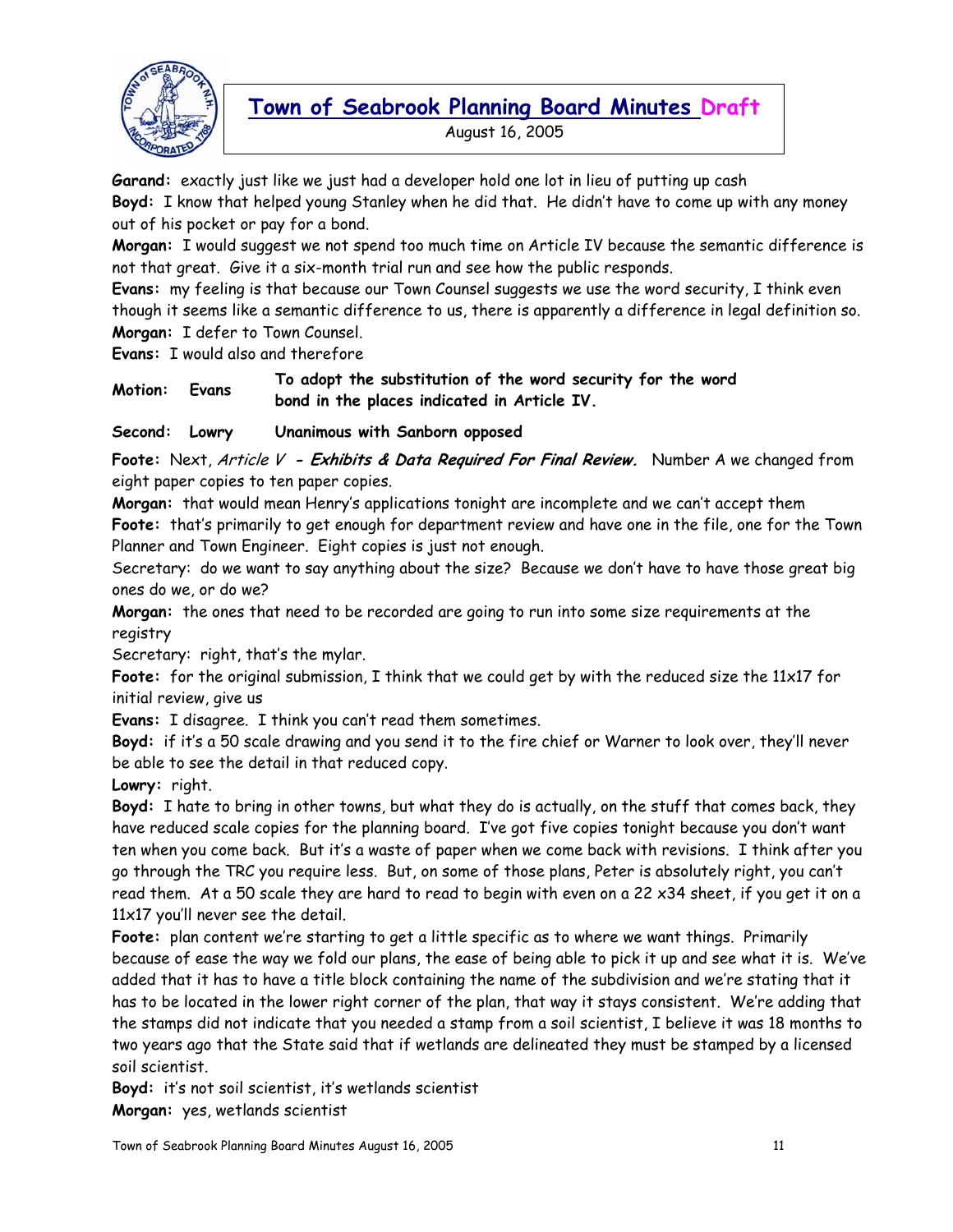

August 16, 2005

**Boyd:** they are two different things, but what you are asking for is a wetland's scientist **Morgan:** it's a minor change so we don't need to delay that

**Foote:** next we're getting down to Profiles, cross sections, and construction details of all existing and proposed streets and utilities. Proposed underground utilities shall provide two four-inch ducts for use of the municipality and all overhead poles shall provide space for the use of the municipality at the subdivider's expense. That was added per request of the Department Heads.

**Morgan:** what is the municipality going to do with these ducts?

**Foote:** fire alarms, there is an assortment of things that we might need in the future. It's nice to know that there are several extra conduits laying underneath that street in case technology changes. If it's owned by the Town,

**Evans:** super conducting wires

**Morgan:** you could get radio programs beamed to your house and eliminate interference

**Foote:** we're also saying that the plan needs the proposed street name if the plan includes a street, a proposed street. There are times when plans have come in without street names on them.

**Evans:** you don't have a "Foote Path" in Town do you?

**Foote:** not yet, my driveway

**Boyd:** footpaths everywhere

Foote: we are adding to plan content extent of wetlands and have added intermittent or perennial streams, ponds, or tidal creeks.

**Morgan:** that wasn't in there before?

**Foote:** no

**Morgan:** that was an oversight.

**Foote:** we've also added revision block to be located to the left of the title block in the lower right corner of the plan

**Evans:** gee, I don't know. Usually it's in the top right corner that's the anti-standard right? **Boyd:** revision blocks, we put them in the lower right corner

**Foote:** usually on the plans we see it's a title block with the revision block right beside it so this is just stating that that is where it should be located. Plan acceptance signature line located above the title block because those tend to float all over the page wherever the designer can find a place to stick it **Morgan:** question. When you say accepted signature are you talking about after the Planning Board accepts the plan or approval?

**Foote:** should be plan approval signature line

**Morgan:** once those registry ladies see your signature, that's getting recorded

**Foote:** intended locations of all dwellings or other structures which is something we've asked for verbally in the past, I think it refers to it zoning wise, it alludes to it but there is nothing specific that says we want to know where the buildings are going to be located here. Size and location of all impermeable surfaces, which is something that is recommended by Phase II Stormwater. It will help us be able to realize where an impermeable surface is and where the runoff and drainage is going to go.

**Evans:** and it is also consistent with the Master Plan

**Foote:** Master Plan and Stormwater Phase II guidelines. Plus *All appropriate setback lines such as but not limited to: primary dwelling, wetland, and stream set backs.* Do we want to discuss this section before we go on? Do you have any questions, comments, concerns, Keith?

#### **Sanborn: Lowry:** No

**Evans:** I don't hear any developers complaining about having to put in ducts or so forth, so I have to say it is probably good for the Town.

Town of Seabrook Planning Board Minutes August 16, 2005 12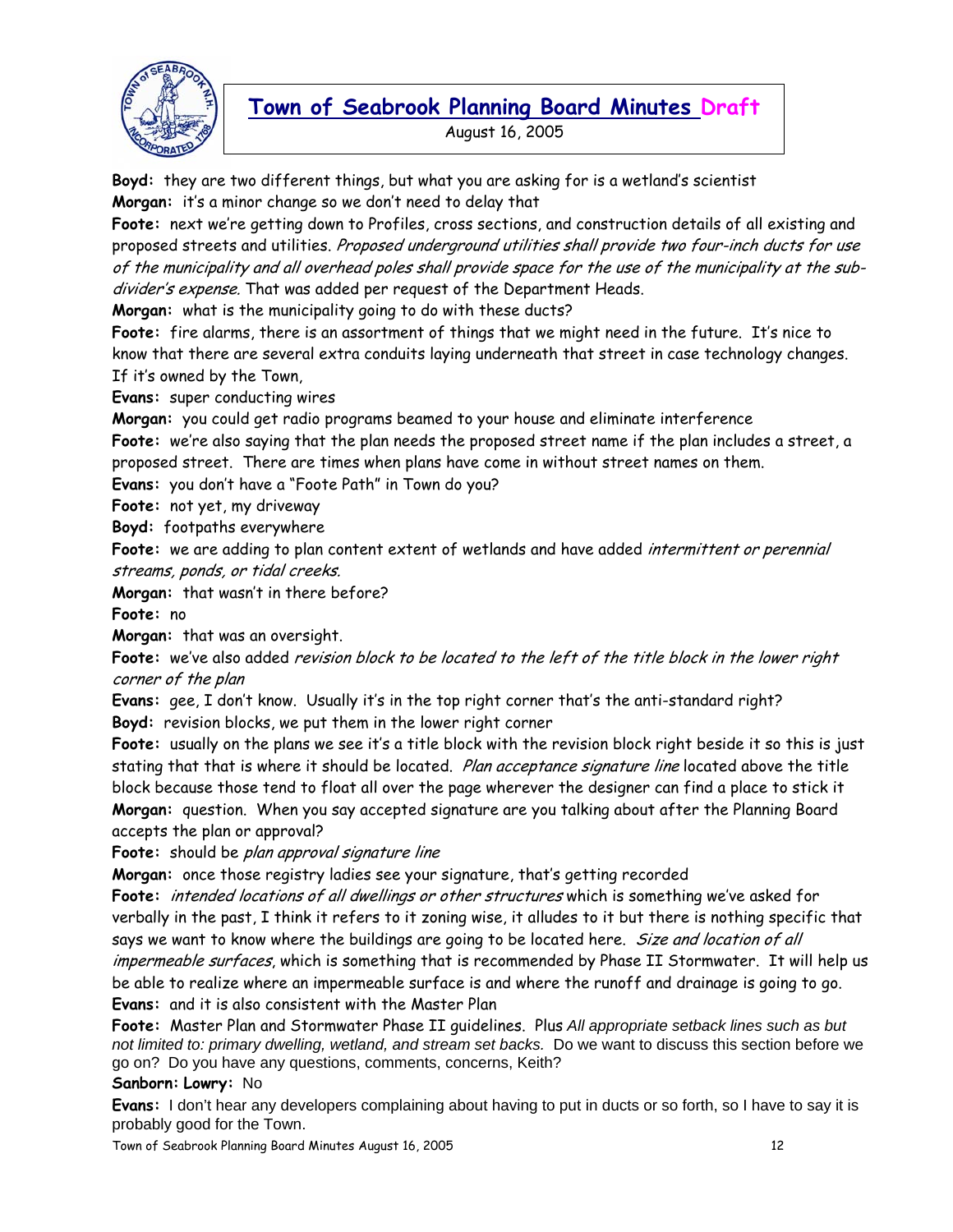

August 16, 2005

### **Foote:** Tom?

#### **Morgan:** no

**Foote:** any members of the audience have any questions or comments on this section? (No response.) Do we want to vote before we go further? This section covers quite a bit.

#### **Motion: Evans To accept Sections A-E of Article V as read and amended**

#### **Second: Lowry Unanimous**

#### **Lowry:** so we're getting digitals from all engineering firms?

**Foote:** not necessarily. If an engineer such as Mr. Cote doesn't have the software, has never had the software, we can't deny accepting one of his plans, we can't force him to go out and buy software and go through he learning curve of how to use it. As far as the digitals. On to the next page. Section G We added *and street* because it said just lot numbers and we have come to understand from the assessor that at the time he assigns the lot numbers he also is aware of what the street number is going to be. And that way it will make it easier on the plan. It doesn't necessarily have to have the street number on the plan, it usually specifies the lot number in the circle on the plan but a lot of times in the title page what comes to us is a plan for the subdivision by Clayton Gould. If it says 128 Adams Ave we know a little bit better where it is.

**Boyd:** we do that

**Sanborn:** 911 changes that

**Boyd:** we're talking about subdivision plan content. I see lot numbers and street numbers that are assigned by the assessor meaning new lots.

**Foote:** proposed lots shall be assigned lot and street numbers by the Seabrook Assessor.

**Boyd:** so it wouldn't be down in that title block because it could be a division of say 12 south main street and we get ten lots out in the back and each one would have assigned lot numbers and we started doing this because the assessor wanted them. Then they got them on there and they changed their mind after and it was recorded at the registry. I said you really shouldn't have the street numbers on there on the mylar. The assessing map lot numbers I guess that's okay. They don't even need to be on there then, but the street numbers, they renumber it and the 911 stuff and all that coming, they are going to change.

**Sanborn:** they'll change before then

**Boyd:** I wouldn't put street numbers on. If they have them in the title block for the parent tract that is being divided it's essential as the registry requires it as part of the plat law that's just been passed in January, but I'm not in favor of the assessor providing new street numbers for the individual lots. **Evans**: I think you make a good point Henry that these street numbers are bound to get abandoned as things change

**Foote:** lot numbers change also. It's just as likely to change as a street number.

**Boyd:** what I've resolved with the assessor…

**Foote:** this is at his request

**Boyd:** then he's changed his mind again. We've been back and forth. I don't care.

**Evans:** what do you have to say about the Chairman's comment that lot numbers change? How do you identify the lots?

**Boyd:** they do change, but they don't change as frequently. Usually what changes are map and lot numbers, a division of that lot, which have to be created by the Planning Board and under their approval so the new plan technically would show that as well.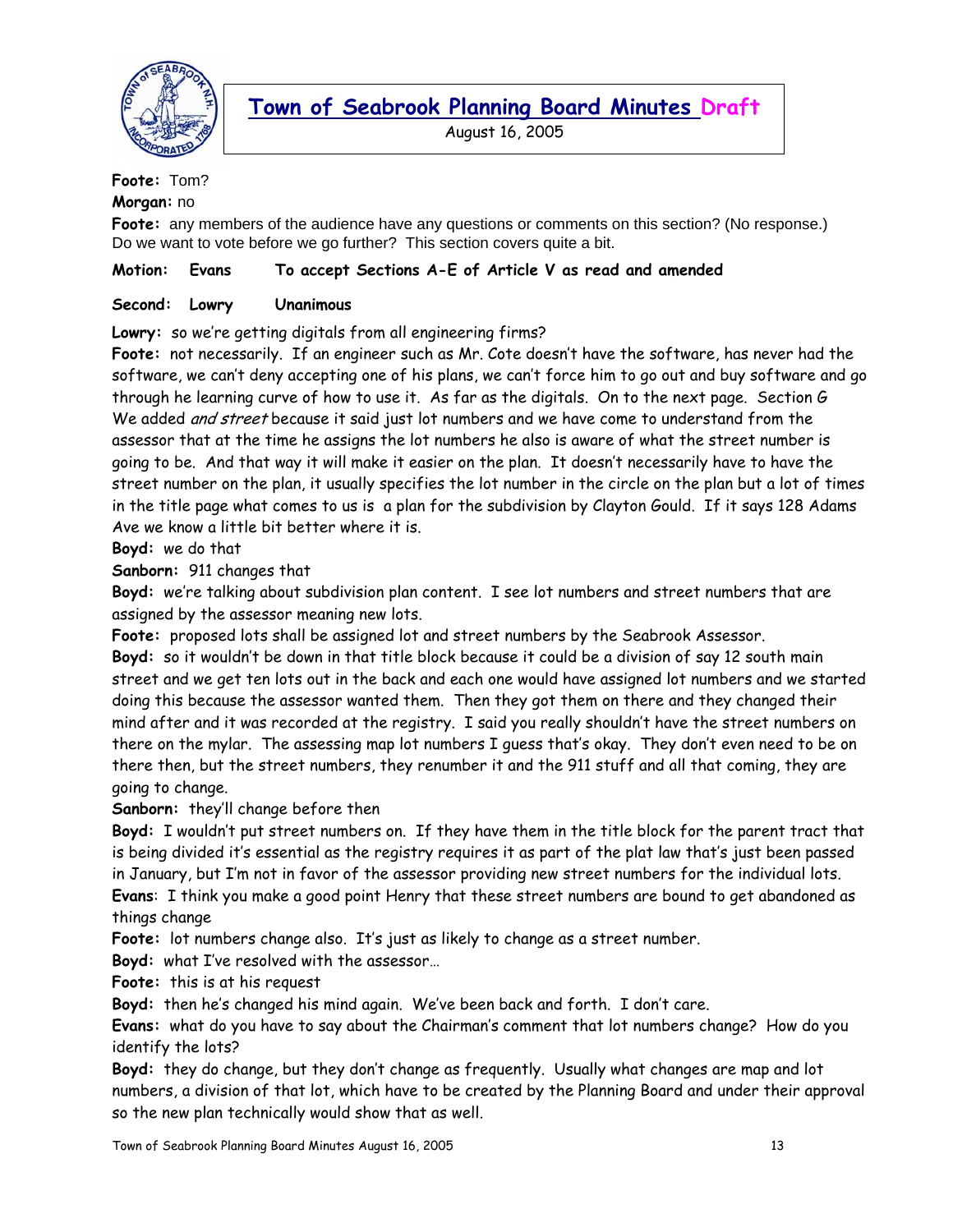

August 16, 2005

**Morgan:** how about, just to throw a curve ball here. Is paragraph G really necessary?

**Evans:** I was going to say, it doesn't actually say that they have to end up on the plan specifically.

**Boyd:** it says plan content

**Foote:** Plan content

**Evans:** it's an exhibit right?

**Foote:** Plan content doesn't necessarily mean that it's got to show exactly on the lot itself, it could be in your notes on the side that these lots shall be comprised of lot number and street number blah, blah, blah.

**Evans:** the article is titled Exhibits and Data required for final review. It's not in plan content. **Boyd:** Look at the plans, especially for condominium conversion, subdivision, you'll see that's a lot of work between Scott (the Town of Seabrook appraiser) and I and though we have assigned street numbers when he's wanted to and he's held off in the past on some. I don't have a problem doing it, they just might change, that's all.

**Evans:** it doesn't have to be in the plan. It's its own paragraph.

**Foote:** the key thing here is that is shall be assigned by the assessor. Because we still have people engineering firms, that don't work with us that often, that are still coming in and making up their own lot numbers using some formula that they use up in east Oshkosh.

**Boyd:** I don't want them on the plan at all even map and lot numbers because I don't care, I can call my lots Tom, Dick and Harry if I want. It's the assessor that has all authority throughout the Town to assign them any map and lot number he wants to and he can do that after the plan is recorded at the registry. I just try to work with him to make it easier downstairs.

**Foote:** it makes it easier for us if it's on the plan when we reference the plan someday in the future that we know specifically where this parcel is

**Boyd:** I agree. But like I told you, I'm going to get you a copy of the Plat Law. Most of the things you have on here are part of it. Like look at our plan they are compliant with plat law and have been for a number of years. But, it shows all of these things, what the registrar requires, what the state requires to be on this plan. And you have to have an address and you have to the recorded owner in the title block and all of those things. But we're talking about recordable plans and you're talking about site plans too that are a little bit different, but I don't care if you take the rule out.

**Foote:** this is subdivision review. It doesn't state that it has to be in the lot block itself, it can be in the notes on the side at least that way we know what it's referencing. On to the next K department

review, we're deleting and signed by. **K - Departmental Review:** No application will be considered complete and ready for Planning Board Review until the plan is reviewed *and signed* by authorized representatives of the following municipal departments: Sewer, Water, Police, Fire, we are adding *Department of Public Works* which inadvertently got omitted. And that pretty much comprises the tech review.

**Morgan:** K predates the tech review. Wouldn't it be lots simpler just to say until the plan is reviewed by the technical review committee.

**Evans:** is there a definition of who is in the Technical Review Committee

**Foote:** no and I can foresee times when certain departments are not represented at the Tech Review but they do provide us in writing their analysis. And I think to leave it like this and I can foresee times when due to conflict of interest there might be only one person at the tech review.

**Lowry:** then it's not a tech review

**Foote:** that's right. But that person showed up at the stated date and time scheduled and no one else did. **Morgan:** okay.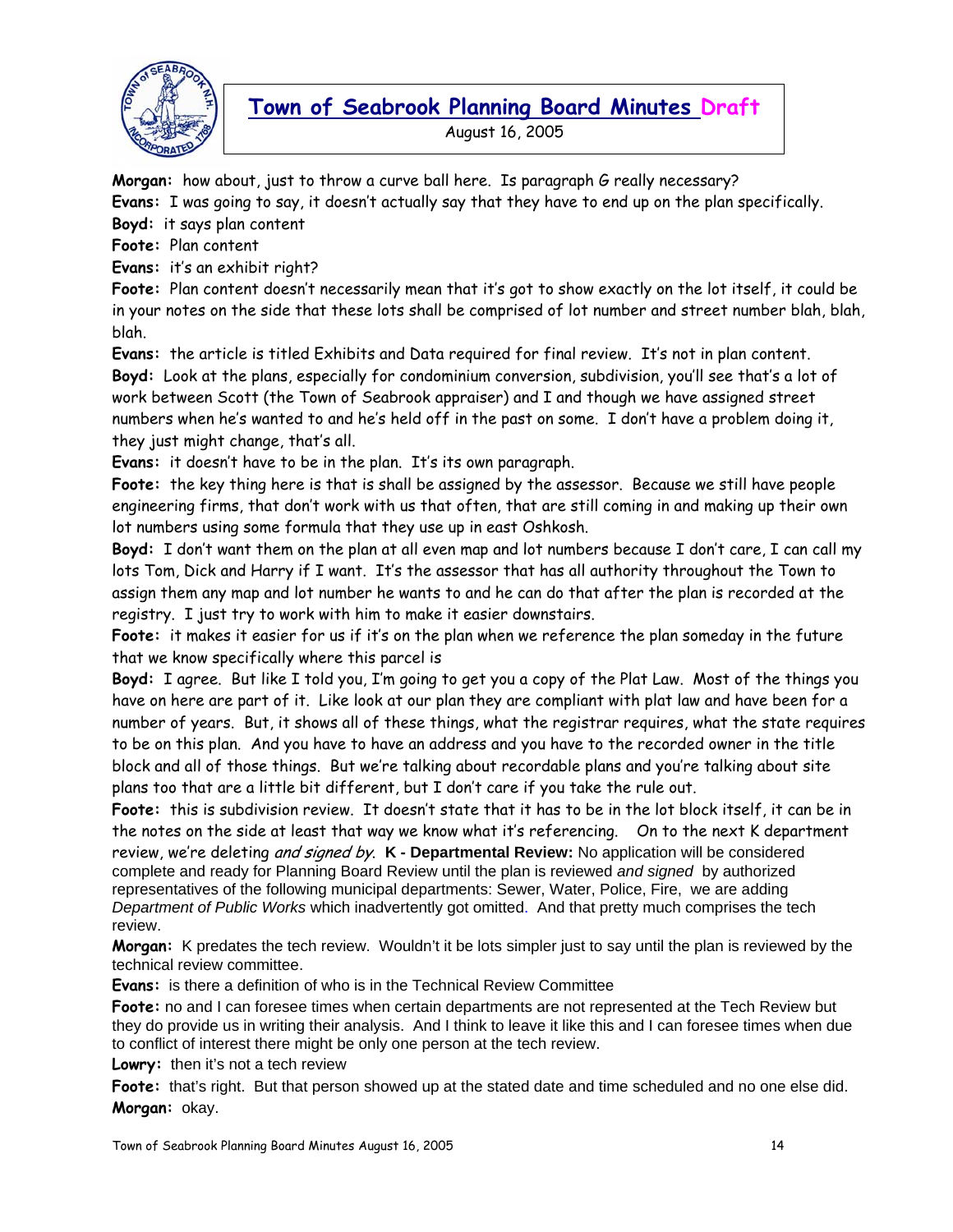

August 16, 2005

**Foote:** further down under M. Storm Water Pollution Plan, we've added *Stormwater management maintenance manual detailing routine maintenance tasks for all stormwater infrastructure and responsible party to perform said tasks.* This is something we've been requiring for probably year but we didn't have anything in our regulations specifying that it must be.

**Morgan:** make Eric happy

**Foote:** on to P, a *Draft deed: A draft deed shall be submitted for each parcel to be created, including: all meets and bounds, proposed easements of any sort including but not limited to: drainage, stormwater treatment, conservation, other entity access to or across parcel, delineated wetlands.* 

**Boyd:** how do you put delineated wetlands in a deed? When you reference parcel 10 on the recorded plan that deed, the plan is part of the deed legally by the fact that it's mentioned in the deed.

**Evans:** the deed refers to the approved plan

**Boyd:** the plan resolves all issues of confusion about a deed if there is anything miswritten or anything and if it has wetlands it will be shown on that plan

**Foote:** I think possibly in the deed you just should reference that because they also don't call out specifically proposed easements, or conservation land, but it referenced in the deed that there is an access easement per plan D blah and it could also say that there are, I think it's specifically so that when the person buys it and reads their deed they realize there are wetlands on it.

**Boyd:** but what do you want it to say? Give me an example.

**Evans:** I would suggest that it should say, there are wetlands on this parcel as shown on the plan. **Foote:** yes.

**Boyd:** but when you say lot 10 and you get the plans, it has it already. I mean it's redundant so some fool can't

**Foote:** a lot of the DES wetland permits are now specifying that it must be noted in the deed.

**Boyd:** but you are talking about even when there isn't a wetland permit specified as long as there are jurisdictional wetlands on that parcel you want it specified not only on the plan but also in the deed as well

**Foote:** correct because a lot of people never receive a copy of their plan. Hopefully, they receive a copy of their deed and they read it.

**Boyd:** tell you what. If I was going to spend \$150,000 on a lot I would want to know

**Foote:** 150, they're going for half a million now

**Evans:** I have one question regarding the spelling of metes. I believe it should be metes.

**Foote:** further down, Article VI- Subdivision Standards. *F. Drainage Ways.* We are deleting the phrase *In other than minor subdivisions.* I believe that was already deleted when we did minor subdivision revisions. **Morgan:** I don't think so, but it should have been.

**Foote:** *Section O, Flood Hazard Areas* 

**Morgan:** good catch

**Foote:** changing the date from *2004 to 2005*. We're also changing subdivision proposals or other proposed new development greater than, we're changing *development greater than* we're dropping it from 50 lots to 10 lots and we're dropping the size of lots from 5 acres to 2 acres*, whichever is less, shall include base flood evaluation data*. This results out of a conversation with Chris Northrup, OSP, who recommended that all the seacoast towns because they are so densely populated now, he says he doesn't believe that there is a 50 acre parcel intact in any of them.

**Morgan:** especially Seabrook

**Foote:** correct. And he said because of the flood elevation data that we should really request

**Evans:** is it necessary for us to refer to the revision of the Flood Insurance Rate Map?

**Morgan:** feds get kind of touchy about that Peter, so it's best just to please them

**Evans:** you can't just say the current one in effect?

Town of Seabrook Planning Board Minutes August 16, 2005 15 **Foote:** no because they never know what's in effect. Moving on to *Q - Streams: No seasonal, intermittent, or perennial stream shall be rerouted without the prior approval of the Planning Board, nor shall any such*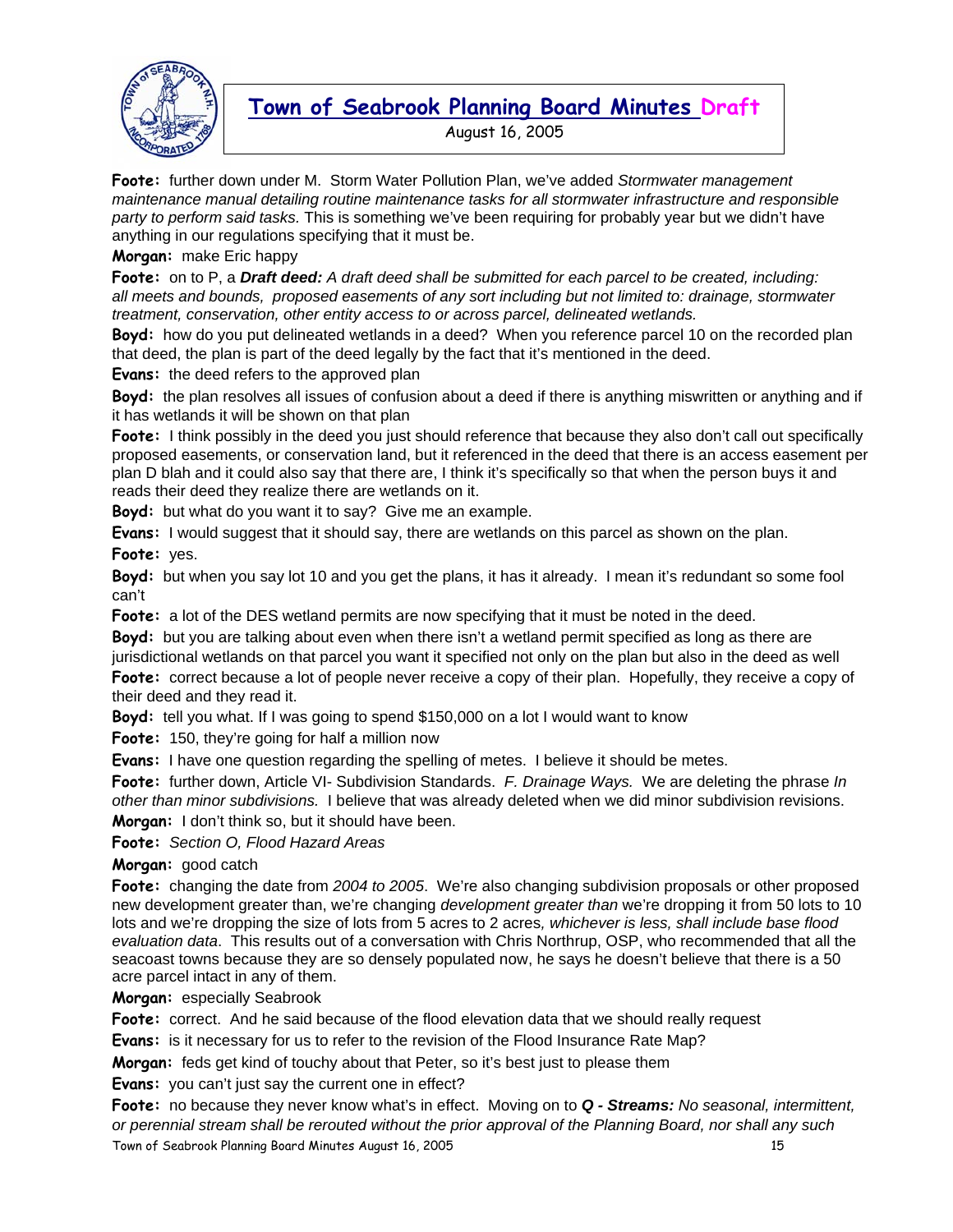

August 16, 2005

*stream be routed into a storm drainage system.* The change is it used to be *A ten foot wide* vegetative buffer. We propose *a fifteen foot wide no cut –no disturb vegetative buffer shall be maintained along each bank of the stream.* 

This also culminated from talking with Chris Northrup and talking with Earth Tech as afar as water quality, Clean Water Act, EPA Phase II Stormwater.

**Evans:** leave that loosestrife alone

**Foote:** a fifteen foot buffer that's no cut, no disturb goes a long way towards preventing surface pollution getting into our water ways. Actually I added the no disturb because we've sometimes found that no-cut is not understood by some people. No cut no disturb tends to state it a little bit stronger.

**Lowry:** no cut, not trim

**Garand:** no rape

**Foote:** does any one have any questions, comments, concerns?

**Evans:** what's the penalty for disturbing?

**Morgan:** we'll have to address that at the next meeting.

Foote: can we impose penalty? That's up to the Board of Selectmen isn't it?

**Morgan:** according to your Zoning Ordinance you can impose a fee but it has to go to Town Meeting

**Foote:** I'm hoping to incorporate this section here, the fifteen foot wide no cut no disturb into a zoning

regulation. On to the next page. Down toward the bottom, *resident plants* replace the word *should* with *shall.*  **Morgan:** how did that word should get into our regs in the first place?

**Foote:** got no idea.

**Morgan:** probably time for a motion

**Evans:** do we really want to allow people to plant dandelions as part of their herbaceous ground cover

**Foote:** yes, they are very beneficial

**Evans:** a good way to annoy ones neighbor

**Foote:** then the neighbor needs to be advised as to just how beneficial dandelions are

**Sanborn:** they'll be applying weed kill

**Lowry:** some people make wine out of it don't they?

**Boyd:** hemlock will take care of those

Secretary: are we going to vote? Article V G-P and Article VI a-T

**Foote:** do we have any other comments on what we've covered? Otherwise, we're looking for a motion.

| To approve Article V: from G to P and Article VI from A to<br>Motion: Evans |  |
|-----------------------------------------------------------------------------|--|
|-----------------------------------------------------------------------------|--|

**Second: Lowry Unanimous with Sanborn abstaining** 

**Foote:** and next we go to Article VIII has already been taken care of. We're deleting in Article VIII in which four or more lots are created. And then Article X we already took care of at the last meeting. Then Article XI Administrative procedures talks about as built plans required. It said submitted to the Building Inspector. We are changing that to Planning Board. No reason to deliver them to the building inspector. And then the last one under the Site Plan Regulations, Article XI, Condominium Conversion, B Utilities, it's also stating: Proposed underground utilities shall provide two four-inch ducts for use of the municipality and all overhead poles shall provide space for the use of the municipality at the sub-divider's expense. So that puts it in two places. While site plan regulations directly refer to the sections in the Subdivision Regulations that include them, this helps to make sure that it's well covered.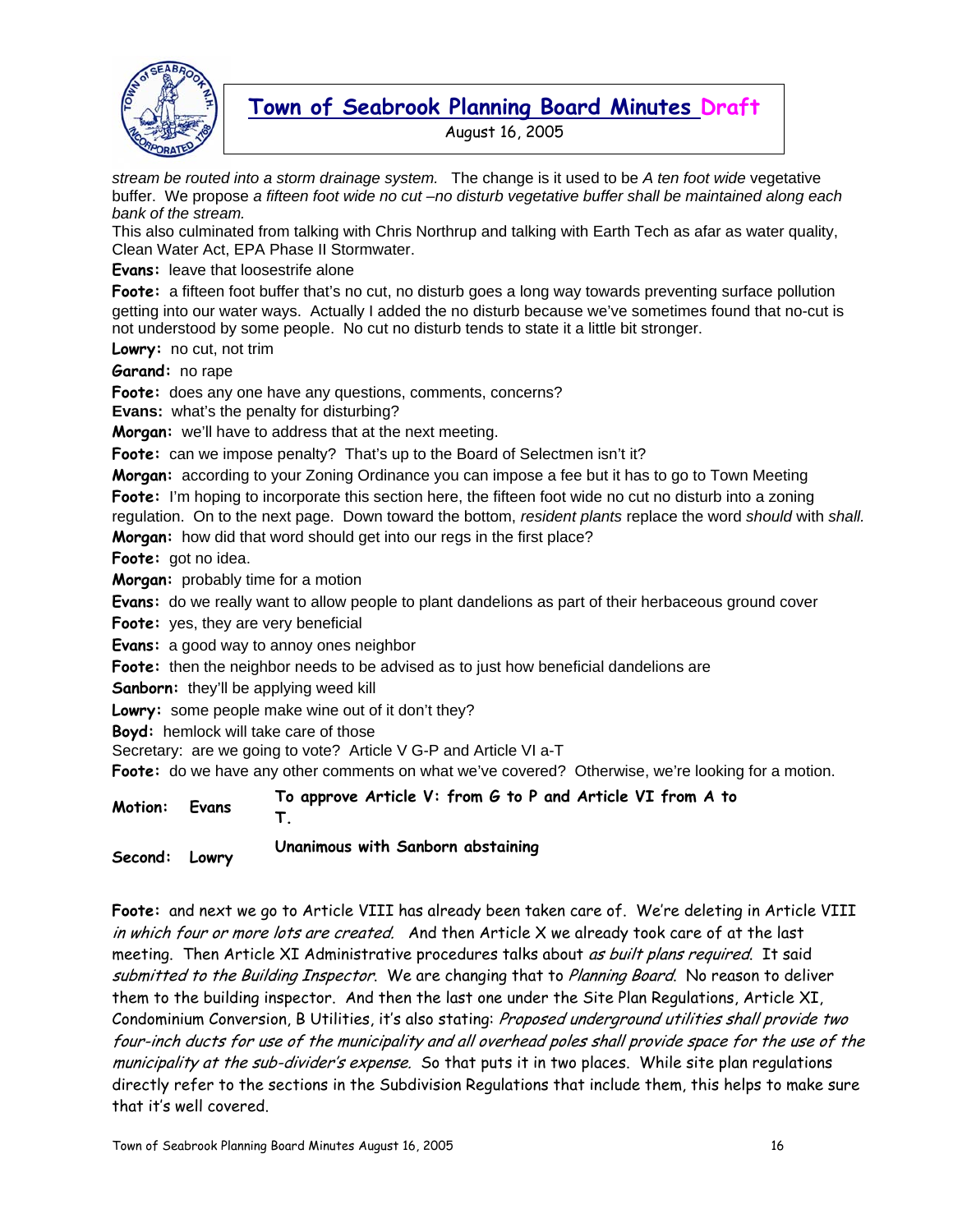

August 16, 2005

**Evans:** I think we should make sure that this article XI is formatted in the same font as the rest of the document. Times New Roman

**Lowry:** is that a motion?

**Evans:** that's a motion,

**Lowry:** I'll second

Secretary: I'm not using Times New Roman.

**Evans:** someone did

Secretary: but the regulations are in the Comic Sans MS font on my computer. It's only in Times New Roman on Tom's and Sue's, which is where she printed it out. It takes a whole lot less space in this particular font.

**Morgan:** you're claiming we're lacking consistency here

Secretary: you're lacking consistency because Sue did the first part and I printed the site plan changes

**Evans:** there is no complaint then, I withdraw my motion

**Morgan:** are you complaining about the font itself?

**Garand:** I'm complaining that we're going too slowly

**Foote:** let's continue on, we still have public hearings to address

**Morgan:** I thought we were here to overturn those

**Motion: Evans To approve Article VIII A, Article XI D and Site Plan Regulations Article XI B.** 

**Second: Lowry Unanimous with Sanborn abstaining.** 

**Foote:** we will continue

Secretary: Revision O, P, Article III E, those are the places about the merging of the lots that Tom was going to rewrite, Henry was rewriting for us.

**Foote:** So we will continue Article III to September 6.

**Evans:** at six pm?

**Foote:** correct. So we close the Public Hearing on changes to the Subdivision Regulations at 7:30 PM and open the Public Hearing for cases. The first case we have to review tonight is **05-40 Proposal by Seacoast Marine to demolish an existing building and construct a 7,500 square foot building, a 3, 430 square foot building and add 12 parking spaces at 177 Lafayette Road for boat storage and service, Tax Map 9 Lot 150**.

Secretary: are these new plans your laying out here?

**Boyd:** I have to tell you that I know these were due Friday and I understand that. One of the major things that we didn't have in our hands until we just got today was the lighting grid, the new lighting grid and I know Paul was very concerned about it and the Town Manager at the Technical Review. We had every thing else essentially done, but it wasn't complete so. I beg indulgence this evening and hope that you will review this plan because that was what we were waiting for so it was incomplete and I hope you can be merciful to hear that it wasn't their problem and it wasn't ours as well. I guess that's up to you.

**Foote:** I guess we have to leave it up to the Board's decision as to whether they are going to accept them or not.

**Sanborn:** shouldn't that say Cains Brook and not Pond?

**Boyd:** no, that is the Pond.

**Lowry:** so it's just the lighting grid?

Town of Seabrook Planning Board Minutes August 16, 2005 17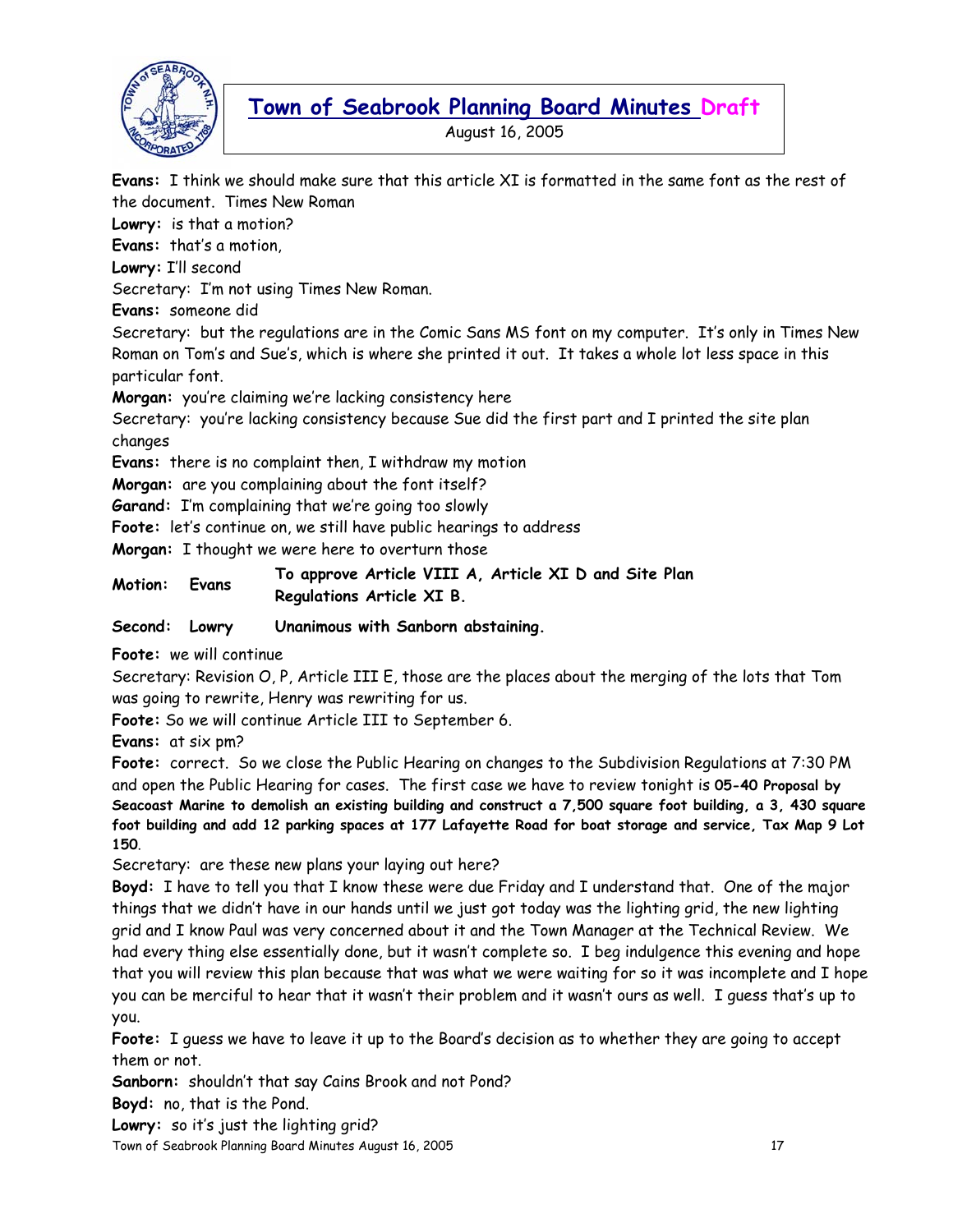

August 16, 2005

**Boyd:** that's all it was. Everything else was done and ready we just were waiting for them. And I know that was a major concern at the Tech Review meeting.

**Lowry:** does it conform?

**Boyd:** it does now.

**Morgan:** Henry, is the plan complete?

**Boyd:** I believe it is.

**Foote:** if you want I can go down through the checklist. NHDES application and approval.

**Boyd:** that's something that I wanted to talk to you particularly about, Sue, but also the Board in general. We had moved this and put it way over here to provide a lot more protection, I see Chris forgot to move the leader, but in looking at it, it made 100% sense to move it over there. Where it was coming out here before, even though we were leaving a lot the trees on the side slope to the pond here, we're allowed to even more. And the other great thing about it in looking at this we're actually going to add a lot more stone and the water, instead of cascading down over the side slope, it actually runs parallel and it doesn't release until here. So there is literally no energy in that water. So we're able to…

**Foote:** I know. I walked the site.

**Boyd:** putting it parallel with the grade instead of cross cutting it, it makes it 100% better situation. I guess I'm going to find out, there is some work within 100 feet of the pond and some within 50 feet. Technically I think they probably have to apply for a wetlands permit. There are no permanent structures there and this is all obviously native material, however

**Foote:** it comes within the Shore Land Protection Act

**Boyd:** it does. But before I submitted an application to the state, I wanted to make sure that the Planning Board and the ConCom was okay with the revisions to the pond. I wasn't going to send them an application and then have the Planning Board suggest we change it.

**Foote:** do we have building elevations?

**Boyd:** when we were at the tech review meeting, I thought that the Planning Board did have some that I think that Mr. Batchelder had brought over? Do we have something on that? I have asked Don Peacock and his son Alexander are here and I've asked them to come tonight to speak specifically about the building, what it would look like and we do understand that we need something for building elevations. I thought that they had submitted at least some draft forms, but apparently they have not. So I don't know if you want to hear about that now or a little bit later.

**Foote:** let's continue down through the checklist. Design of all proposed signs, we don't have cut sheets or details on what the signs are going to look like.

**Boyd:** not at this point. We also have to talk about lighting on the sign and some site details, but they are minor issues.

**Foote:** location of all outside lights? Are they now on the plan?

**Boyd:** they are on that other sheet and one of things you wanted is these letters blown up a little bit so they are a little bit bolder. You couldn't seem them at all before. But if you compare that to sheet number three and look on the building and that's where they're generated from.

**Foote:** Details of advertising devices, details of outdoor lighting? Do we have the cut sheets for the lighting?

**Boyd:** no because that lighting grid just came back so we wanted to make sure that whatever we submit for Paul is going to based on today's data. They just got it to us this afternoon. **Garand:** Henry, these numbers still seem elevated in this front plan, here.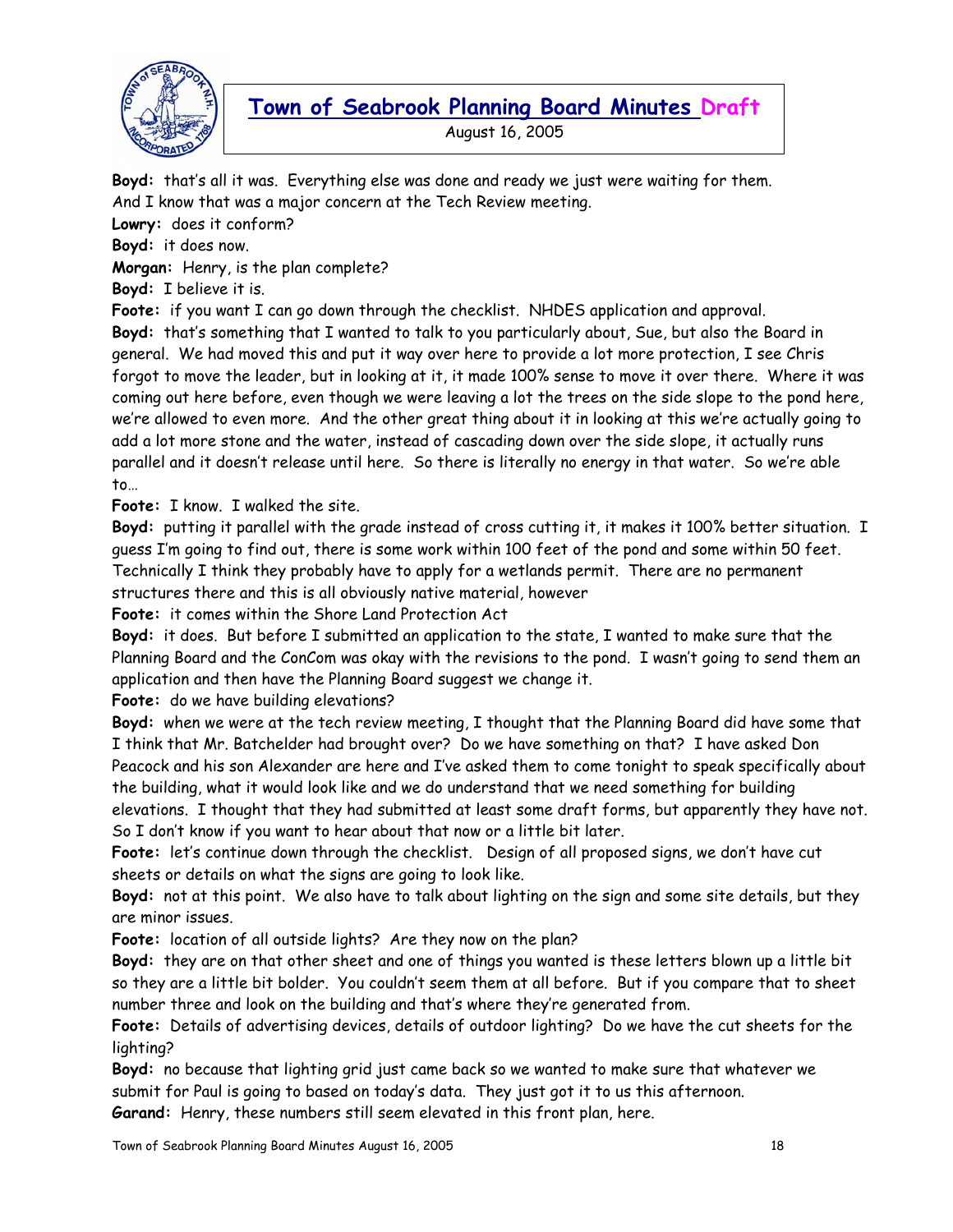

August 16, 2005

**Boyd:** I think we've got .8 right at that corner. That's the best they can do apparently. **Evans:** what's the limit, Paul?

Boyd and Garand review plans and discuss lighting grid numbers.

**Evans:** we have a problem along this side.

**Boyd:** I haven't had a ton of time to look at these. It just came back.

**Evans:** just so you know Henry, it's 2.4 here and .5 there so you can extrapolate

**Boyd:** so you can figure about 1.5 here. They're going to have to decrease the wattage or something.

But we literally had no time to try to look at this and get them to send something back. We're at their mercy. Don and we have no control over making them work faster.

**Evans:** here's some up here too. 1.1, 1.3

**Boyd:** I looked at it and they were decreased but you're right. There are still some.

Boyd makes notes on overages.

**Garand:** you may just want to adjust the wattage

**Boyd:** one of the things I wanted Don to do is…

**Foote:** that's one of the things that was brought out by the tech review is reduce the candle power of the security lights

**Boyd:** absolutely and we forwarded it to them and told them where the areas were they needed to look at. One of the things I wanted to do is talk because you guys had a question about security on the site and I wanted him to be able to explain his business to you and what he thinks he needs and get your opinion on that. That's part of it. Obviously they have to redo it. I don't have a problem with that because it's wrong.

**Foote:** continuing down the checklist. Location and description of every outdoor lighting fixture including hours of operation.

**Boyd:** and that's something I want to talk to Don about.

**Garand:** there is a description of the fixtures, but there are no hours of operation shown **Boyd:** we have hours of operation on here, but I wanted to talk to you and him tonight about the lights because you had specifically said that you wanted a note and it's a little bit further on that the lights were to be dimmed in off hours. So I really need to know exactly what he thinks he needs and compare that with your opinion of the site if we could.

**Foote:** we'll get back to that

Audience member: I live out behind that and the lights

**Foote:** you'll have time to comment later on that. Horizontal luminance we've already covered and the generated grid shows spill over. Foundation and pole light details.

**Boyd:** that again we haven't had time to respond to their…I don't think that this has changed but if you look on their sheet they specify everything that should be on the cut sheets that we provide to Paul, but we haven't had time to address it. We don't know how they've changed it.

**Foote:** that's the luminere schedule but that doesn't necessarily show the pole lights, the base **Boyd:** there are a couple of pole lights that are shown on the other, but I'm just telling you that when we resolve this finally, we'll have that data on here. If you look, they are lamps, they are not real high, just to line the driveway to get down in, they're not elevated lights. They are actually a lot more like what we just did for Lupoli's up there on the Brick Oven Xpress. That's what we're proposing, just lampposts.

**Foote:** we are going to want some sort of detail on the plans or paperwork so that six years from now someone doesn't bring in football field stadium flood light system.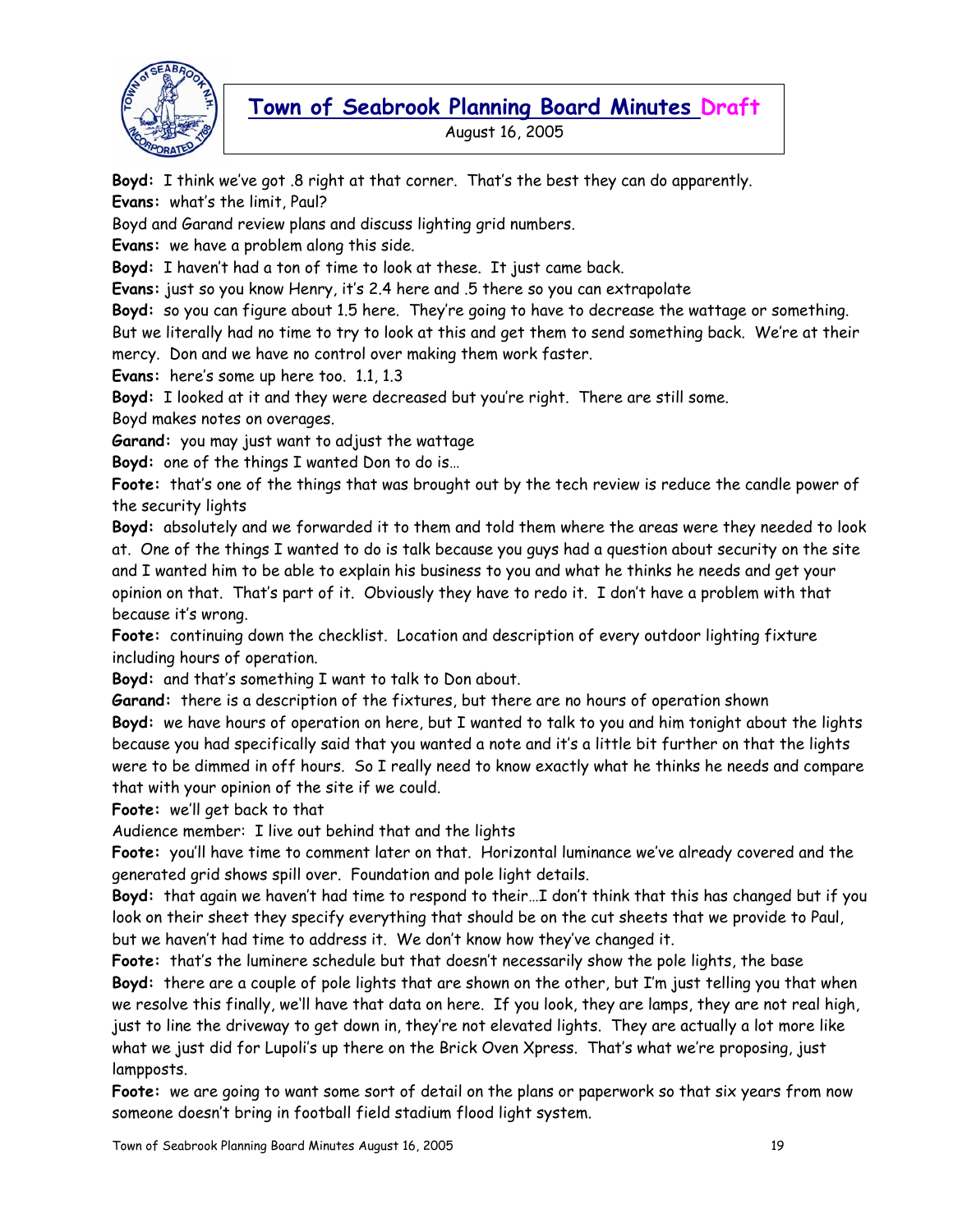

August 16, 2005

**Boyd:** We'll let Don talk about that.

**Foote:** does plan minimize traffic congestion. Sheet one easement.

**Boyd:** the TRC noted that I have applied an easement to the State. The Town actually has a fifteenfoot easement already so it's within that so it's going to be within a highway easement granted to the State of NH.

**Foote:** minimize traffic hazards, TRC wants note that there is no backing into the site

**Boyd:** sheet two, note four.

**Foote:** we don't have any building elevations yet.

**Evans:** is this sign Pet City's?

**Boyd:** yes.

**Evans:** particle is hot in front

**Foote:** does plan minimize annoyance to other land users? Again the comment we don't have the lighting detail yet. Does the plan minimize road and other effects detrimental to abutter? That's what we were talking about, the spillway question. We want to minimize and prevent contamination by wastewater materials from boat hulls and no hull grinding and also to flip the pavement for the parking. **Boyd:** which we did. On sheet two, what Sue was talking about. This was I think a very good idea that the TRC came up with. We actually had the pavement over here before and they suggested flipping it and we've done that.

**Foote:** any petro-chemical pollution that might be brought into the garage or open storage area will be caught in the crushed stone as opposed to going on the pavement and running off

**Boyd:** there are preventions that we talked about before it even gets to the stone. If you look at note number six on sheet two, the floor is actually going to be pitched in this fluid service bay so everything runs to the center of it and also there is a moundable moat so that the actual floor has a lip berm on the front of it. Even if the whole floor filled, it still couldn't get out the door. And the stone is just another precaution beyond that.

**Foote:** drainage designed for a 50-year storm? Needs engineer and planner review. If I remember right at the tech review is when you submitted the Stormwater. The engineer's comments are here:

> The Stormwater Management plan has been reviewed for compliance with Planning Board Regulations. The applicant proposes to construct a detention pond prior to discharge into Cains Pond. The drainage study and management plan is adequate.

**The size of the proposed water service has not been provided. A ¾" service is specified on the detail sheet. However, the size of the service is not provided on Sheet 3. It is unclear whether the applicant is seeking to install a fire service or domestic service only. The existing water service should be cut and capped according to Town of Seabrook Water Dept regulations.** 

**The sight distance for vehicles hauling boats off the premises should be considered. Standard passenger vehicles will not have a problem exiting the site but vehicles towing boats of various sizes may not be able to exit the property in an efficient manner especially given the taper from the Home Depot traffic signal less than 500 feet to the north.** 

If that's something that needs to be brought into consideration they might want to risk someone's life by having them stand out in the middle of the road and slow traffic while the boat's leaving?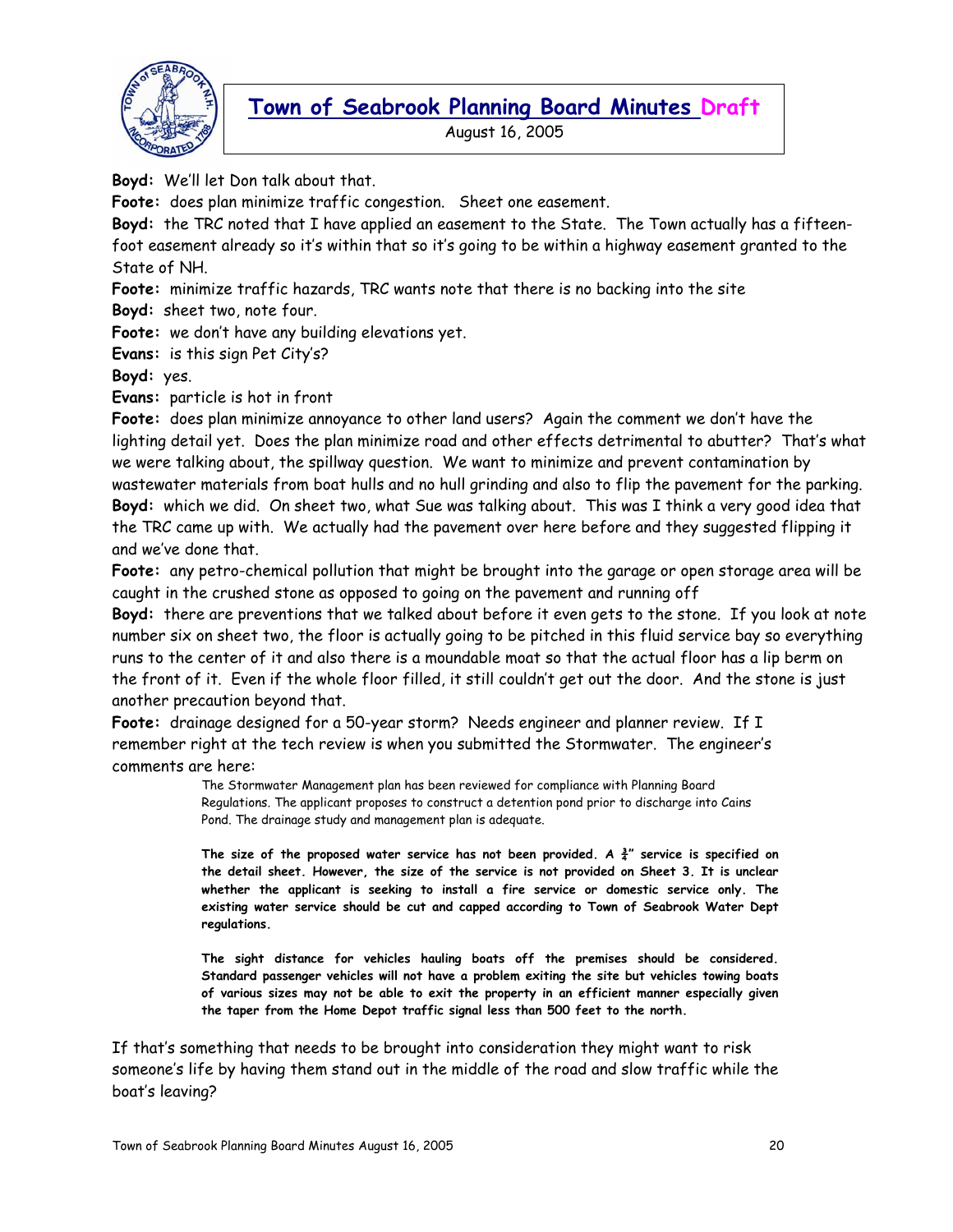

**Town of Seabrook Planning Board Minutes Draft**  August 16, 2005

**Boyd:** there's pretty good sight distance this way. I understand what Mike's saying is that trucks turning and going south

**Foote:** I know leaving Pet City, you look, you start to go, and there's someone in your door. **Boyd:** there's no controlled exit or entrance there. It's kind of a nasty situation.

**Foote:** I mean from the cars that speed away because it goes from two lanes down to one so everyone is flooring it because they aren't going to yield to the guy that's beside them. **Boyd:** the only other thing I can say is this is further up the road and there is a middle lane there that provides some sense but I don't know what to tell you. I can't control the cars going faster than they should. And if we had to design for nitwits, you wouldn't be able to design anything.

**Sanborn:** the Army Corps of Engineers

**Foote:** (reading from checklist) Post development drainage flows on to abutting property no greater than pre-development flows? **The post-development conditions indicate a decrease in runoff. Construction of a detention pond and sheet runoff into a Cains Pond. OK.** Groundwork installed in such a way to prevent erosion or sedimentation of streams or damage to abutting properties? Spillway concerns; concern about Cains Brook dredging effects; fill with same material that's in detention pond now. Swing spillway to back; 6" loam not 4'; no fertilizer to be used; note that site is governed by State of NH DES BMP's; No snow/water runoff protection.

**Boyd:** I honestly have to say when I reviewed these plans; I didn't see that Chris has added wood chips. That's something that you don't mention but that was specified in lieu of hay bales so that's something that I need to add to the plan and also he didn't remove the request to eliminate fertilizer. In that meeting we talked about using wood chips in lieu of the hay bales, so I'll have to revise these because I don't see it in there and I still see fertilizer.

**Foote:** I've noticed in some of my travels lately, my memory of where construction has happened and where the old silt fence and hay bales are, you can see a row of purple loosestrife where the hay bale used to be.

**Boyd:** not only that, they collect every bit of invasive species. They're a plant pot essentially.

**Foote:** silt fencing prior to timber removal

**Boyd:** that has been changed

**Foote:** fire safety codes, sprinklers are required in the garage, service bay, and office; you need a four-inch main

**Boyd:** I talked to the fire chief and he said that he doesn't care if the office is sprinkled but he definitely wants the garage and the fluid service bays sprinkled and if you look on sheet three, you'll see that we've accommodated a six-inch main to do that

**Foote:** with a one-inch water service off it.

**Boyd:** the domestic service comes off there with a tap.

**Foote:** one of the things we discussed at the tech review meeting is location of shut offs for commercial and industrial sites, that the regular occupant water be able to be shut off while still leaving the fire sprinkler suppression system on. Were you there at that meeting?

Town of Seabrook Planning Board Minutes August 16, 2005 21 **Boyd:** no. I didn't hear about that. What you're saying is you want a water shut off here. **Foote:** the theory being that if this place should become vacant and we shut off the water to the regular sales office because they've asked to shut off the water. Legally we cannot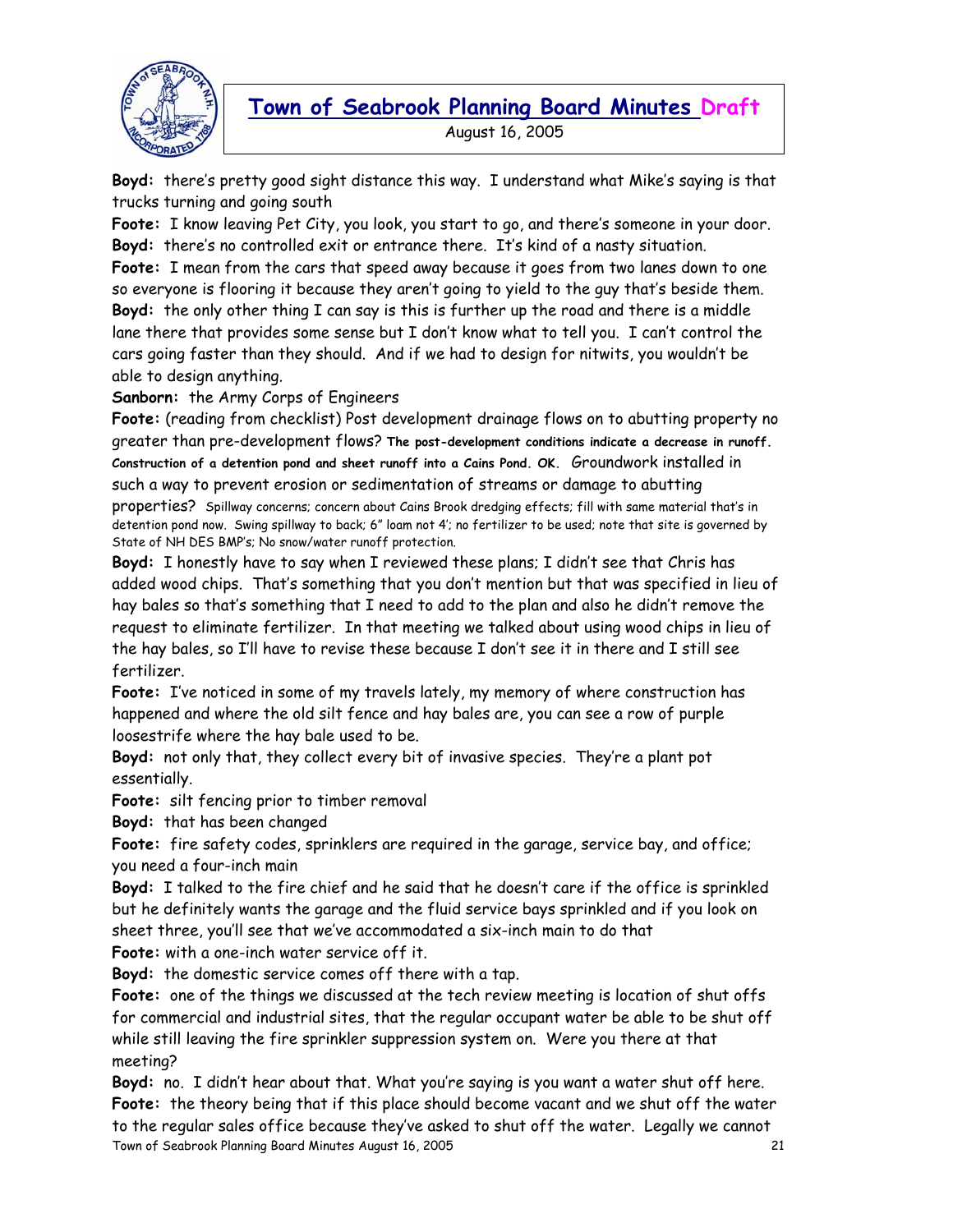

August 16, 2005

shut off the water to a fire suppression sprinkling system because worst-case scenario if the place is vacant and the place burns down, they could come back at the Town for shutting off the fire suppression system. **Evans:** will there be any water using facilities in the garage area? **Boyd:** There will be a bathroom and a sink? **Lowry:** are they putting a well in? **Boyd:** we haven't talked about that, you mean for irrigation? **Lowry:** and for washing of boats **Evans:** that might not do it if their water meter is over here **Boyd:** we should talk about that while he's here **Foote:** this he just pointed out, the water meter over here is not going to cut it; **Boyd:** that's where Warner wanted it **Evans:** with our new water shut off, we have to work out some way we can do what we just discussed **Boyd:** why wouldn't that work? **Foote:** even without the water shut off, all the water that's going in to here isn't going to be metered **Boyd:** sure it is because it's coming by here **Foote:** and your water meter is over here, after the fact **Boyd:** but all of that water has to come by this point so anything that's being used on this entire line is going to be reflected in that water meter **Foote:** but your water meter is after the fact. You're going to be siphoning off before you make it to the water meter. **Boyd:** so why does he want it there then? **Morgan:** so they can charge you in case they have to turn the sprinklers on **Lowry:** but the sales office will be free **Foote:** it doesn't make sense putting the water meter there and having a tap before the meter **Boyd:** I see what you're saying, it should be here; it should be in this location **Garand:** they should show a domestic service location going into the office area, then going underground to the garage so they can meter both bathrooms and have one backflow **Boyd:** he only wanted one meter though **Garand:** exactly, they can bring it underground from one building to the other because at that point you'll only have one backflow required and one meter required **Boyd:** well, I've got to go back to Warner then because this is exactly how he wanted it **Foote:** well, obviously he's not thinking because he's given the primary use of water free and the meter is going to in case there is a fire. **Morgan:** that sounds like a good deal Secretary: reads from checklist: what he said was: Domestic water to be tapped off sprinkler riser then through one meter and backflow, then to other building. **Garand:** so you ought to show the water service to the office discontinued or off there and show it going underground here. **Evans:** what is the boat wash down policy here? Is it part of his business?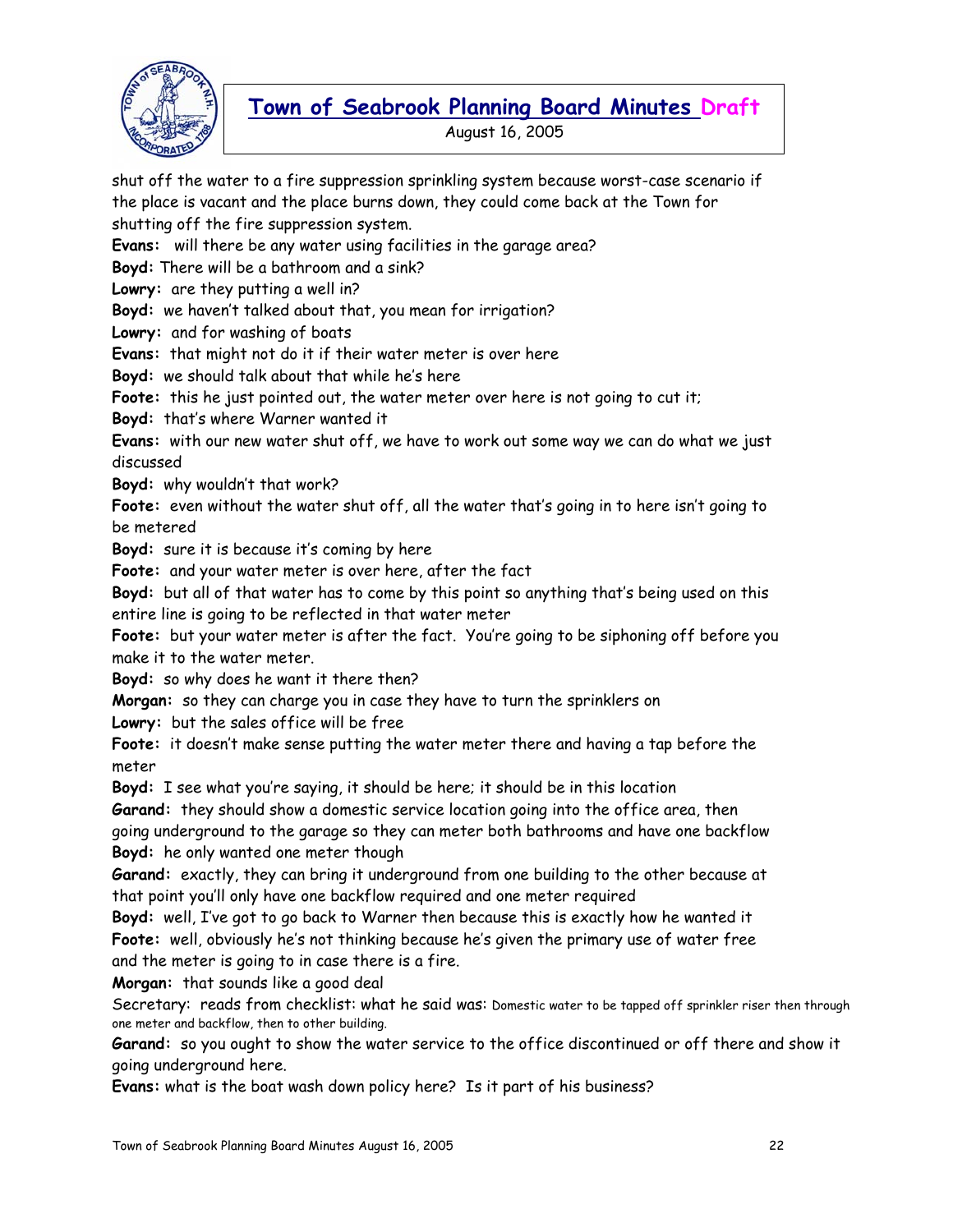

August 16, 2005

**Foote:** no. They are going to clean the boats from where they are hauled. They'll come clean to site. There won't be any scraping of barnacles, or marine debris. At least that's what was reported to us at the Tech Review.

**Boyd:** he's going to talk about that if you allow him to.

**Foote:** soon as we get through the checklist. Sanitary waste facilities in new buildings connected to municipal sewer system? Sampling manhole needed; more manholes; I remember him talking about changing the location so you could get away with just one and make it a sampling manhole.

**Boyd:** that's right and that's what we've done.

**Foote:** add two clean outs; detail sheet on test manhole

**Boyd:** there's a clean out here and a clean out here and the manhole details are on a later sheet We chose the drop-in like he likes it.

**Foote:** unloading of dumpster not to occur between 11 and 7; no dumpster indicated on plan. Will there be a dumpster on site?

**Boyd:** after talking with Don, he said that he can live with one being inside the building, but he'd like to put one outside which we'd have to add to the plan obviously.

**Foote:** I'm sure there's someplace on the way, it's just if it's going to be there we need to know where it's going to be. And have the comments on the plan the hours of operation for pickup.

**Boyd:** and that's the only reason they are not on there.

**Foote:** Sidewalks. Portland cement sidewalks required in Zone 2. Sheet three of six. Curb cuts,

**Boyd:** we show vertical granite on both sides.

**Foote:** Liberty elm provided?

**Boyd:** sheet two I think

**Evans:** your draftsman has overwritten

**Foote:** one of the things, and it has been the fault of the planning board for not paying attention as to where the utility lines are overhead, we want to make sure that the liberty elm is set back enough so that one it's not growing up into the wire or twenty years from now the electric company doesn't send the tree company out to lollipop the tree.

**Boyd:** if you look at sheet three, the wires actually are well away from it. They go right from the pole as they do now, essentially in the same place. If you look at sheet number one, they go in the same line essentially so they are well away from the tree.

**Foote:** and the tree is set back far enough from Route 1 that it's not going to interfere with the lines on Route 1?

**Boyd:** I think that it will. I'm not an arborist so I can't tell you everything that's going on but we do have a fifteen-foot easement outside of the property line and then it's another fifteen feet behind that. But as far as canopy and how big these things get I don't know. **Foote:** they can grow to 75 to 90 feet and have an urn shape.

**Boyd:** you should have thought about that before you proposed it along Route 1

**Foote:** that was the State of NH that insisted that we have to request them

**Boyd:** I wish I could answer that.

**Garand:** should the gate be located back further so there is more parking on Route 1? **Boyd:** we've got to talk about security fence too.

**Foote:** let's continue going through the checklist and then we'll catch everything else.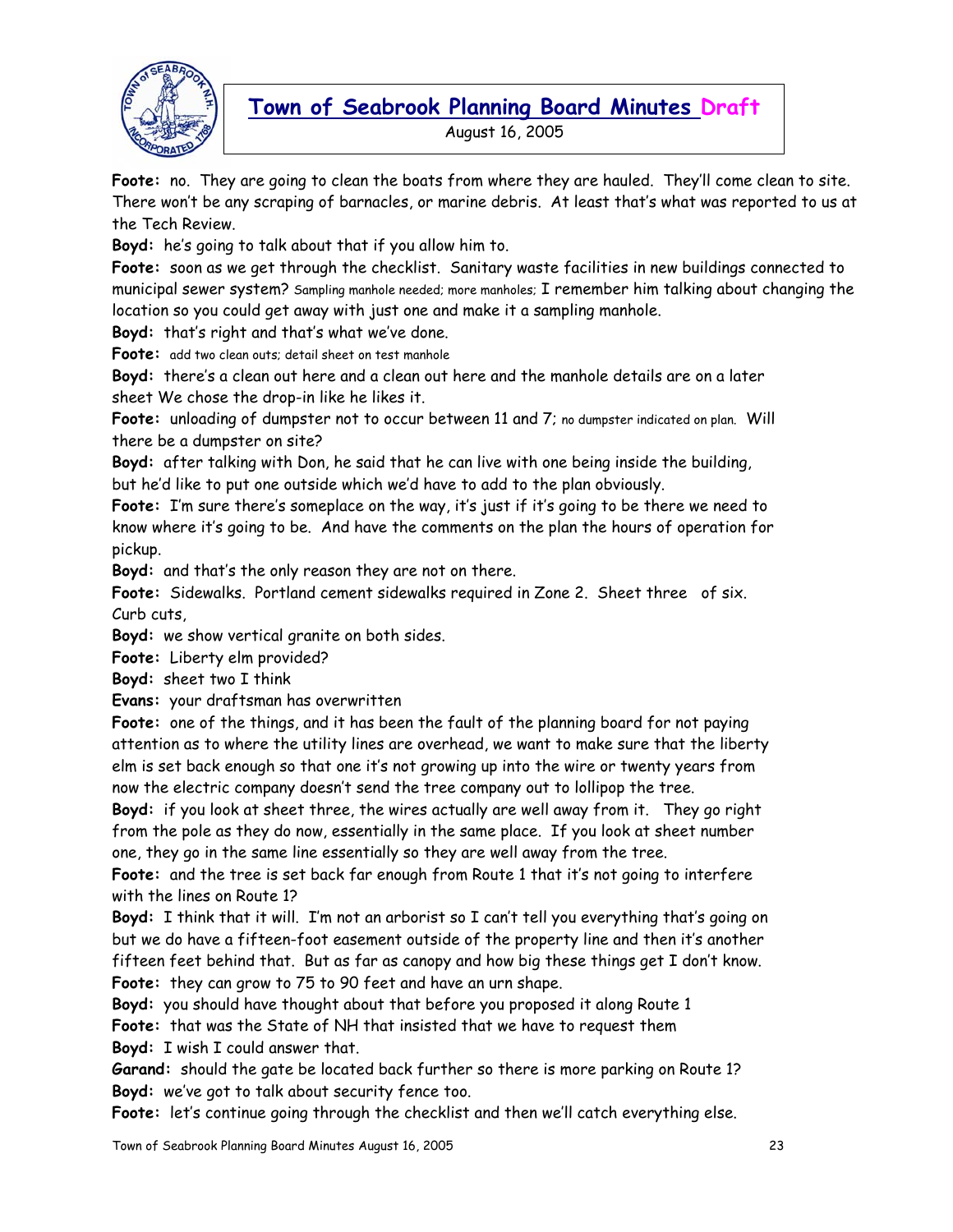

August 16, 2005

**Boyd:** lights, cut sheets,

**Foote:** some lights over acceptable limits; outdoor lighting no details. Other comments: Warner Knowles: Need more manholes (Too much distance between them. We've already dealt with that. We've already dealt with the water service for sprinkler system. Tech Review note on plans or condition of approval that long-term storage of boats is forbidden. Storage is for display only.

**Boyd:** If I could address that. We put a note on there, but after the review we were looking at the regulations and specifically in Article V, Table 1, the zoning has Marina and related uses. You might want to look at that because it's not a prohibited use. Don is going to tell you a lot more about what he's going to do on the site, but I wanted to point out that it's not prohibited in the zone and it's not a prohibited use.

**Morgan:** in fact it's permitted.

**Boyd:** so I've got it on the plan, but honestly, I'd like to remove it. I put it on there because that's what was discussed at the Tech Review, but honestly I'd like to get it off. Ordinance is reviewed by chair and other members.

**Foote:** I think the comments at the Tech Review is because we were not thinking of it as a marina, we were thinking of it as a storage facility and storage facilities per se are not allowed in the commercial zone, they are industrial zone.

**Boyd:** he can tell you how long he expects these boats to be here, but kind of a related amenity, I think he has to have the ability to have some control over how long they can stay there. I don't think that's a method of him earning income out of it by just having boat storage there, but it's a by-product of what is a natural business operation.

**Foote:** last few comments are: Secure perimeter of facility at night. That was a request of the Police Department.

**Boyd:** we've got a gate but we want to talk about that with the Board.

**Foote:** well I guess I want the Board to know what the PD's comments were. There have been other places in Town where there has been boat sales, boat storage facilities and when they were having the boats for sale, they had like board walkways between them with stairs. What was happening was I guess there was a nearby pub and after the pub closed at 2 o'clock, some of the ones that were too inebriated to drive decided to climb the stairs, get aboard the boat, continue the party and all the things that go along with partying and then crash for the rest of the night. And I guess it got to be quite a problem for the PD going out and rousting out drunks that were asleep in boats. So that's why the police have requested that the perimeter be secured at night.

**Evans:** I'm sure the neighbors will appreciate that too.

Foote: there's also a comment about a Secondary containment of fluid in the service bay recommended—moat or waterproofed chamber with access.

**Boyd:** if you look at note six we covered that on sheet two.

**Foote:** and State of NH DES, BMP's, governs the site plan.

**Boyd:** and that's note number eight on the same sheet

**Foote:** and Mike did provide us with a security amount so now we can go on and decide if we are going to accept this as a substantially complete application.

**Garand:** without the elevations and without the lighting being complete I think we really shouldn't accept it. He has direction as to where he should go now.

**Morgan:** if I hear you Paul you say you don't want to accept it?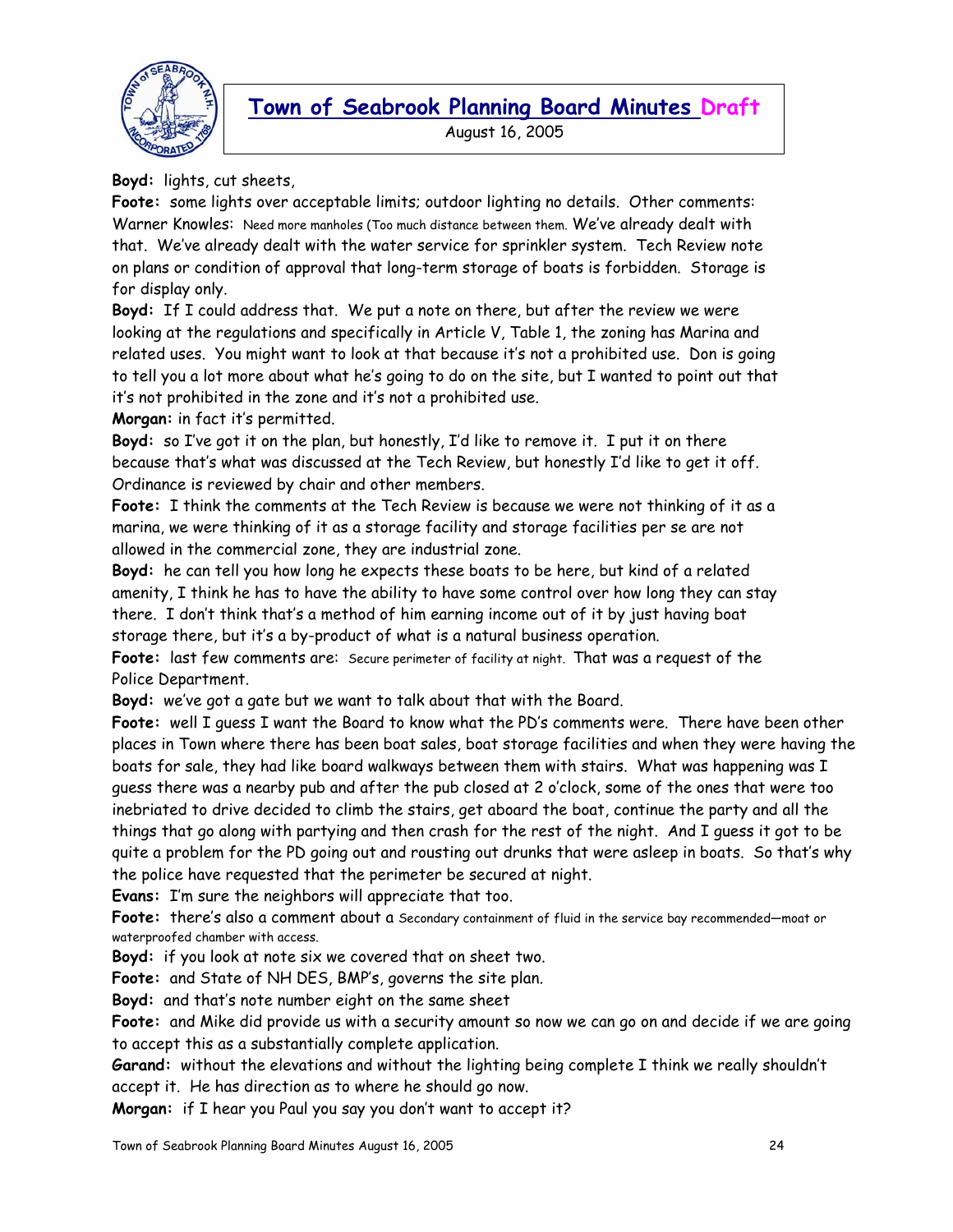

August 16, 2005

**Garand:** I advise against accepting at this point.

**Foote:** you don't think it's something that we can work through as far as reviewing the rest of the plan, giving him. If we accept it we can begin to discuss it and see what we want changed and not changed. If we don't accept it, he has to go away now bring it in when the lighting is changed and then we get to review the thing.

**Morgan:** I believe it's substantially complete and I would recommend that you accept it because you have some abutters who have been sitting here for two hours and I think you should give them the courtesy of hearing what they have to say.

**Lowry:** right.

**Garand:** that is true about the abutters

| Motion: | Lowry | To accept case #05-40 as substantially complete for<br>deliberations.   |
|---------|-------|-------------------------------------------------------------------------|
| Second: | Evans | Unanimous; Sanborn abstains because I don't think it's<br>complete yet. |

**Sanborn:** building inspector has questions about it.

**Foote:** it doesn't have to be 100% complete

**Sanborn:** if he has questions, I would rather abstain from the vote

**Foote:** Mr. Boyd you may continue

**Boyd:** the first sheet is essentially all the existing conditions that are on here. This parcel has an old home on it that has been there for a while. I believe historically it was a school years and years ago. My mother and father actually lived in this house when they first got married.

**Morgan:** is this the Locke School?

Town of Seabrook Planning Board Minutes August 16, 2005 25 **Boyd:** it may be. The building, although it looks okay from the outside, I understand that the inside, Mr. Small is also here, who owns the parcel, inside I guess it's fallen into disrepair. It's quite old and would need a lot more repair than it would be worth to save it unfortunately. It is in the commercial zone and I know the Town is trying to develop the commercial properties along Route 1 especially. Right now there hasn't been a heck of a lot done on it to beautify it because I don't think Bruce had the ability to invest a tremendous amount of money into it until he had the right user here. I think it's a perfect use for the site. Obviously Seabrook is a place that boats are common. I think the types of boats are going to be a little bit different then we may be used to in Seabrook, but eventually Don would like to talk about that but just in going through the plan set, this first plan shows all of the existing site features. The only thing proposed on this one sheet is the widening easement, twelve foot in width to be granted to the State of NH DOT. In moving to the second sheet, you will see that we have basically a site plan that shows the proposed structures. There are two different structures, one of them being where most of his business will take place as far as the sales activity and that's the smaller building on the right hand side. He really has tried to keep this historic New England and he's going to talk a little about the building, the façade, and those types of things. The sales office is relatively small, in fact it's only 18x30 and its going to be a nice woodsy feel in the thing and this where he will talk to prospective buyers or sellers of boats and the rest of it is going to be one of the things I really favored is that there is going to be crushed stone underneath so there is no impervious area created by that space and it's going to be kind of a hard-packed material that he could actually back boats into and display them for sale.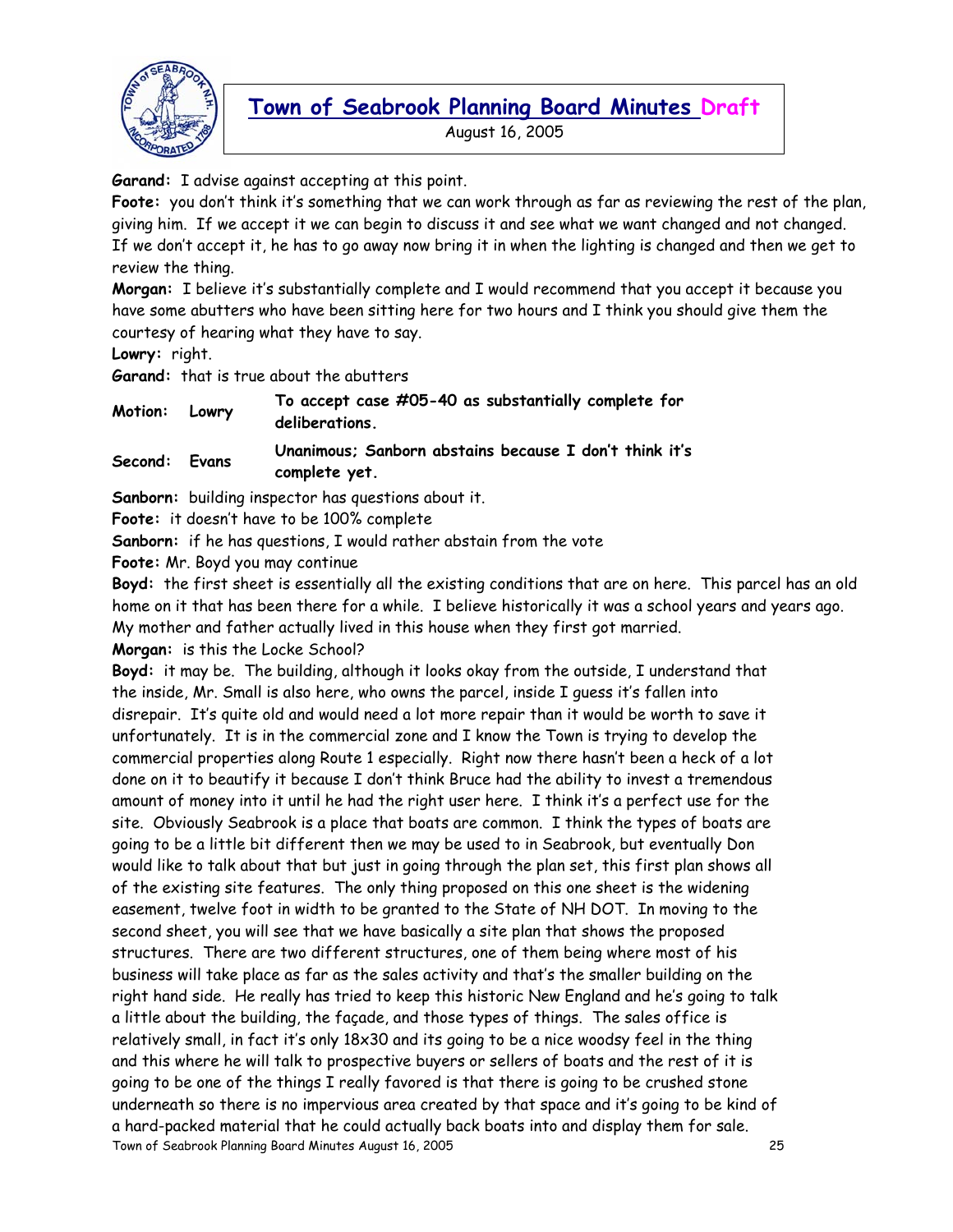

August 16, 2005

The building on the other side where the TRC advised wisely to flip the pavement is going to be mostly the same thing. That's a larger building and it's going to have a 50x85 component, the overall building being 150 feet in length but 85 feet will be for boat open storage for display so people can come in and see what's going on. And then, there is a garage where they actually work on the boats, 50x45, and then a fluid service bay. One of things I was very concerned about, knowing how hard the ConCom has worked on Cain's Brook, was contaminants going into Cain's Brook and I applauded their persistence with us to try to design something that would contain the fluids but even before I got here I was very specific with Don and asked him what types of activity he would be doing in there, were there going to be fluids that would be contaminants or pollutants stored on the site, and there will not be. He said there will probably be a maximum of two 55-gallon drums contained only in the fluid service bay and then hauled off site. As I understand it these people won't come and just pick up a half drum, you have to have an amount that they will come and get. It's not to be considered long-term storage; it's to be delivered out of this place. The type of repair work that they are going to be doing there, I would like to have him explain, but as we explained at the TRC there will be no grinding of hulls or those types of things on this site. One of the things that we're very concerned about is the milfoil and the snails and those types of things that shouldn't be coming into this site especially as close as we are to this tributary to our estuary. We are proposing just enough pavement in my opinion. Don is of the opinion that he would like to have none of this paved out here, none of the parking to create a very natural environment, better storm water quality, but your regulations as far as I see them, require that parking is to be paved. **Morgan:** that can be waived

**Boyd:** we would like to waive it, have it a suitable material and we still would do the concrete sidewalk, but we'd like to have something that is of crushed stone very loadbearing, but also very environmentally friendly. We still obviously would not even design this without at least this portion of it being paved so that there aren't erosions in to the roadway, especially carrying boats and trailers. But we don't want to pave any more than we have to. That's something that he can talk to you about, but I think it's more of the feel than the actual cost. It's not a cost thing at all; it's just the feel of the site.

**Foote:** but then you run into with winter plowing situation—I whole hardily agree that I would much rather see crushed stone or whatever, but knowing how difficult it is the first two or three snowstorms before there is frost in the ground, if you're going to have a commercial site open to people, whoever plows this is more than likely going to be scalping that crushed stone and piling it up.

**Boyd:** I think the type of material we select is going to be the major thing and probably if you move in that direction and even probably for this is we spec a material on this plan. **Evans:** does the crushed stone present a handicapped access problem?

**Boyd:** no, the type of material that I'd be looking at is probably a lint pack or something that is very fine and sets up almost like iron, that is very plow able, it wouldn't be something that could be shoved, it wouldn't be just gravel that can erode and pock and everything else. It would have to be a suitable material that would stay in place. I still have the same concerns that you do. One of the other great things about this site is that all of this boat storage area is going to be grassed. It's going to be mowed; it's not going to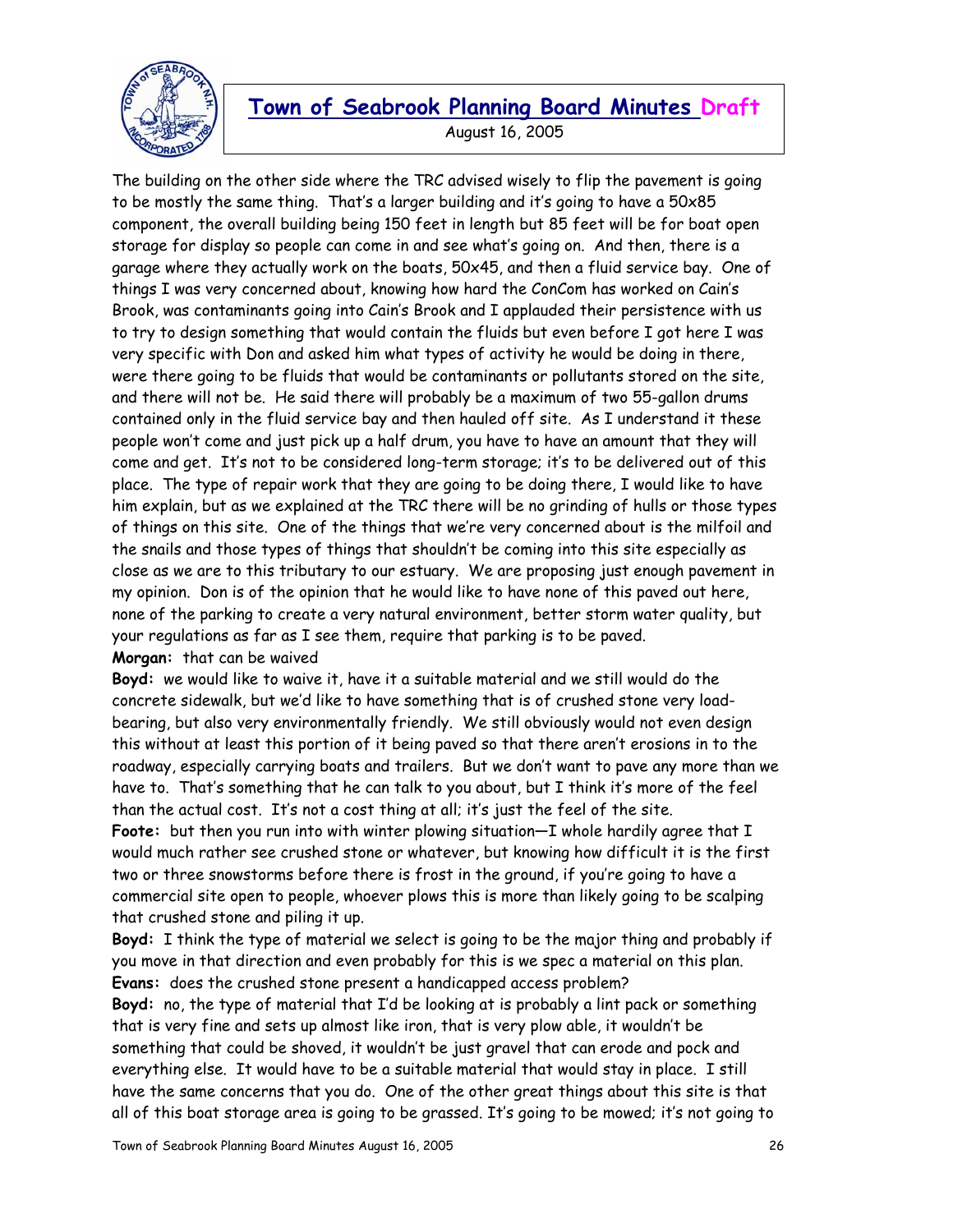

August 16, 2005

be gravel either. So there is a tremendous ability for overland sheet flow before it even gets to the detention area and some of these areas and also certainly before it gets down into the slope area to drop off here and here. It provides all of the area that the fire department needs to get around the site and I think the chief was pretty happy with what's going on. It's really a unique site the way that it's shaped and I think Mr. Baxter will tell you that for the longest time he's had a problem finding the perfect user for Mr. Small. This is a perfect opportunity for Don to bring a good business to the Town where he has everything that he's able to do with the thing and also comply with the regulations. We do want to ask you about specifically the lighting concerns and the security concerns because I think they are one and the same. He doesn't want to put any light offsite and I'm glad that Paul brought it up not only tonight but also the first time. So the main issues that I need help from you on in a good plan is what you think about what the police chief said and what you have for opinions for us. One thing is we'd like to only cut back what we need to on this side. There is already fencing here on this side so we're only going to try to cut back the trees as much as we need to allow fire access around the back of the building. I think the Town Manager brought up there was adequate room for trucks, it's compliant, and we just need to know what else you guys think we should have for security. Currently right now there is fencing all the way around to about here. I don't see how anybody could get into the site back through this area without having hip boots or something but. **Foote:** I notice this fence stops here?

**Boyd:** yes, there is a break in it. I think there are remnants of it but it's in disrepair and it's very old fence. This is woven wire fence in some places that probably been there for about 80 years. So, we want to talk about what you want to do as far as safety and addressing the police chief's concerns. I don't think Don under any circumstance wants a bunch of drunks living up in the boats even for a night.

**Morgan:** wouldn't the police chief be a better source of advice for security? **Boyd:** maybe, but I know the Planning Board is charged with keeping the neighbors happy as well and I think there are some here with some concerns that I'd like to hear about too. **Evans:** well, I'd like to withhold comment myself until I've heard from the abutters and find out what their concerns are.

Don Peacock, Seacoast Marine.

**Evans:** Mr. Peacock is it correct to say you deal mainly with sailboats?

**Peacock:** no. Seacoast Marine started as a sailboat dealer and we've expanded into powerboats as well and we actually handle three lines of sailboats and two lines of powerboats.

**Lowry:** how many boats do you plan on having on site?

**Peacock:** our winter requirements in the past for new inventory has been in the vicinity of 20-25 boats of varying sizes and that would mean from nine feet to 46 feet.

**Lowry:** that's for winter?

**Peacock:** that's for winter new inventory. Our proposal for boat accommodation on the property would probably be in the vicinity of 40 to 45 boats. Accommodating some storage. Storage is a. …Seacoast Marine is a new boat dealer. We do supply services to our existing customers but we don't solicit a lot of varied use for storage or service. We're primarily in business to service our existing customers and to attract new customers. So the storage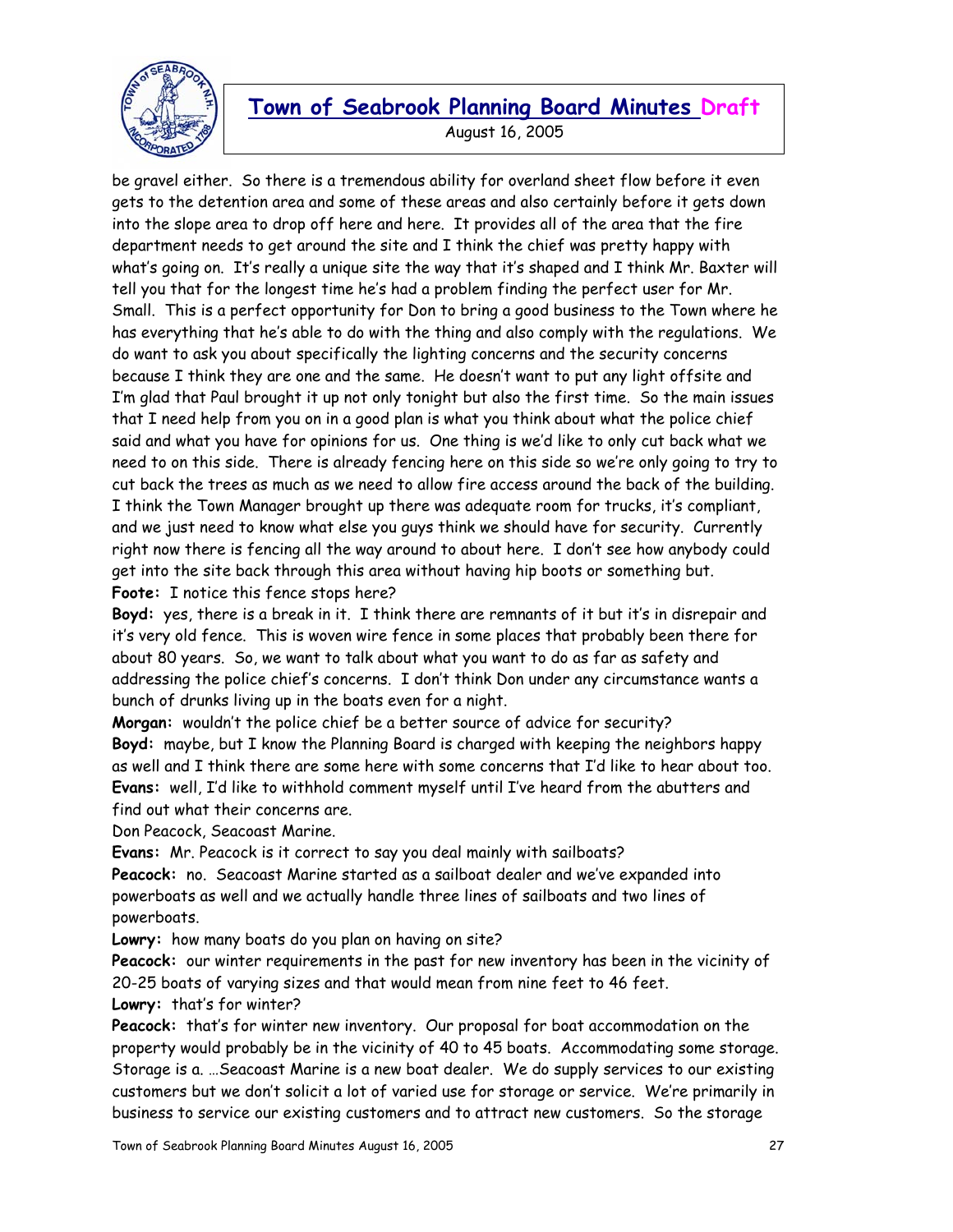

August 16, 2005

capacity would be to store some of our existing customers' boats as the come back, not to solicit a lot of various vessels. The site will accommodate a tremendous amount of boats. We exist now on a piece that was allocated to us, which is smaller and we have ample space left over. With the success of business I'd like to say you could be able to use a revenue stream of storage boats, which would be seasonable, but it would be inconsistent with the boat business to think there would never be a time that there would be nothing there. There will always be boats there.

**Lowry:** what's the maximum amount of boats?

**Peacock:** don't know.

**Lowry:** size?

**Peacock:** right now we stock and sell as far up as 46 feet

**Lowry:** and as far as storage size?

**Peacock:** if we're lucky enough to sell several 46 foot boats, I'd like to be able to think we could store them there as well. The larger sailboats are, it's not practical to think that many of them would come back because there is too much over the road rigging with that. **Lowry:** I'm not just talking sailboats, but also powerboats?

**Peacock:** there would be some very attractive power boats in the range of 35 feet and down; the meat of our market would be 28-35 feet, very attractive styling boats, colored hulls, and then we have a smaller line which would be move typical of what you would see along the roadside here, some smaller boats, but typically those would be more of a display type of thing as opposed to a customer bringing it back for storage.

**Evans:** a key item that is missing off Henry's drawing is the height of the open storage area. Is it for parking multiple layers of boats?

**Peacock:** negative. The building proposed would allow for a vessel to go inside that would be legal over the road so the ceiling height, we're looking for a door dimension of fourteen feet high and the appropriate trussing above that. But this is not in any way a rack storage type facility. This is primarily hydraulic trailer, single boat, over the road type transport vessel.

**Evans:** a single layer of storage.

**Peacock:** correct

**Morgan:** where are you located now?

**Peacock:** right now we are at the Windward Yacht Yard next to Michael's Harbourside **Evans:** high rent

**Peacock:** just saw the storage rates the other day. They are not discouraging storage but a few people are going to be shocked.

**Foote:** I have a question as far as the boat storage areas, both grassed areas that butt up to the pond. I'm not so much concerned with this (pointing to plan) because the slope is not as steep as over here, potentially if you're doing winter through early spring storage, with boats that more than likely will have that stretch plastic over the top of them, if you're packing them in shoulder to shoulder as tight as you can in there, then potentially we have a very large area that's impermeable surface that's creating quite a bit of runoff that's not directed anywhere outside of down the slope and into the Pond.

**Boyd:** if you didn't have space between the boats you mean?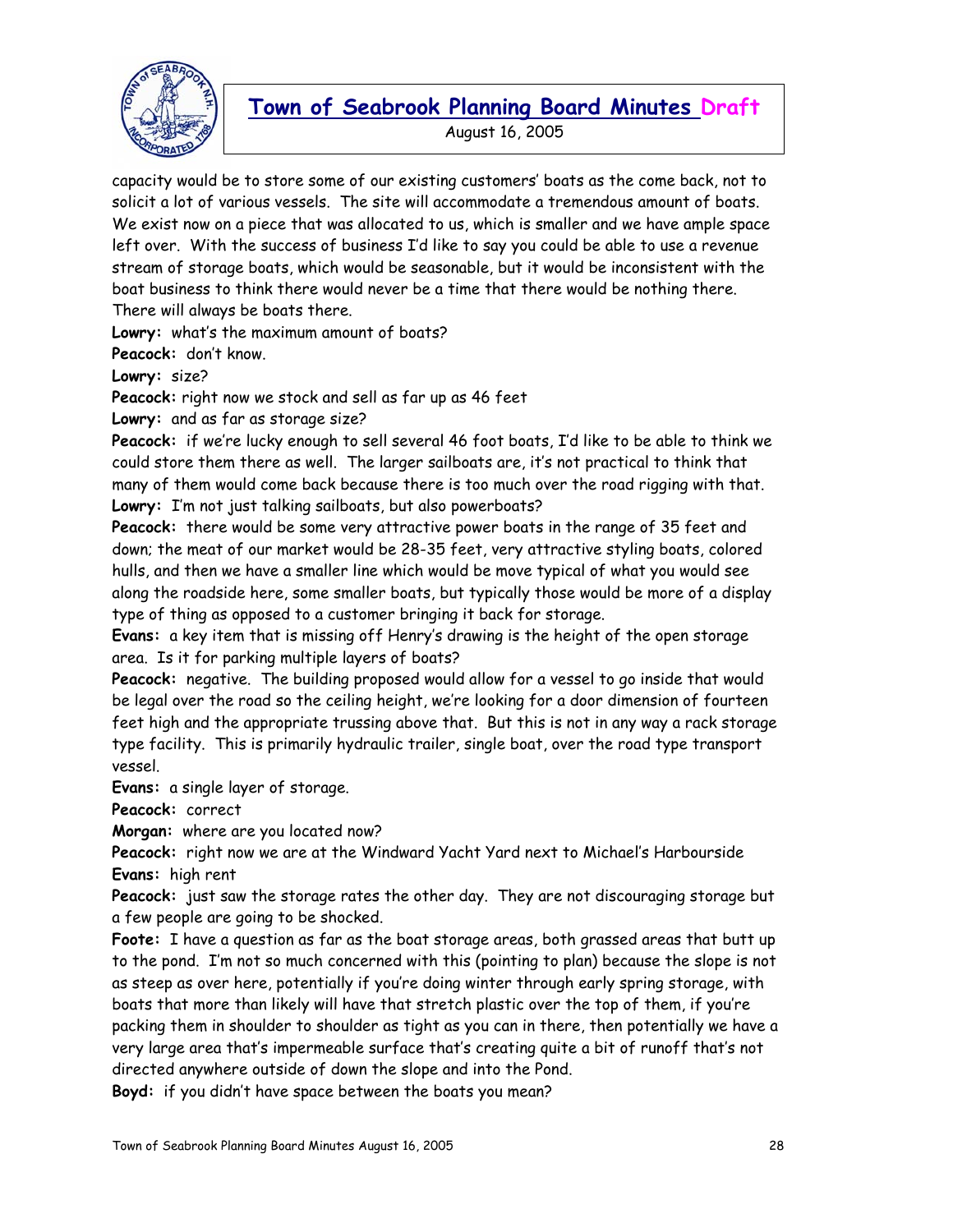

### **Town of Seabrook Planning Board Minutes Draft**  August 16, 2005

**Foote:** well, if you've got a couple of 35 footers that are tented over, with maybe shoulder room walking between them, the water coming off both of them in a rainstorm is going to create may not an eroded channel, it's not going to be sheet flow; it's going to be like gar flop???? So is there anyway here in this area that there could be some form of berm and redirect to the detention pond so that we don't have rivulets running down through there. **Boyd:** I'm not sure because that pond is sized for all of the water that is directed to it now, so if I told you yes, I'm thinking it may be sized appropriately but maybe one of the things that we want to do not only just here but over here as well is maybe have a stone energy diffuser at the back edge of it

**Foote:** similar to your infiltration trenches there

**Boyd:** absolutely so that you have a stone diffuser. I don't think that would be a bad idea at all.

**Foote:** I'm familiar enough with enough boat yards on a rainy day, that you can have sheets…

**Peacock:** a nice stone berm is acceptable to me. Some of it is about the boat yard, but some of it is about the ambiance of being in a really nice spot. That's part of what I want to create is an esthetically pleasing area for people to be at while they are doing several hundred thousands dollars worth of business. It's something that the environment that I am in now I enjoy; it's not 100% yet and if we can have the opportunity to create that, that's what we want to do is create a very nice esthetically pleasing. There are several boat yards that I've been in that you would say, this would be boat yard heaven, and I would like to think that we could create a very nautical, classy, upscale, dry land marina. **Evans:** I have a question about the sign. It seems to me that it might go better on the other side of the driveway.

**Boyd:** it's shown over by Pet City, right?

**Evans:** Line of sight is what I'm concerned about. Maybe it's got to be tall up on pylons… **Boyd:** I can honestly tell you why it's there is because on this side Cressys, you have a little hedgy bushy thing that comes out and we have no ability to trim back on their property so it's over that way. Good point, well taken. I'm not sure we can do anything about it.

**Peacock:** can I see the sign elevation? You know honestly I'm not opposed to setting the sign back further. If there is a street address that needs to be shown we'll put that up front. But again in creating that ambiance of an attractive thing, I don't need to stuff a sign out on the road like Pet City's is. If you're familiar with some of the very attractive detail of white columns set back somewhat. Again this is adding the subtlety of **Evans:** my concern is really for traffic safety

**Peacock:** we would have the same issue coming and going. Setting it back in, I'm not opposed; it's not about what our name is, it's what we are and the boats are what we are. People are going to see the boats; they may never see the sign. It's like the advertising we do; we advertise our logos, not Seacoast Marine. So the boats are making that statement for us. So setting that sign back a little bit deeper in a very nice crown molding type holder is fine.

**Lowry:** do you plan on putting a well in for irrigation? **Peacock:** no.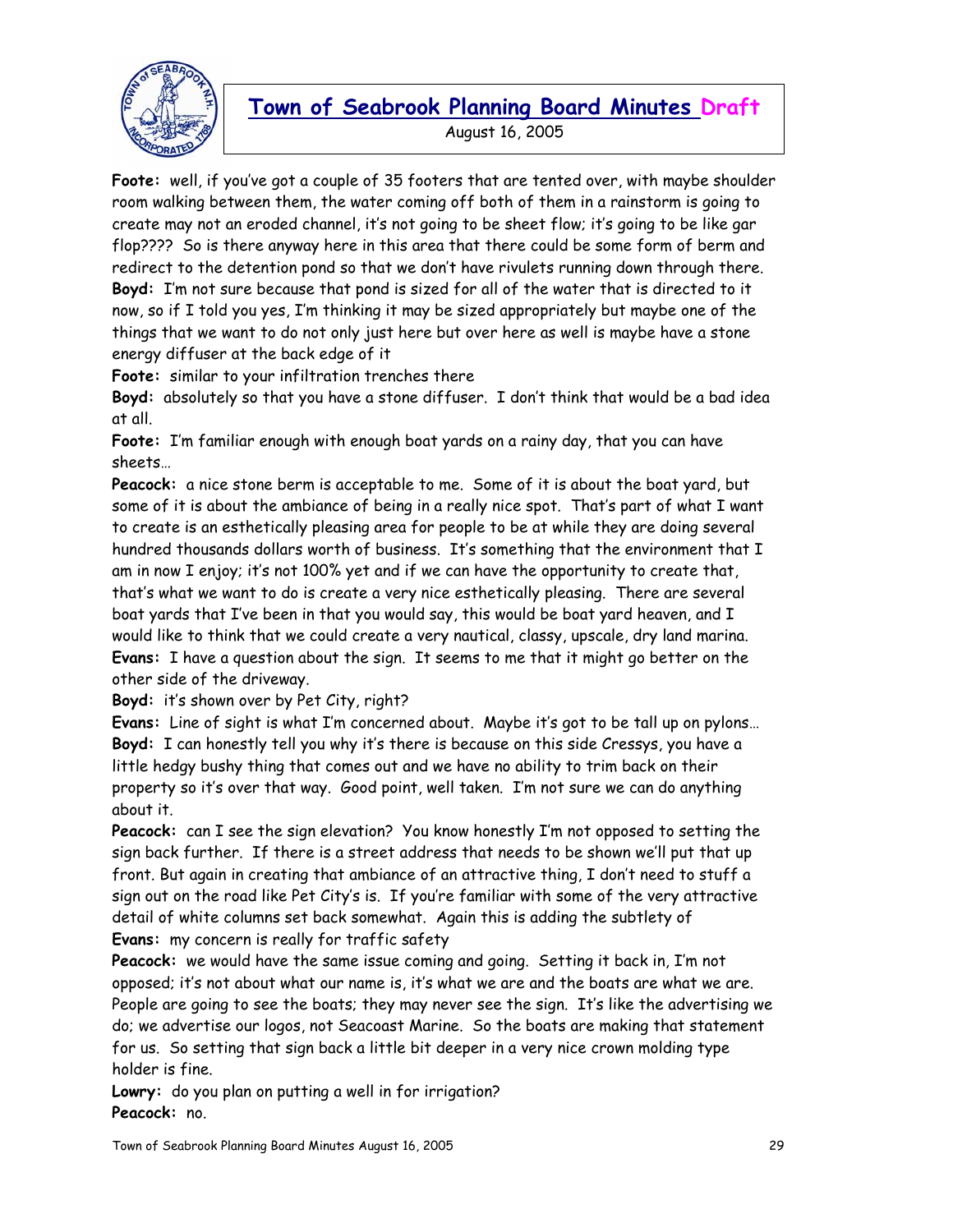

**Lowry:** so if I'm buying a hundred thousand dollar boat I'm just going to pull out in a dirty boat?

**Peacock:** well, we're paying for water to clean it; would we need a well for cleaning and commissioning purposes?

**Boyd:** well, the point is Seabrook has a situation where water is difficult to come by, so what Mike is suggesting is would you be willing, even though you are not forced to put a well

in, I think it would be easier on the Town's resources if you could for that purpose

**Foote:** we currently have an outdoor partial water ban. You can only use water outside on the day your garbage is picked up in residential neighborhoods; I don't know how it applies to commercial

**Evans:** you still can't wash down your driveway or something like that with it

**Morgan:** are you allowed to wash your car?

**Peacock:** are auto dealers allowed to wash off their auto display?

**Evans:** that's a good question

**Foote:** I don't know

**Garand:** a lot of them actually take them offsite, drive them through the car wash, and bring them back.

**Peacock:** I won't be doing that. We don't deliver dirty boats but if the water has to be reviewed.

**Lowry:** well, there is a water issue

**Foote:** and you might consider putting a well for another issue is because our water has some many additives to it

**Peacock:** we filter already for cleaning

**Evans:** and keep your landscape area green

**Garand:** Newburyport is minimal on minerals compared to the Town of Seabrook **Peacock:** is it really?

**Garand:** try running a hot tub on it. Manganese and iron

**Peacock:** we filter right now for some of those things because they spot too much

**Foote:** you would find that if you put in a well, obviously it's not going to have to be very deep, you've got the water table right there. The water is a much kinder gentler water than what you're going to get out of our pipes.

**Boyd:** and you'd have no restrictions on your own water; they're just trying to help you. **Peacock:** okay.

**Foote:** the cost of putting in the well would be more than offset by the commercial gallon usage

**Peacock:** I think it's well worth investigating

**Evans:** I'd like to hear from the abutters

**Foote:** anyone else have any other concerns?

**Lowry:** the security gate; I'd like to see it go back further

**Boyd:** Paul had mentioned the same thing. Don if you could look at this, what Paul's

thought was if it were back further it would be out of view number one but also be an

ability for a truck to pull in if it had to and get out of traffic's way; it could be back in here and maybe we could do something with the fencing.

**Peacock:** that's fine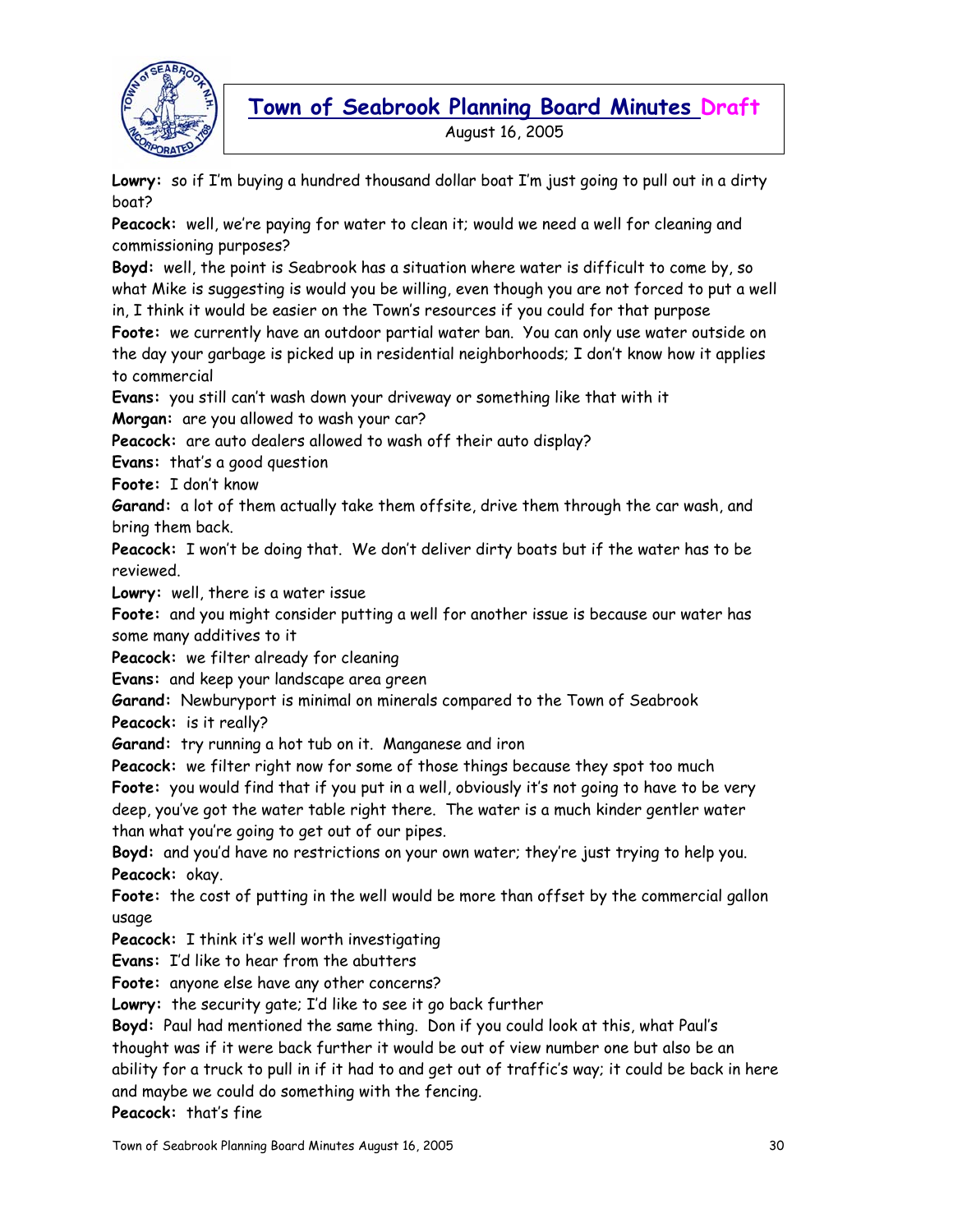

August 16, 2005

**Lowry:** plus there are the people driving down Route 1 at night when you're closed, they see a boat they can pull in to look at it

**Garand:** also if they widen Route 1 as they are proposing, instead of relocating the gate again it'll be already moved back.

**Foote:** is the Board done asking questions? Tom do you have any other questions or comments?

**Morgan:** are you open for business twelve months a year? **Peacock:** yes we do.

**Foote:** are there any abutters who have questions, comments, or concerns?

**Carolyn Welsh, 1 Lakeshore Drive**: I have one question for the Board and then several for him. On my notice that I got it didn't say one thing about boat sales. My thing says boat storage. I don't think that was right. If they are going to sell boats that's exactly what I should have been told. Number two, the lighting problem. I live directly across the street from that, directly across the pond from where he's going to be building and I do not intend to put up with any lights. And the third question I have for you is is he buying this property or leasing it?

**Foote:** I believe he's intending to purchase it.

**Welsh:** and is he going to purchase it before he does any improvements on it? Are you people going to give him the permits before he gets the deed?

**Foote:** the applicant is actually BA Small Properties, they are the landowners. This is the individual that I believe intends to purchase the land if this plan gets approved.

**Welsh:** okay, I have seen

**Foote:** I don't believe it would be wise for him to go ahead and make alterations to the property at his expense without owning it

**Welsh:** yes, but I have also seen places in this Town where we have approved a plan and in the process of the selling and even though the owner that was supposed to be buying the property was standing right in front of me when I made this comment, when he did purchase the property he did not go along with it.

**Foote:** didn't go along with what?

**Welsh:** with what you people approved because it wasn't approved in his name. Do you understand what I'm saying?

**Foote:** if there were alterations that were not built to the plan, then

**Welsh:** he did not have to conform to them because when the plans were brought up, his name wasn't on anything.

**Foote:** no, that that

**Welsh:** oh, yes it has happened Susan

**Foote:** Oh, I'm not saying it hasn't happened.

**Evans:** but that's improper

**Foote:** that's improper and the regulating and enforcement authorities of that time were negligent in not enforcing what was on the plan.

**Welsh:** okay, you, (turning to Peacock), you plan on having sales. When are you going to be operating?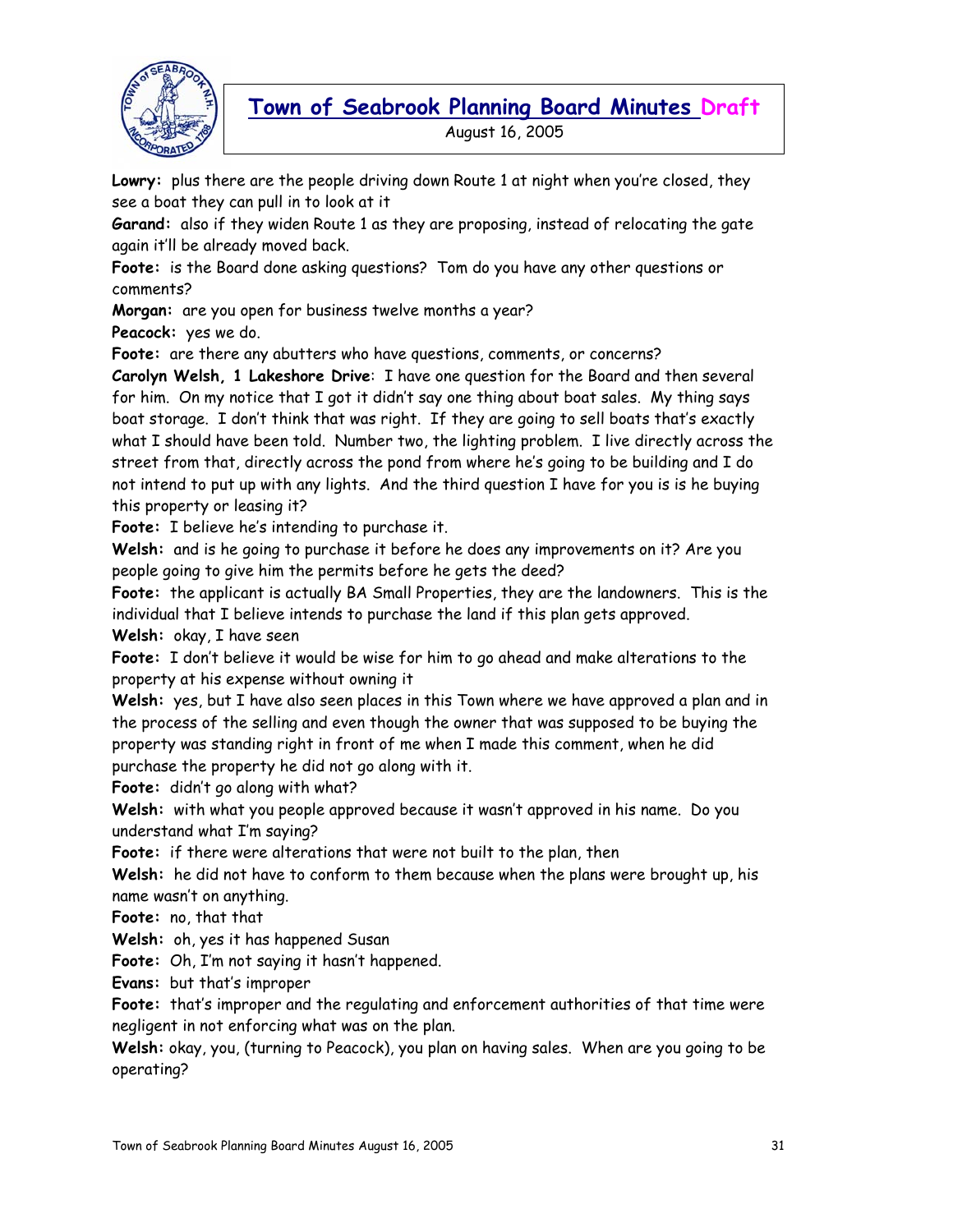

August 16, 2005

**Peacock:** our normal business is typically 8AM to 5, 5:30. We entertain after hour appointments through 7, 8 o'clock, or daylight and in the wintertime it's significantly cut back. Our longer hours are during the daylight hours.

**Welsh:** now, you are going to build this building. You were asked a while ago how many boats you plan on storing and you say you didn't know. How large of a building are you building to put boats in?

**Foote:** do you want to come down and look at the plan? **Welsh:** no

**Peacock:** well, it's all detailed on the plans

**Welsh:** I don't want to see that. I'm asking you how many boats you plan on squeezing in this space?

**Peacock:** actually the building is not set up for storage, the building is set up for new boat display and for new boat commissioning. Then again, it's single layer

**Welsh:** then if it's going to be single layer of boats you don't need to go very high up in the air. I don't have to look out my window and see an orange roof. I look out my yard now and I see a blue building.

**Peacock:** excuse me. I'm very pleasant and I feel like I'm being attacked here.

**Welsh:** well you are because you're going to be in my back yard and I bought my house, what forty years ago?

**Peacock:** well, I think you are going to find that as a neighbor I am extremely favorable to the neighbors. I don't have any intention to clear-cut or anything. I want to maintain a very nice natural barrier of existing trees that are there. I'm going to have extremely minimal lighting. I am going to be at the minimum of the requirements for lighting. You are not going to see fifty-foot skylights; you're not going to see lights other than what are required around the circumference of the building. If you live over at Cains Brook you may not even see a light.

**Welsh:** I don't ??? enough

**Peacock:** well, excuse me

There is a verbal exchange among Welsh, and Alexander Peacock. Chair Foote calls the audience to order.

**Foote:** that's enough I'm in charge of this meeting.

**Peacock:** so your question is that the impact that I think you're going to find is the impact that we would make would be the type of building that we are going to put up is cedar and white corner board structure, very nautical, barn type appearance. It's not going to be a big metal corrugated building. Based upon the Board's stipulation of lighting, it will be to the minimum. And the natural barrier that would be closest to you won't be violated at all. You are going to be the furthest away from any part of our operation and as you come in, if you'd like to look at the plans, I think you'll be pleased with what you see, based upon where your residence is.

**Foote:** that's why I asked you if you'd like to come down and look at the plans, ma'am. To be critical of a plan the way you are without even giving the courtesy of looking at the plan. **Welsh:** he was asked the question how many boats did he plan on storing, that's what I'm getting at and he said, I don't know. Well he ought to know how large of a building he plans on building.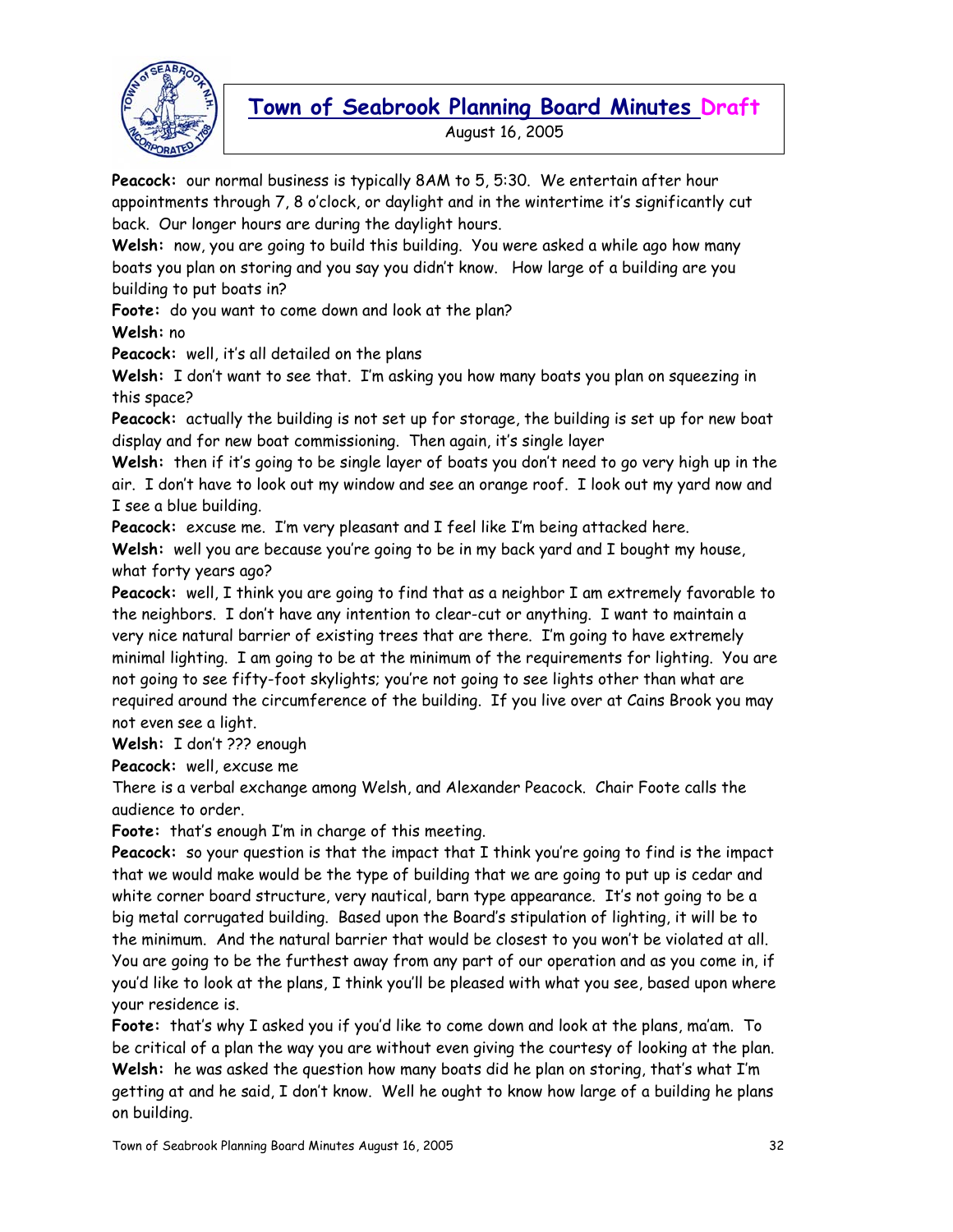

August 16, 2005

**Evans:** Mrs. Welsh, the applicant has indicated that he handles boats from nine feet out to thirty-seven feet so you could fit a lot more nine-foot boats in than forty-seven foot boats **Welsh:** definitely. I'm talking about full storage, say 45 and 9, take a minimum, 35 footers, okay his building that he's going to put up, how many can they put in there? **Foote:** that's why I think you need to come down and look at the plans **Lowry:** take a look at the size of the building **Sanborn:** he did say between twenty and forty

**Welsh:** he said forty

**Foote:** because some of the boat storage is intended to be on grassy areas, not inside a building, there's not going to be a huge building on this site. I wish you would take twenty seconds and stand up and walk down here and look at this plan

**Welsh:** do you seriously think that you're going to be able to get some of those big boats in that thing? You've got a fenced in yard.

**Peacock:** see, without you accommodating the inspection of the plans

**Welsh:** okay, I'll go look at it but I have been by that piece of property twenty million times because as I said I've lived here forty years.

**Peacock:** I think what you're going to find is, you're in this vicinity over here? **Foote:** she's across the pond

**Peacock:** okay, you're over here. This is all natural barrier that will remain. The big tall pines that are there will remain here. This area here is going to be a low area for boats to be put. The building that we are talking about is a single story, open-air section. So if you want to take 50 feet by 85, you can probably put eight or nine boats in there. Nice big boom, boom, boom. Then we have a smaller area where Cressy's is and now we're moving further away from you. Again this would be a nice sided building here. This building here will be cedar sided, almost carriage style, almost carriage barn type in appearance and construction, wood, not metal, a nice asphalt roof and then kind of a nice blended set up **Welsh:** your land goes back in through here?

**Peacock:** Route 1 is here and we would come in here

**Foote:** the dark line is his property line

**Welsh:** I still don't think that entrance has enough clearance to bring in a good-sized boat. That's what I'm saying. Have you ever seen a forty-foot boat with a rig and everything and to make a turn into that driveway?

**Foote:** I believe it would probably be about the same as a tractor-trailer truck. **Peacock:** we do it now on a smaller piece.

**Foote:** and I've seen tractor trailer trucks go into Cressy's and Pet City with no problem **Boyd:** the other thing too, we're going to make sure that DOT is okay with the driveway because we're not changing or adding driveways but we're changing, not adding a driveway, we're making it safer too.

**Welsh:** you know Susan you said that you have seen trailer trucks go into Cressy's and stuff and let me tell you how many times I have been up Lafayette Road and that plumbing place has great big trailer trucks backing in and I have to wait while he backs in. **Foote:** that's why we stated on here that trucks shall not be allowed to back into the site

from Lafayette Road; they must drive in, turn around, and drive out.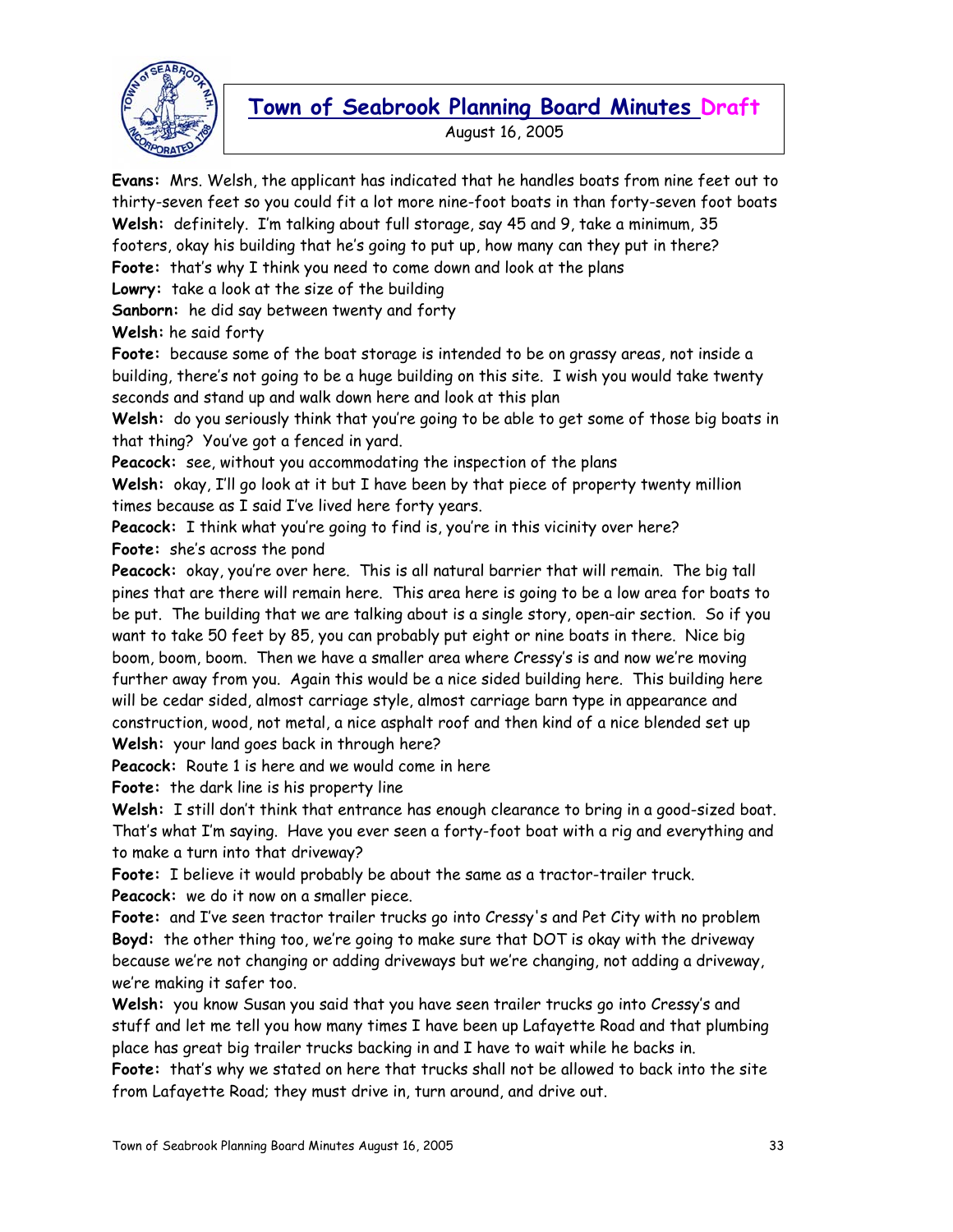

August 16, 2005

**Peacock:** the operation of trucks has been considered in this area here so we know can't back into this. The other areas afforded more frontage; it's not part of the business plan to back trucks in off Lafayette Road. So we've already designed this area to accommodate vehicle maneuvering.

**Welsh:** I'm not saying that you're going to do it intentionally, but I suggest that you notify all your dealers that they cannot back in.

**Peacock:** you can be assured that we will not be backing in from Route 1

**Foote:** with it being part of the site plan, it gives both the Code Enforcement Officer and the Police Department the necessary bullets to put in their guns if someone does it

**Welsh:** and if you do put in a dumpster you can't have anyone pick it up from 11 to 7? **Peacock:** we're going to have a gated access anyway

**Foote:** that is written on the plan also

**Welsh:** and that's all you're going to have is a gate? You're not going to have a night watchman or security dogs?

**Peacock:** we're under review right now according to the Police Department with the Board as to what kind of security the police department is recommending so we would adhere to the recommendations of the police chief.

**Welsh:** one of my so-called neighbors has a dog and he has a great big Doberman and half a dozen other ones that bark half the night

**Peacock:** that's got nothing to do with me

**Welsh:** no, I'm just saying this is why I'm bringing it up.

**Boyd:** I'm going to take Don to meet the Police Chief because I think one of them already said he'd rather hear what the Police Chief has to say about it

**Welsh:** I would too. Because that section has really had a lot of accidents over the years **Peacock:** you can be assured that we will not be backing in; I wouldn't want to jeopardize a boat coming from Florida and all of a sudden have a problem within 50 feet of the entrance, so you can be assured we will not be backing in off Route 1. I will personally assure you that won't happen. The beauty of this property is that it's set back enough that we're going to have very little impact on the traffic and 90% of our traffic exiting probably even more than that will be going right heading south, so I appreciate your questioning because you have seen so many instances of trucks on the road. I will assure you personally that we will not be backing in off Route 1.

**Boyd:** the other thing that I was going to say is that Mike Fowler whenever he says something, I want to talk to him about it to assure him we're going to do some more surveys, get some actual sight distance numbers and I'm going to be talking to Don about frequency of trips, when the trucks come. It's not like he's got trucks coming in here all the time.

**Foote:** possibly he can schedule them at general low traffic.

**Boyd:** someone mentioned a flagman and perhaps that's a procedure he can talk about with the Police Chief

**Peacock:** twenty years ago we stood out on Route 1 and I wouldn't do it today. Before Wal-Mart was out there. I won't do that anymore. Again, being a good neighbor and working towards positioning Seacoast Marine as a neighbor in the community, if you feel comfortable about the height of the building, I mean I stipulated there is no rack storage,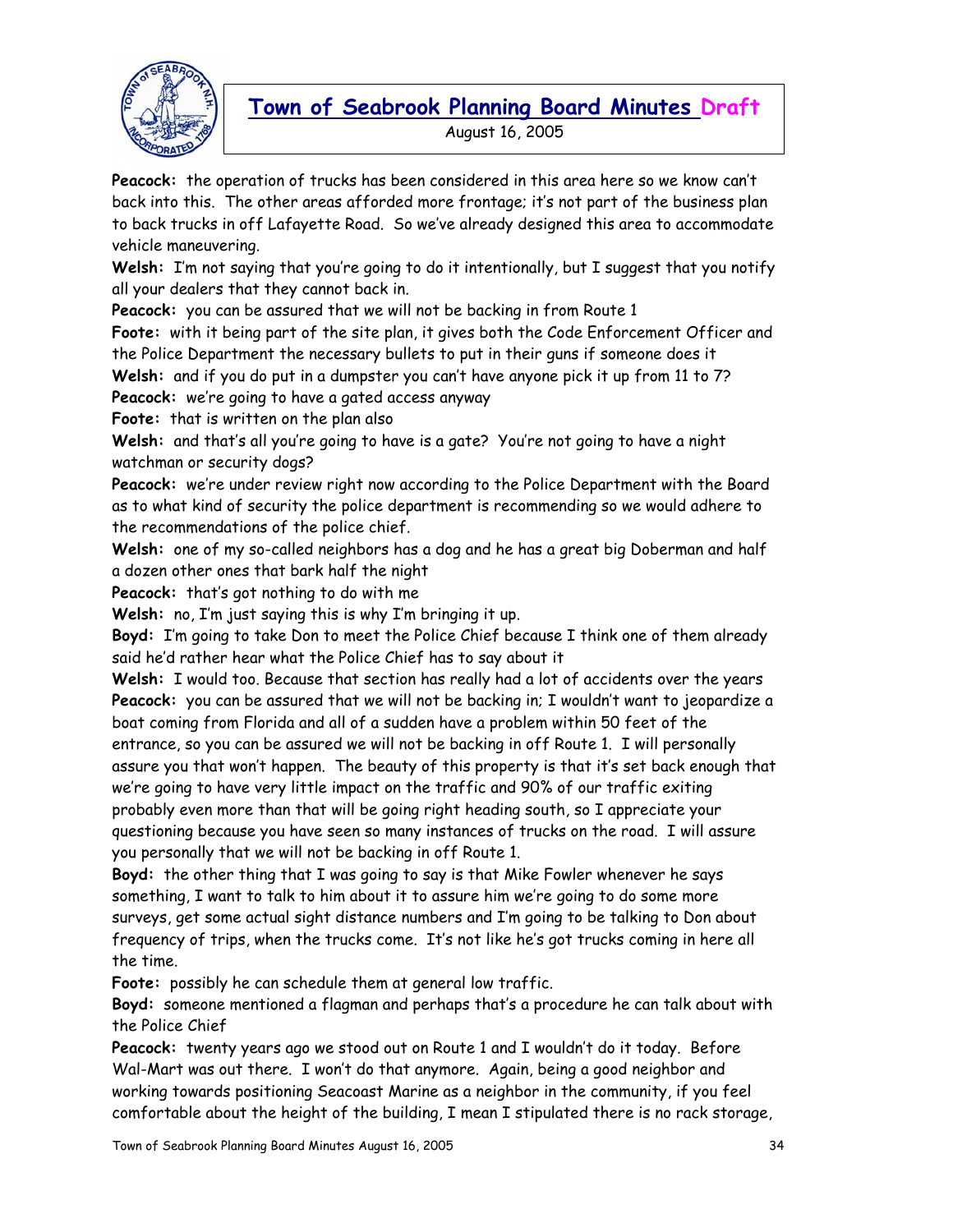

August 16, 2005

although my boats on trailer trucks are high, it's still all single story, fourteen foot high door, most of the auto places have a fourteen foot high door.

**Welsh:** yes, I know.

**Peacock:** so we're not looking for anything that would be out of conformity to accommodate what we're trying to do

**David Baxter:** would it please the Board if we added a note to that so that there is no rack storage, would it make you more comfortable?

**Foote:** I think it probably would make the board and the abutters more comfortable **Baxter:** do you have a problem with that Don?

**Peacock:** I do not oppose that being written

**Baxter:** that will give them the enforcement power as well

**Welsh:** after all, I have to look out for my property too, if I ever want to sell it, who wants to look at, as I said, I've got a blue aluminum building already to look at

Foote: and I want to add to that note that there will be no outside rack storage because I don't want you to be limited to stacking your dingys two or three high inside your storage areas

**Boyd:** where will they be, inside or outside?

**Peacock:** I couldn't comfortably agree with that. We have a particular small board boat and they stack three high, this high (showing height with his hands). So we would have to be able to have that otherwise now you're going to get all these skateboards all throughout the yard.

**Foote:** but do you stack them one inside the other or do you have a rack that you use? **Peacock:** we have a nice aluminum rack that we stack three high

**Baxter:** well the big boats are fourteen to fifteen feet high anyway so is the rack taller than that?

**Peacock:** so why don't we stipulate that there will be no rack storage over fifteen feet; now that's really low

**Welsh:** now is he going t o come back to the Board with the lighting situation? And is it going to be relatively low on the lighting?

**Boyd:** we've got a problem right now ma'am because we've sent this out to our lighting expert

**Welsh:** I understand

**Boyd:** they sent it back to us once and it was wrong; they've sent it back again and it's wrong and they did it last minute and I have to thank everyone for giving us some leeway here because it's still not right. So he's not allowed to put anything higher than 8/10's of a lumen off a site, but on your side you're not going to get much of anything because he's leaving a lot of trees up. Where is that lighting grid on the Cain's Brook side? See even before it gets through the tree line, it's nothing.

**Foote:** but that doesn't mean she isn't going to be able to see light

**Donald Welsh**, son: that's our biggest concern is the destruction and the diesel fumes

coming across the pond. The neighbor just went in and clear-cut.

**Foote:** actually you should be directing your qquestions to the Board

**Evans:** the proper parliamentary procedure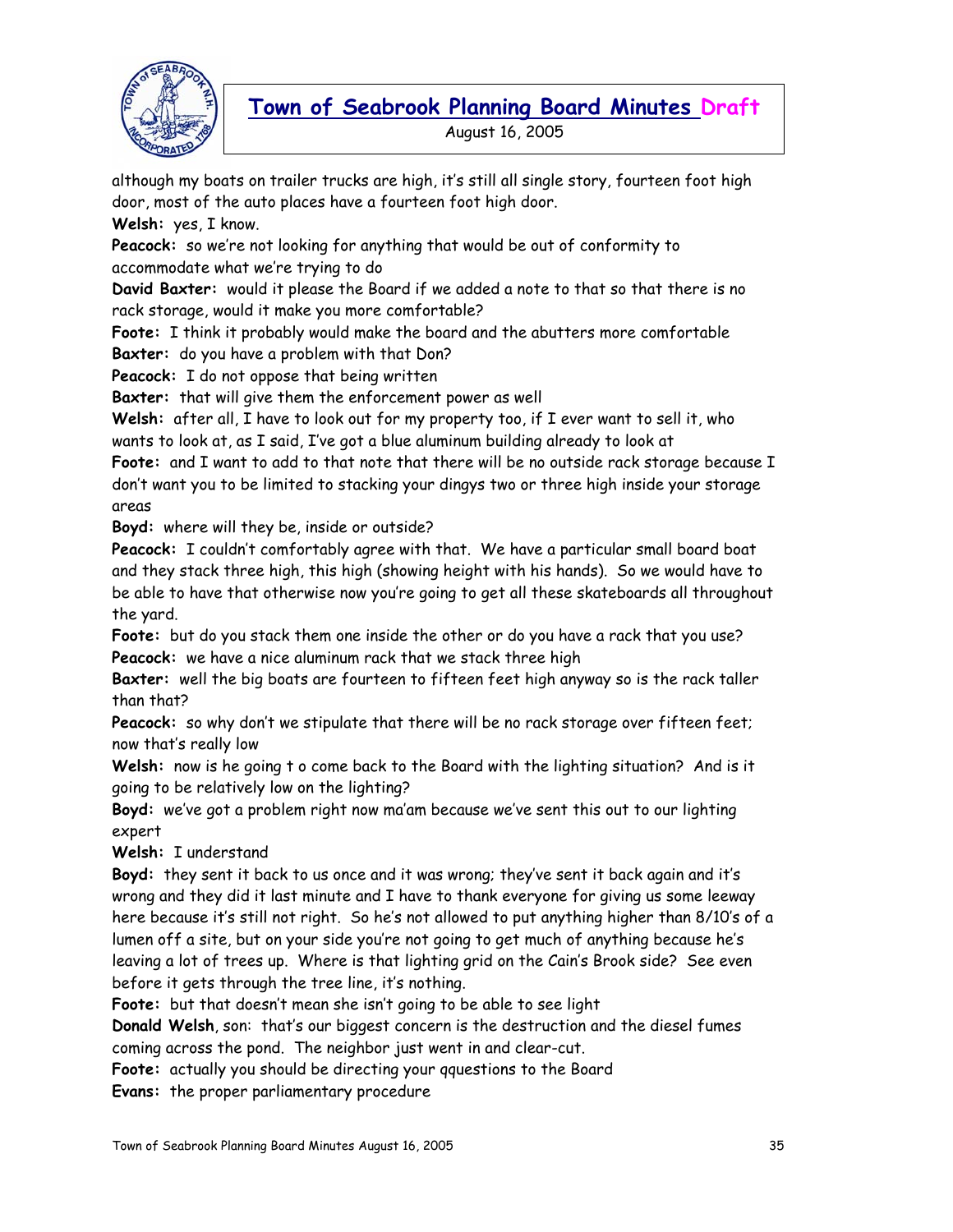

August 16, 2005

**Welsh, Donald**: I had a question for the Board. You said ten feet of a waterway, I heard you say that earlier tonight that you couldn't have next to a brook, couldn't build, or clear cut or select cut

**Foote:** oh, the changes?

**Welsh:** oh, that's been changed now? Before you could cut all the way against to the water?

**Evans:** up to ten feet

**Welsh, Donald**: that was the thing I had the question about the neighbor there Considerable remarks regarding this site.

Foote: now we've changed it to fifteen feet no cut, no disturb; I know but that is a totally different thing and he went beyond his plan, he did not build to his plan and DES is still working on enforcing and working out where he did not build to his plan. And you cannot compare that gentleman with this. I agree with you. A travesty happened to the side of the pond there.

**Boyd:** you really should see that plan to see where the tree line is though **Welsh, Don**: I understand that now.

**Boyd:** we're not talking about ten or fifteen feet, we're talking about 40 Garbled conversation by audience members.

**Foote:** excuse me, we have a tape recorder that's trying to work for the minutes and when we get multiple conversations and people talking the minutes just can't grab everything so we have to have a little bit better organization. We have five more cases that we have to cover tonight so if there is anything new that hasn't already been brought up, I'll give you one last chance to bring that up, otherwise, we have to come to a decision and instructions as to what we need to see and come up with a date to continue this. So do you have any other concerns that you'd like to discuss?

**Welsh, Carolyn**: will he be coming back next week, or next meeting on this lighting situation?

**Foote:** that's one of the things we have to do is decide on when we will continue to Welsh, Don: if they require you to put a fence up for the security system, the side that's on Cain's Brook, I mean I don't know how thin it's going to be after you cut it, after you cut out back

**Foote:** there will not be fencing on the pond side. There will only be fencing. That's why we say come up and look at the plans. A lot of your questions will be answered if you look at the plans.

Lowry: Henry, you know all the concerns that were addressed, right?

**Boyd:** I've got two major major concerns here that you want me to address. What Mike has said the traffic, I'm going to be doing some more survey, get some sight distance numbers, meeting with him, getting his recommendations and as a part of that we have to put an application in to NH DOT. I'm not going to do that until I've got at least a yellow light from you people to say that you're okay so I'm going to take it that after I meet with Mike and he gives me some recommendations, I will submit an application to the State. **Baxter:** we have an application in we don't have the final plans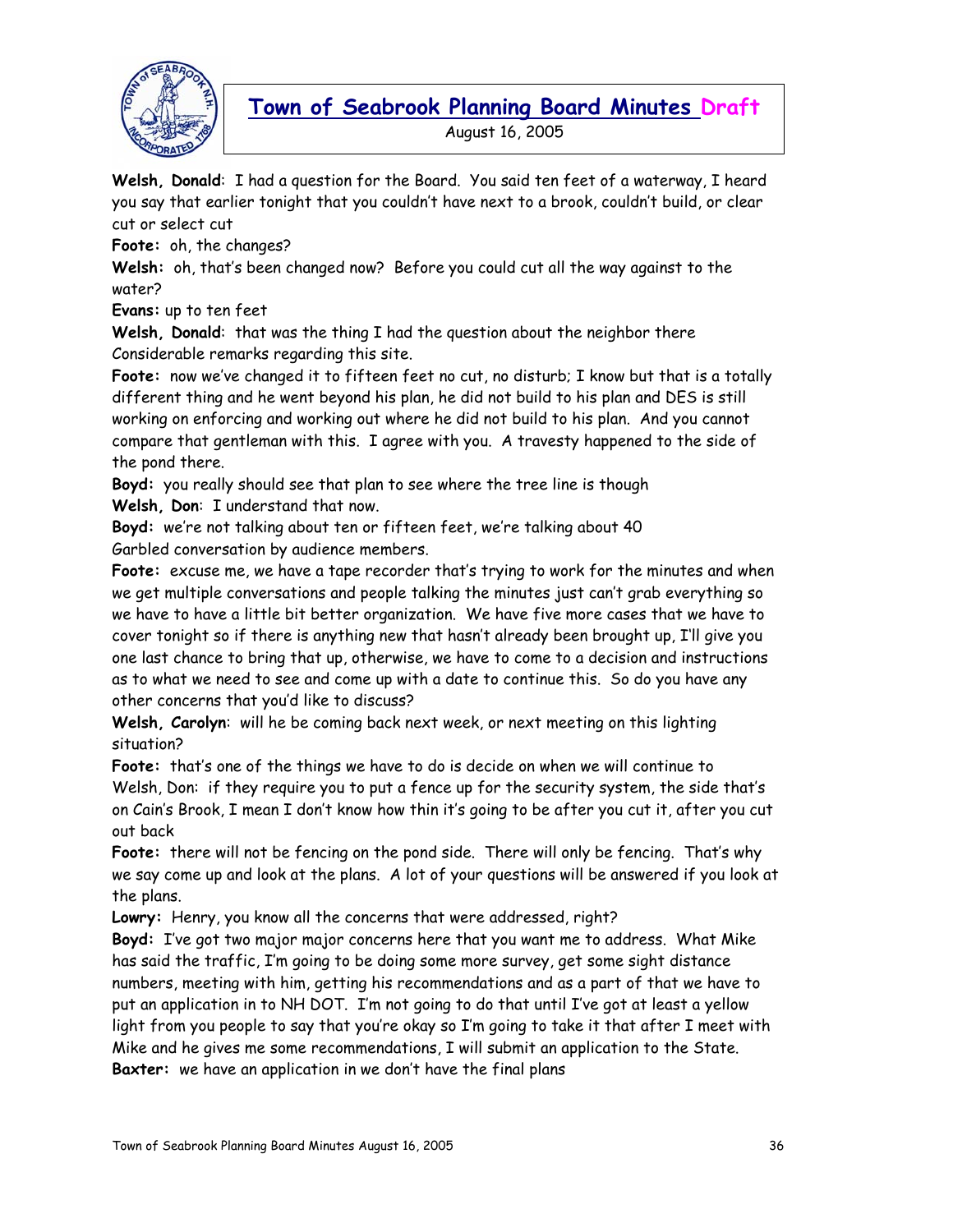

August 16, 2005

**Boyd:** we don't have the final plans to go with it. We're waiting to submit final plans to them based on what you've said because we want your concerns worked out before we do that. The only other concern that I see is the security, the lights, and fencing.

**Foote:** lights, fencing, relocation of water meter, get that whole situation straightened out

**Lowry:** irrigation

**Garand:** water service detail; irrigation/well; stacking of boats over fifteen feet; dumpster notes

**Boyd:** you do want an outside dumpster? (To Peacock)

**Peacock:** I would like an outside dumpster that would be three-sided with a nice cedar shingle structure around it

**Garand:** building elevations and details; light and pole details; review the lighting grid and the wattage of the lumens so we can bring everything back in to

**Boyd:** cut sheets as well

**Lowry:** signage

**Garand:** sign detail,

**Lowry:** security gate

**Foote:** dealing with some sort of catch trench detail

**Garand:** berm area along the ???

**Boyd:** stone diffuser both sides

**Lowry:** as far as the pavement areas should we give him some direction on that? Whether it should be pavement, gravel?

**Foote:** I'd say the less pavement the better

**Lowry:** I'd rather see hard gravel

**Boyd:** I will have to confer with my engineers to see what they say because we need to make sure we direct this to the storm pond and we don't want fines and everything going in that and destroying the ability to use this, but wherever we can feel comfortable eliminating pavement, we have a waiver from your Board to do that?

**Foote:** even if you get innovative and have the fine crushed stone with a slow detent and what appears to be a paved asphalt swale but it looks more like a sidewalk than a swale, it can be very gradual

**Lowry:** I'd rather see that

**Boyd:** that's his idea and it's nothing to do with cost; it's just for esthetics and environmental concerns really.

**Evans:** I concur.

**Foote:** so I think you have a list of what we are looking for next time? Are you going to be able to have the architectural and sign design? Our next meeting is the sixth and it's kind of a busy meeting. After that is  $9/20$ , September  $20<sup>th</sup>$  and you have to have your plans in by

Secretary: you would have to have any revisions for the September 20 meeting have to be in by September  $16<sup>th</sup>$ 

Foote: and revisions for September 6 you'd have to have in by

Secretary: Friday, September 2<sup>nd</sup>

**Boyd:** do you have space on the first available meeting?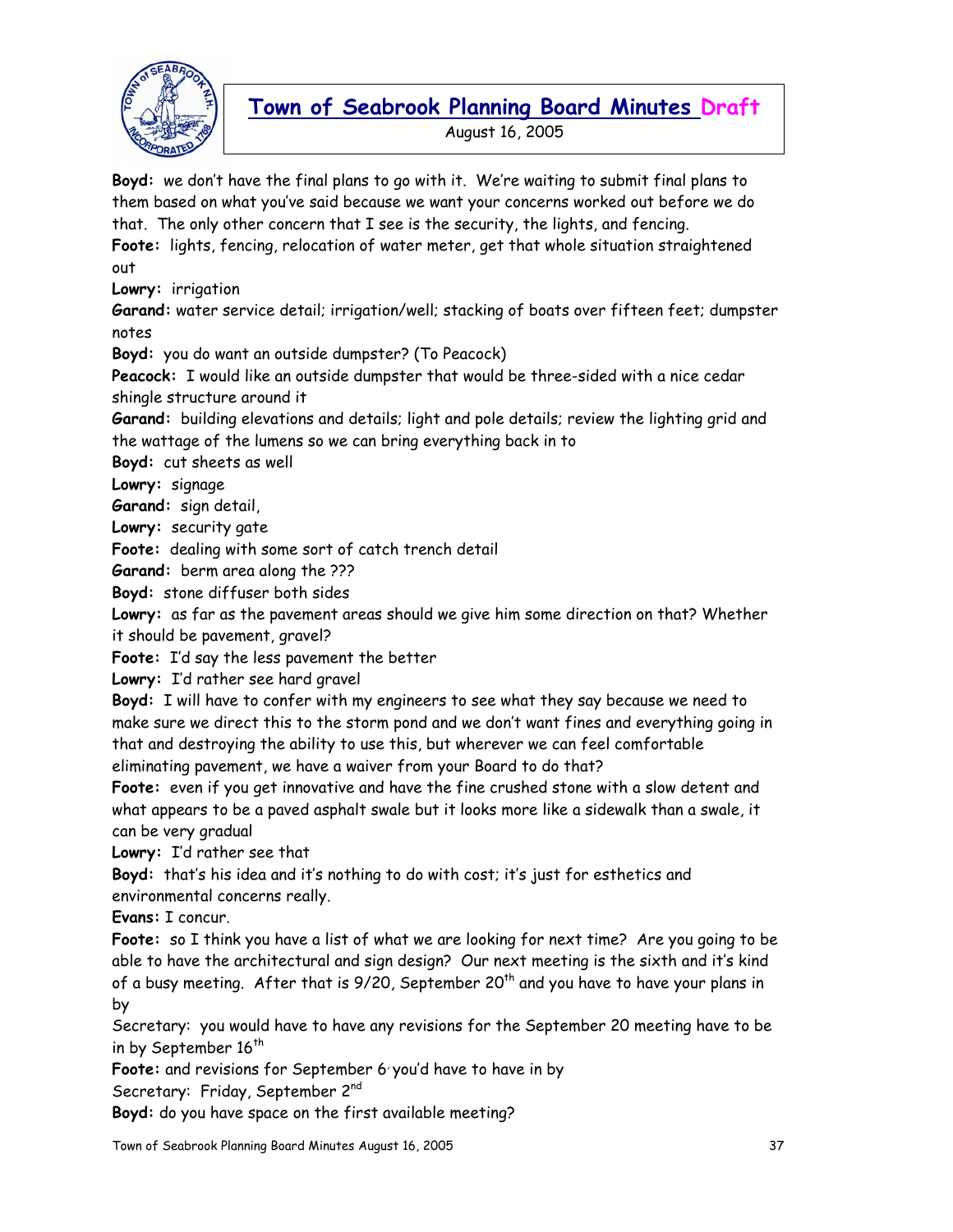

Secretary: on the  $6<sup>th</sup>$  of September? We already have 16 cases, but what's one more? **Lowry:** can you put that off until the next meeting?

**Boyd:** I can't speak for everyone else involved here if it can be done, I can't promise but I'd like to try to get it done for everybody

**Foote:** well, we'd like to make sure that you've got your architectural elevations and everything. We don't want to put you on to the  $6<sup>th</sup>$  and have you have we got part but we don't have all of them.

**Boyd:** I think we're in the grasp of approving the thing if we can come back complete with everything you need

Boyd confers with property owner Small who says if it's just minor things, why not approve it at this point and if you don't continue with it.

**Foote:** there is no way we can approve this, there is too much that has to be changed and drawn

**Boyd:** and I want to make sure that I can get everything done and he can so that when we do come back they can approve it

**Foote:** do you feel fairly sure that you are going to be able to have the architectural drawings and the signage detail and everything by September  $2^{nd}$ ?

**Peacock:** a lot of that depends on Henry's schedule. As far as calling up the architect and saying put that in high gear,

**Boyd:** I can guarantee it at the second meeting, what we need to do. I would hate to come back and let everybody down

**Evans:** let's set it at the second meeting

| Motion: Lowry |  | To continue case 05-40 until September 20, 2005 at 6:00 |  |  |  |
|---------------|--|---------------------------------------------------------|--|--|--|
|               |  | PM                                                      |  |  |  |

**Second: Evans Unanimous** 

**Foote:** I'm going to call a five-minute recess.

**Boyd:** my two next cases I want to continue. One of them I have to continue because it's still in front of the Zoning Board.

Much garbled conversation among audience members.

**Foote:** the Cabral Willis thing

**Sanborn:** it's still in front of the Zoning Board; I probably won't be here on the 6<sup>th</sup>. My daughter is expecting and they may have to induce her on that day anyways.

**Foote:** are we going to do this or what? Half the people have walked out already. Henry says he wants to continue everything so we can wrap it up now instead of ten minutes from now.

Secretary: are we continuing Cabral? That's a 04-50 case.

**Boyd:** I can't continue until the zoning board rules.

Secretary: when do you want to continue 05-13 to?

**Boyd:** what's that?

**Lowry:** GRA

**Boyd:** we need some time to get everything straight because you just closed that last case at your last meeting.

**Foote:** twentieth of October?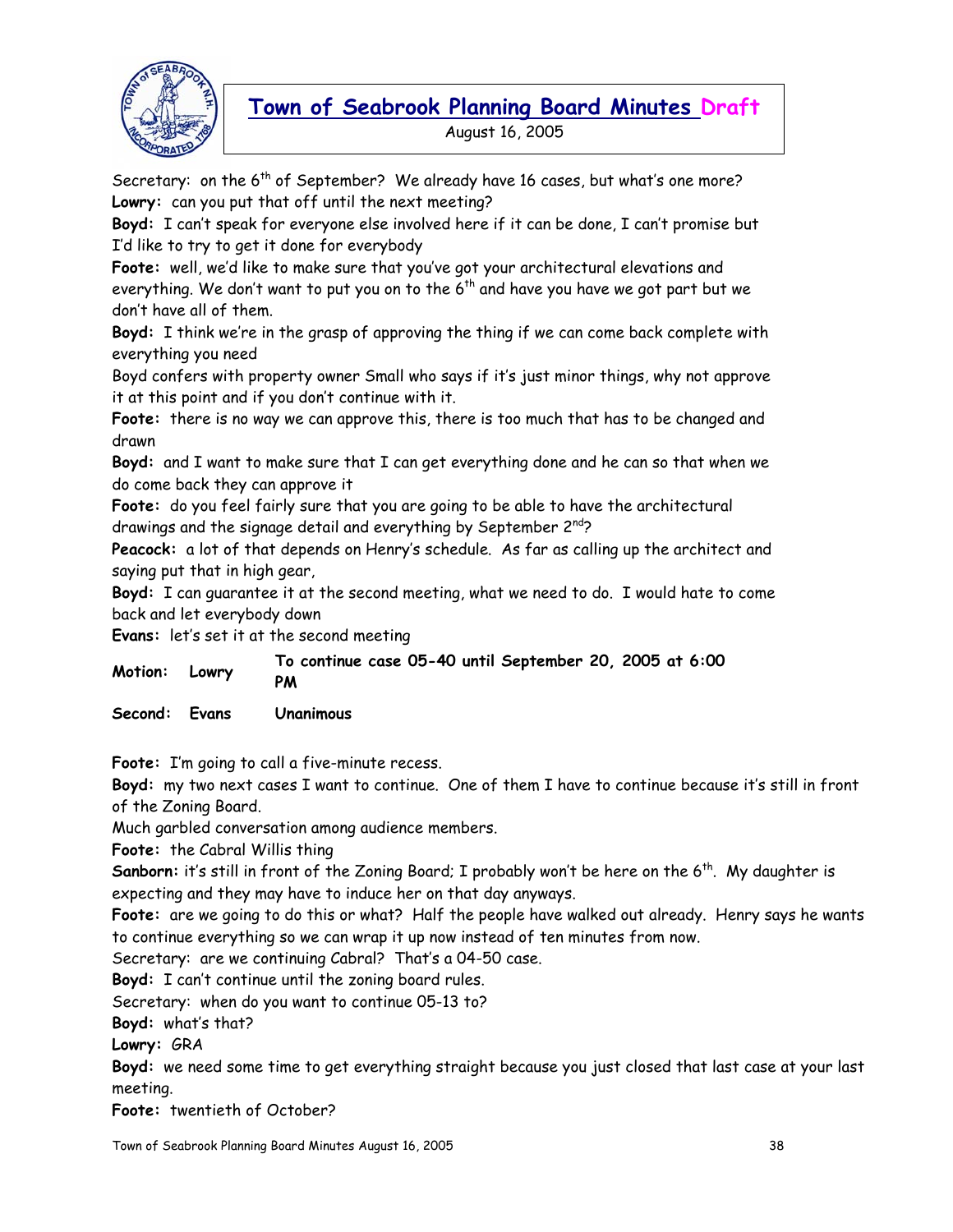

August 16, 2005

**Boyd:** October.

Foote: GRA (case 05-13) will be continued to October 4<sup>th</sup>. No motion is necessary if the chairman is here. If the chair is not here you need a motion among the members.

Secretary: because we did all those cases of Wayne's 05-41 and 05-13 are going to be 10/4

**Foote:** you know Cabral has been in front of us and continued and continued

**Boyd:** that's not my fault; it's the Zoning Board

**Foote:** I'm close to just denying and let them come back when they finally get things straightened out. **Boyd:** how can you do that? He's already been through tech review and everything; he received his variance. The Town has chosen to appeal the variance.

**Foote:** yes, the Board of Selectmen

**Boyd:** how is it Mr. Cabral's fault if he got a variance and he was ready to come back and then the Town.

**Lowry:** I don't think it's fair to the applicant

**Boyd:** he's already been through tech review; the building inspector is on record saying it was a good design; but he got his variance. The reason he's not here tonight is because the Zoning Board failed to have a quorum last week. It's not his fault. In fact the appeal period for the variance would have passed if the Town hadn't…

**Morgan:** let's just continue it

Secretary: do you want to do Cabral 10/4 also?

**Boyd:** no before that

**Foote:** 9/20?

**Boyd:** all right

Discussion of 9/20 agenda draft for previously proposed zoning changes between Foote and Secretary. **Foote:** I would put the zoning changes out into October but I want to request that every member read the Zoning Regulations and think about if there is anything in there that needs updating, changing,

tightening up so that we don't end up with situations like this Cabral Willis thing.

**Lowry:** I don't want to see any more yellow buildings.

**Sanborn:** when are we doing the other ones?

Secretary: case 05-29, 31, 32, 33, and 34 are all continued to September 6 and 05-41 is continued to 10/4

**Foote:** correspondence is one letter from Paul Lepere, Hampton's Real Estate informing us that he has extended the site security for Belgian Drive and he would like us to extend the project until March 31, 2006.

**Garand:** Sue, I'd like to do a site walk with you and John Starkey on that, looking at the drainage, the wetland restoration, just go over it completely.

**Foote:** he's not asking for project completion or reduction

**Garand:** it's not a point of asking for project completion, I'm asking to go over there to look at the drainage for Nicholas, which has not been installed, the detention area is not in and maybe look at the drainage behind the duplex area down there and some other things.

**Foote:** okay, but back to the issue. The Board has to vote to give him an extension until March 31, 2006, other wise he will very shortly be in default of his plans and we will have to do a Border Winds on him.

**Sanborn:** what happened to 05-29, Scott Mitchell? Now it's Eddie Adams. You'll get the same answer as what we got before.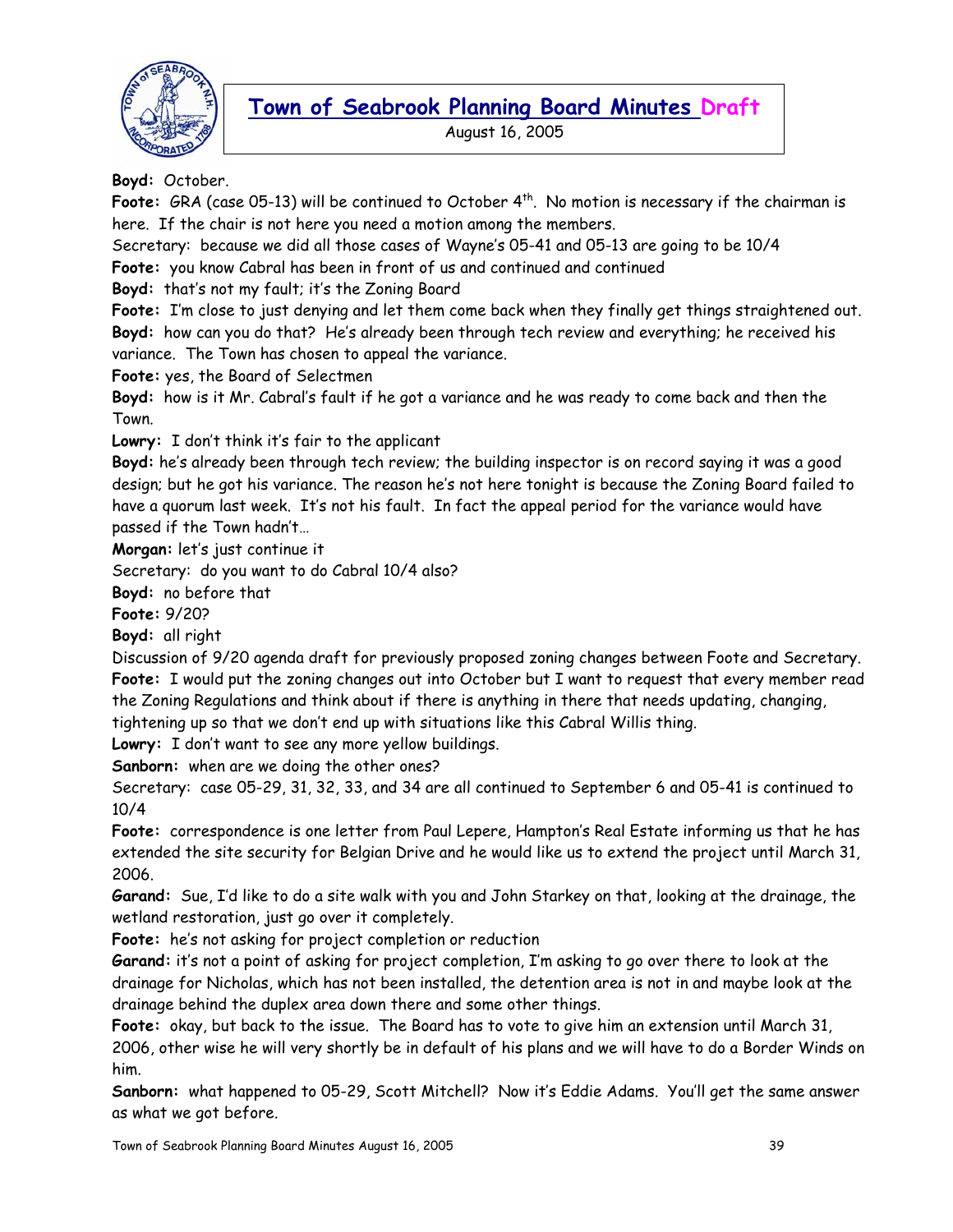

August 16, 2005

**Foote:** Eddie Adams has always owned it **Sanborn:** but he sent Scott Mitchell down didn't he? **Foote:** Scott was representing him **Sanborn:** I think he better come himself, as Scott didn't represent him very well **Garand:** what happened to 05-13? **Foote:** can we get back and focus on are we going to extend Belgian Drive or not? **Evans:** since I am loath to see another Border Winds in town **Motion: Evans To grant a one year extension to case 02-03 known as Belgian Drive to March 31, 2006.** 

**Second: Lowry Unanimous Sanborn opposed** 

**Foote:** any other business?

**Garand:** Gould's Way, which is down off Blacksnake. There was a duplex situation in the first structure as you go in on the left hand side. They are looking to have the driveway go across the drainage to Gould's way and I told them that was not allowed because it was not on the approved plans. Mr. Lepere is looking to throw a driveway through there.

**Foote:** I remember back early summer looking at those plans and where the driveway easement was and where it was indicated where on those drawn plans where the driveway was indicated to go and where the driveway was indicated to go was not across the drainage easement. The drainage easement stopped before the driveway.

**Garand:** one thing that I noted is that on the condo plans that this Board approved, the driveway is depicted on Gould's Way.

**Foote:** yes, but the drainage easement

**Garand:** doesn't show a driveway.

**Foote:** the driveway here, drainage here, they don't cross; it starts here and the driveway's here from the plans that I say unless he's moving the location of the driveway.

**Boyd:** no that's true, the drainage easement was staked out there, and the driveway was beyond it. **Foote:** so has he moved the location of the driveway?

**Garand:** this is on the parent lot where the subdivision was created where the duplex that he condoed off. He was proposing to put the driveway across the drainage.

**Boyd:** when?

**Foote:** he wants to relocate where the driveway is

**Garand:** that's why when he built the structure there's a garage going underneath the house

**Boyd:** but that driveway is beyond, Paul, where the drainage easement is—I staked it in the field so I know that.

**Garand:** on the approved plan, the drainage easement runs down the whole left hand side of the road **Foote:** no it doesn't. It stops about fifteen feet shy of the driveway

**Garand:** if you look at the approved plans, there's a swale that travels the whole length of that road on that side

**Boyd:** the swales travel along all those roads

**Garand:** but it's depicted as a grass swale as part of the drainage. If you impact that and cover it with asphalt, you're changing the drainage calcs, correct?

**Boyd:** it has to flow over the driveway

**Foote:** it's like Austin Way. The driveways come down and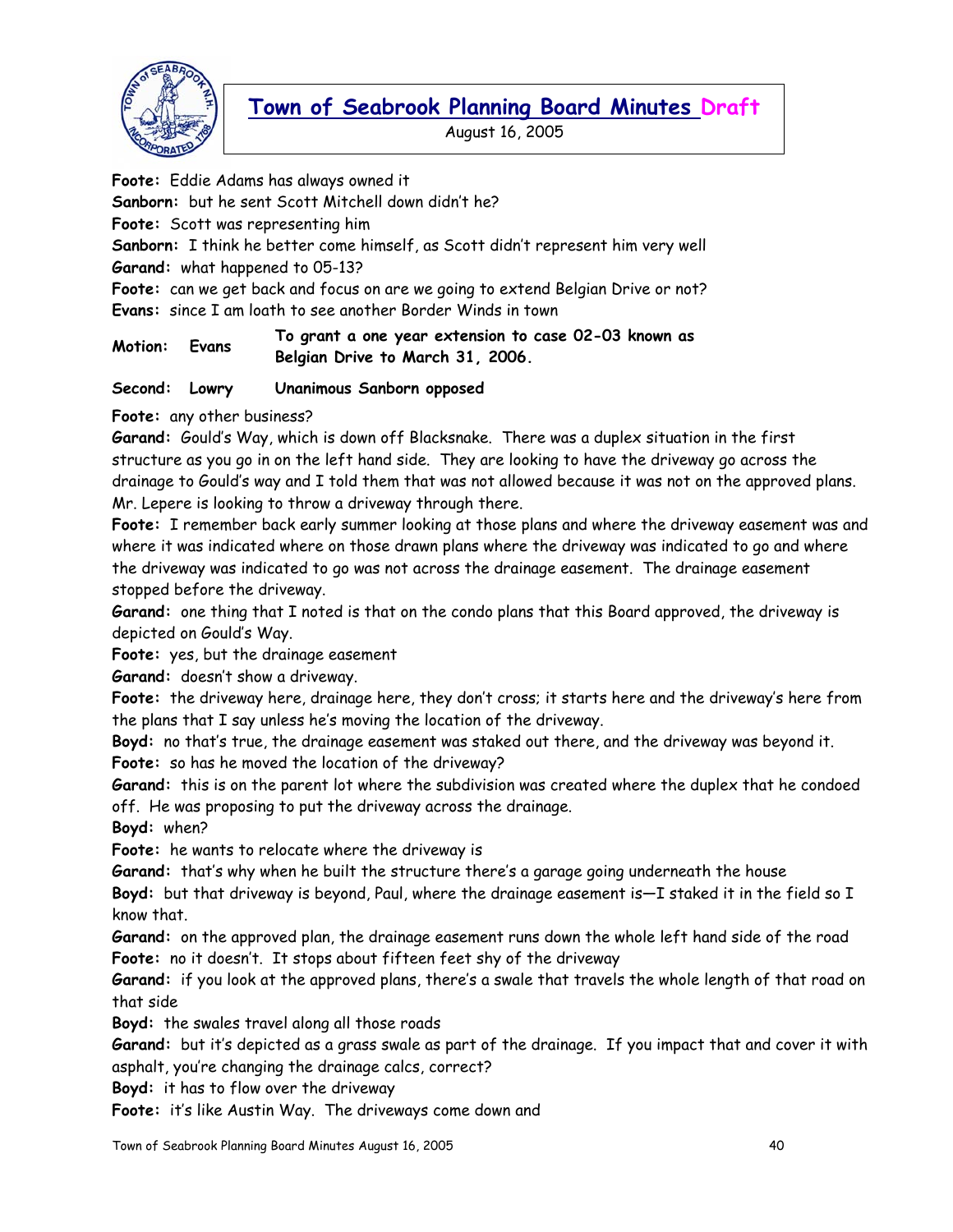

August 16, 2005

**Boyd:** parabolic berm

**Foote:** so again, we have a driveway that wasn't constructed to the plans

**Garand:** exactly

**Boyd:** either that or they could have a culvert under the driveway that they

**Foote:** is Charlie Bagley building that one too?

**Garand:** no Dupere I believe is building it

**Boyd:** you asked for other business and I'm here to tell you that Mr. Benoit has agreed to put granite curbing in.

**Foote:** oh, very good.

**Boyd:** however, it presents some challenge in physically putting granite curbing in so I recommend that you, me and Mr. Benoit meet out there and I'm going to have Johnny Bell from Bell & Flynn write a letter presenting the challenges of doing it. Because properly done, it should be done before the topcoat goes in, should be locked in with concrete, and then the topcoat should go over the top. So there are some logistical issues here. He has agreed to do it. He doesn't think it's right but he doesn't want to walk away from anything in Seabrook and he wants to make it right. At some point, probably next week, if you're available Sue

**Foote:** I can't tell you. Vinnie is potentially coming home in the next two days and then my life gets real complicated tending to him.

**Boyd:** I guess would it be proper for me to meet with Mr. Starkey as he's already familiar with construction methods and has to approve eventually?

**Foote:** if he's willing to yes because ultimately he'll be responsible for it.

**Boyd:** I understand so I will do that but I just wanted you to understand that's the case.

**Foote:** let me know when you have the time set up, I might have the time free but don't set an appointment up to my schedule. I will make it if I can.

**Boyd:** understood. The only other matter I have is just to let you know there was very great concern about Mr. Perkins not doing his wetlands restoration type of stuff. I say again he wasn't finished with the road. Obviously with the bond issue being extended, but he has identified those areas for the wetlands restoration and he has restored to grade the one on the right hand side, the third one out by his garage that has to be removed he has taken all of that material out of there and the only concern I have just to give you an update is I have to have Mr. West come down and tell us what the appropriate grade is for the front left hand side. So if you go down there, that loam pile never was in the wetlands. The wetlands used to be where the driveway was through there.

**Garand:** that why I want us to walk the site so when it comes up at the next meeting we know what's down there.

**Boyd:** he really is an honorable man. The way that thing went down I just didn't like it.

**Garand:** where the drainage on Nicolas Way crosses the sewer easement, and the elevations with the pipe and the cover and so forth, how much fill is going to be added in that area?

**Boyd:** I don't know off the top of my head

**Garand:** because that pipe is right now at ground level but maybe six or eight inches

**Boyd:** that detention pond at some point needs to be built and it should be done as soon as they can do it to stabilize the site

**Garand:** it should have actually been done, that was one of the conditions of the original approval **Boyd:** in October is the best growing grass season of the year so I don't think it's bad that it hasn't been done at this point, but it should have been done before